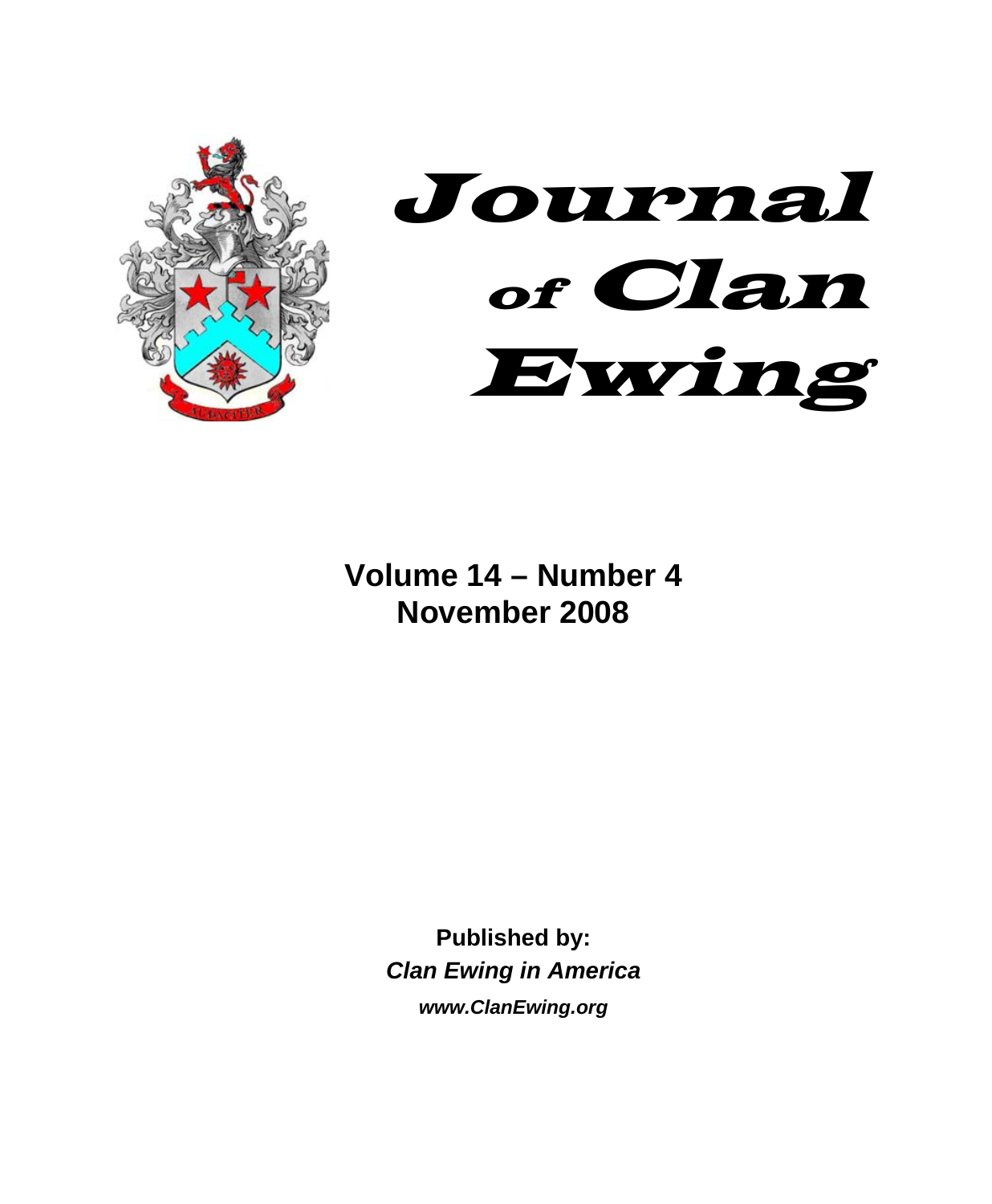# *Clan Ewing in America*

17721 Road 123 Cecil, Ohio 45821

*www.ClanEwing.org*

**CHANCELLOR** David Neal Ewing*DavidEwing93 at gmail dot com*

## **PAST CHANCELLORS**

 2004 - 2006 George William Ewing *GeoEwing at aol dot com* 1998 - 2004 Joseph Neff Ewing Jr. *JoeNEwing at aol dot com* 1995 - 1998 Margaret Ewing Fife 1993 - 1995 Rev. Ellsworth Samuel Ewing

### **OFFICERS**

#### **Board Chair Communist Chair Chair Chair Chair Treasurer Chair Secretary**

 James Earl Ewing Jane Ewing Weippert Eleanor Ewing Swineford *jeej at telpage dot net* ClanEwing at windstream dot net louruton at futura dot net

### **BOARD OF DIRECTORS**

Karen Avery **David Neal Ewing George William Ewing**<br>
Figure at compast dot net DavidEwing93 at gmail dot com GeoEwing at aol dot com *BKAvery2 at comcast dot net DavidEwing93 at gmail dot com* 

 James Earl Ewing, Chair Joseph Neff Ewing Jr.  *jeej at telpage dot net JoeNEwing at aol dot com* 

*JimMcMcl at gmail dot com* 

James R. McMichael William Ewing Riddle Eleanor Ewing Swineford<br>JimMcMcLat granil dot com Riddle at WmFRiddle dot com Journton at futura dot net

Beth Ewing Toscos Jane Ewing Weippert  *1lyngarden at verizon dot net ClanEwing at windstream dot net* 

### **ACTIVITY COORDINATORS**

#### **Archivist Genealogist** *Journal* **Editor & Web Master**

Betty Ewing Whitmer James R. McMichael William Ewing Riddle<br>
Reservations at hotmail dot com JimMcMcI at gmail dot com Riddle at WmERiddle dot com  *AirReservations at hotmail dot com JimMcMcl at gmail dot com Riddle at WmERiddle dot com* 

### **Membership - Current Membership - New Merchandise**

Jill Ewing Spitler Karen Avery John C. Ewin

*JEwingSpit at aol dot com BKAvery2 at comcast dot net JCEwin2004 at yahoo dot com*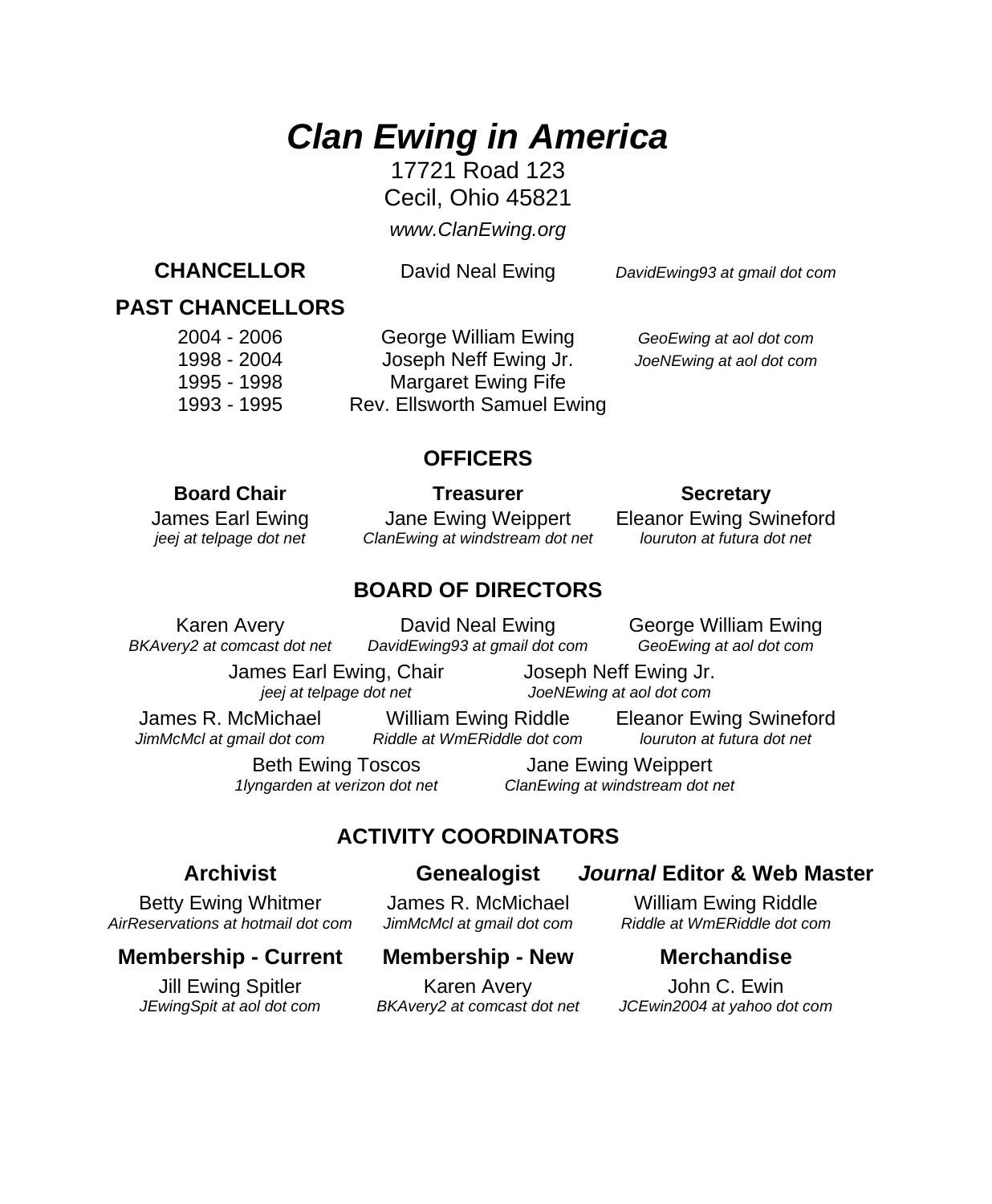

Volume 14 Number 4 November 2008

Published by:

*Clan Ewing in America*, 17721 Road 123, Cecil, Ohio 45821. Web Site: *www.ClanEwing.org*.

The *Journal of Clan Ewing* is published quarterly. Members of *Clan Ewing in America* receive the *Journal* as part of their membership. Copies of previous issues are \$5.00 each, and copies of previous volumes are \$20.00 (\$25.00 for overseas mailings). For copies of previous issues or volumes, contact William E. Riddle (+1 505.988.1092, *Riddle at WmERiddle dot com*).

All contributions are subject to editing. *Clan Ewing in America* does not assume liability for statements of fact or opinion made by contributors, but proven errors will be corrected. In addition, the opinions of contributors are not necessarily those of *Clan Ewing in America* or its officers, board members or activity coordinators.

© 2008, *Clan Ewing in America*. All rights reserved.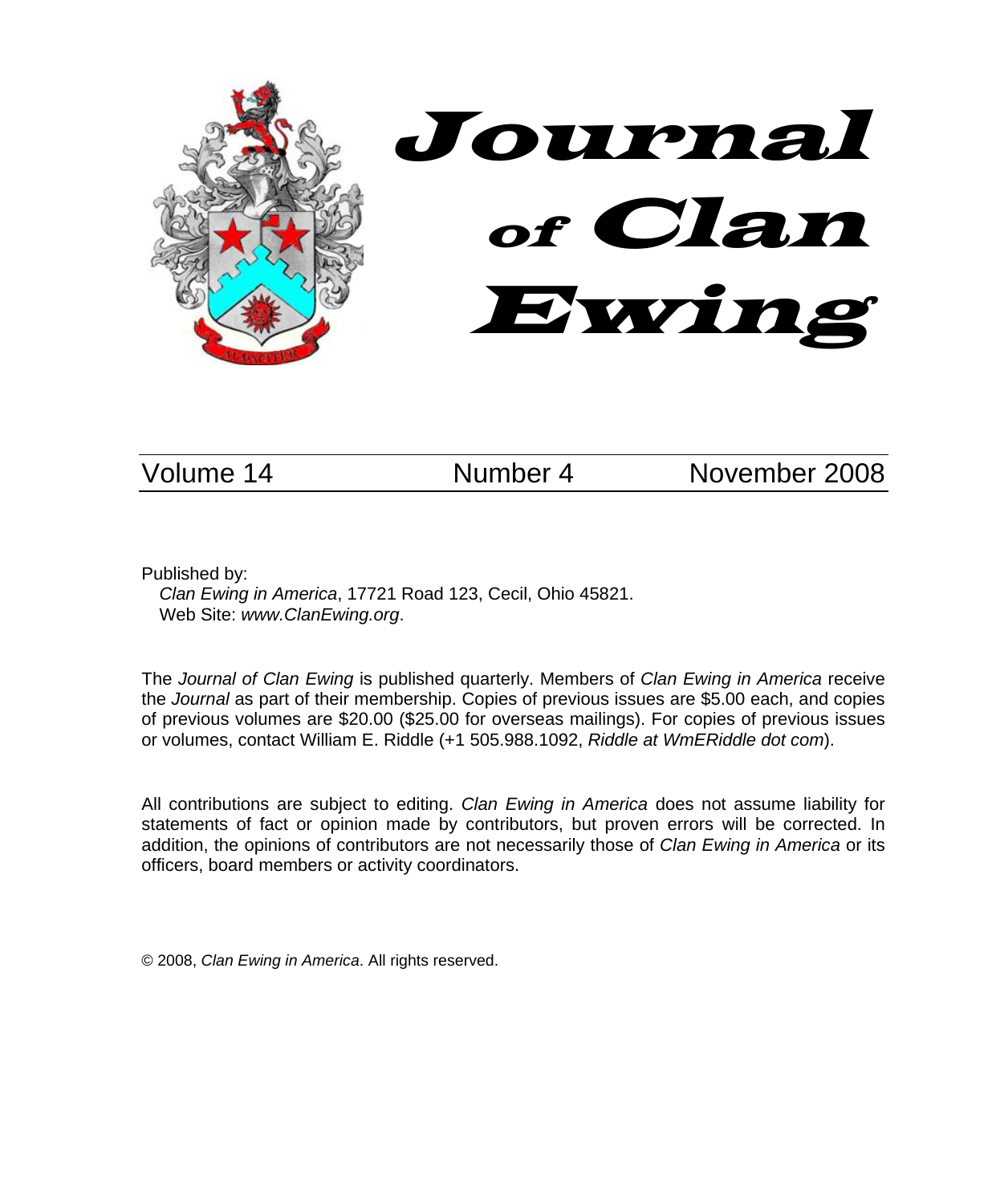# *From the Editor*

#### **William E. Riddle,** *Journal* **Editor (+1 505.988.1092,** *Riddle at WmERiddle dot com***)**

*In the long history of humankind … those who learned to collaborate … most effectively have prevailed.*  Charles Darwin, British Biologist and Writer, 1809-1882 *I have always thought that the best way to find out what is right and what is not right … [is] to talk and discuss, and out of discussion sometimes a little bit of truth comes out.*  Jawalarla Nehru, Indian Statesman, 1889-1964

Darwin and Nehru 'got it right' in many, many ways. With respect to sorting out a complex body of knowledge, such as data about our ancestors and their lives, Darwin's and Nehru's observations suggest collaboration as the best approach.

The need for and value of collaboration is not a new thought with respect to the *Journal*. Previous issues have argued this need and, by intent, have tried to facilitate it. *Journal* articles over the past year have often argued and displayed the value of collaboration. Various sections of the *Journal* — for example, the Information Available and Sought section (page 48) and the Ewing Digital Library section (page 26) — have been introduced explicitly to support the exchange of information critical to effective collaboration.

This issue of the *Journal* continues the intent to promote and support collaboration. In addition to the Information Available and Sought and the Ewing Digital Library sections, the Membership News section (page 39) now provides 'keeping up with …' information about members and, indirectly, invites connections, and collaboration, both between members who have perhaps lost track of each other and between current and new members. In addition, Margrett McCorkle's article (page 13) indirectly and by example invites genealogy researchers to share stories about their ancestors' lives and collaborate on a different, storey-swapping level than just trading genealogical birth, marriage, etc. 'facts'.

There are many timeframes and styles for collaboration. The *Journal* is published every three months. Therefore, it can support only 'slow', at-a-distance collaboration. The *Clan Ewing* web site supports 'faster', seemingly over-the-shoulder collaboration as discussed in my Web Master message (page 47).

But the ultimate collaboration is face-to-face, fostered by the *Clan Ewing* gatherings which happen every other year, most recently this past September in Winchester, Virginia. The report on the 2008 Gathering in Winchester (page 1) reveals the extreme value and importance of *Clan Ewing* gatherings in fostering and supporting this face-to-face collaboration. Indirectly reflected in this issue's Ewing Surname Y-DNA Project report (page 19) is the ability of current and potential Ewing Surname Y-DNA Project participants to meet during a gathering with each other and with David N. Ewing, the project's coordinator. More directly indicating the value of gatherings is the article by Jill Ewing Spitler (page 10) reporting her reconsideration of her ancestors resulting from hearing a relatively innocuous, off-hand comment by David N. Ewing during his presentation at the gathering and their subsequent, follow-on collaboration.

The lessons to be learned: The *Journal* can support effective, albeit slow, collaboration. The *Clan Ewing* web site supports 'faster' collaboration. But, best of all are the face-to-face interactions that happen during a gathering and can lead to follow-up analyses of the inter-connections among Ewings through out the world.

*Wm E. Riddle*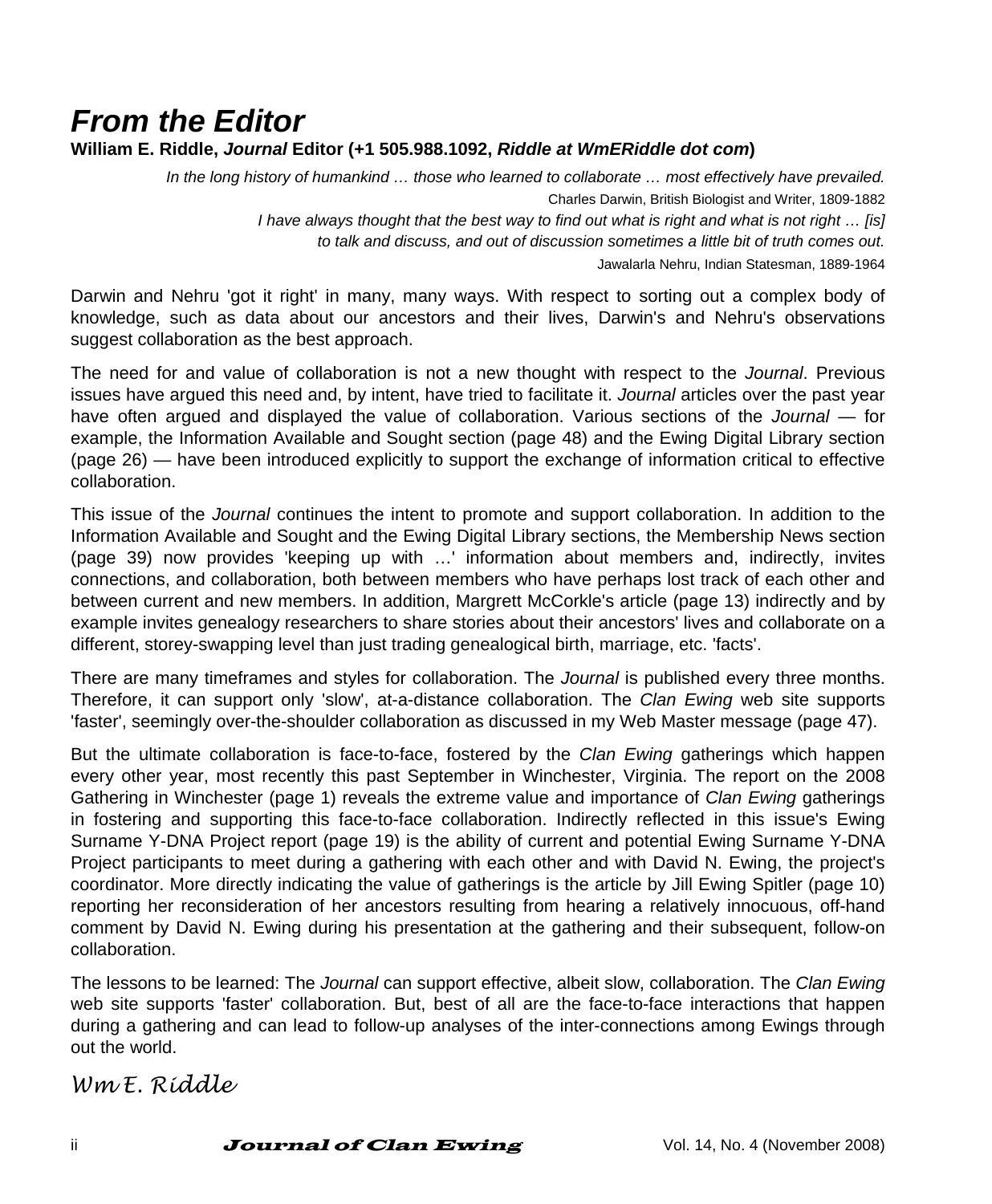# **Journal of Clan Ewing**

# Volume 14

# Number 4

# November 2008

| <b>CONTRIBUTIONS</b> |  |
|----------------------|--|
|                      |  |
|                      |  |
|                      |  |
|                      |  |
|                      |  |
|                      |  |
|                      |  |
|                      |  |
|                      |  |
|                      |  |
|                      |  |
|                      |  |
|                      |  |
|                      |  |
|                      |  |
|                      |  |
|                      |  |
|                      |  |
|                      |  |
|                      |  |
|                      |  |
|                      |  |
|                      |  |
|                      |  |

#### **Journal of Clan Ewing**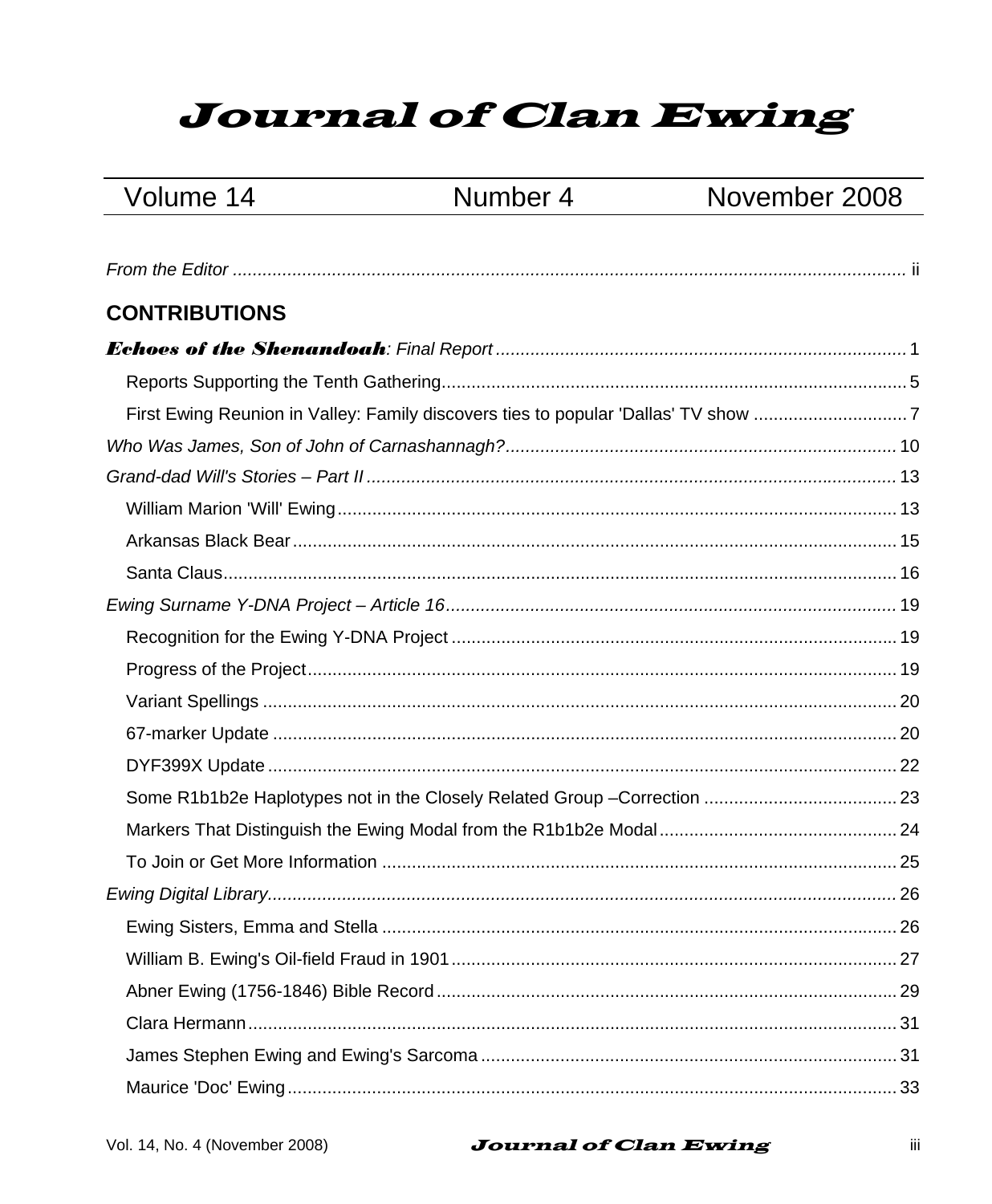# **CHANCELLOR / OFFICER / COORDINATOR MESSAGES**

# **NEWS AND NOTES**

# **INDICES**

|--|

# **ON THE LIGHTER SIDE ...**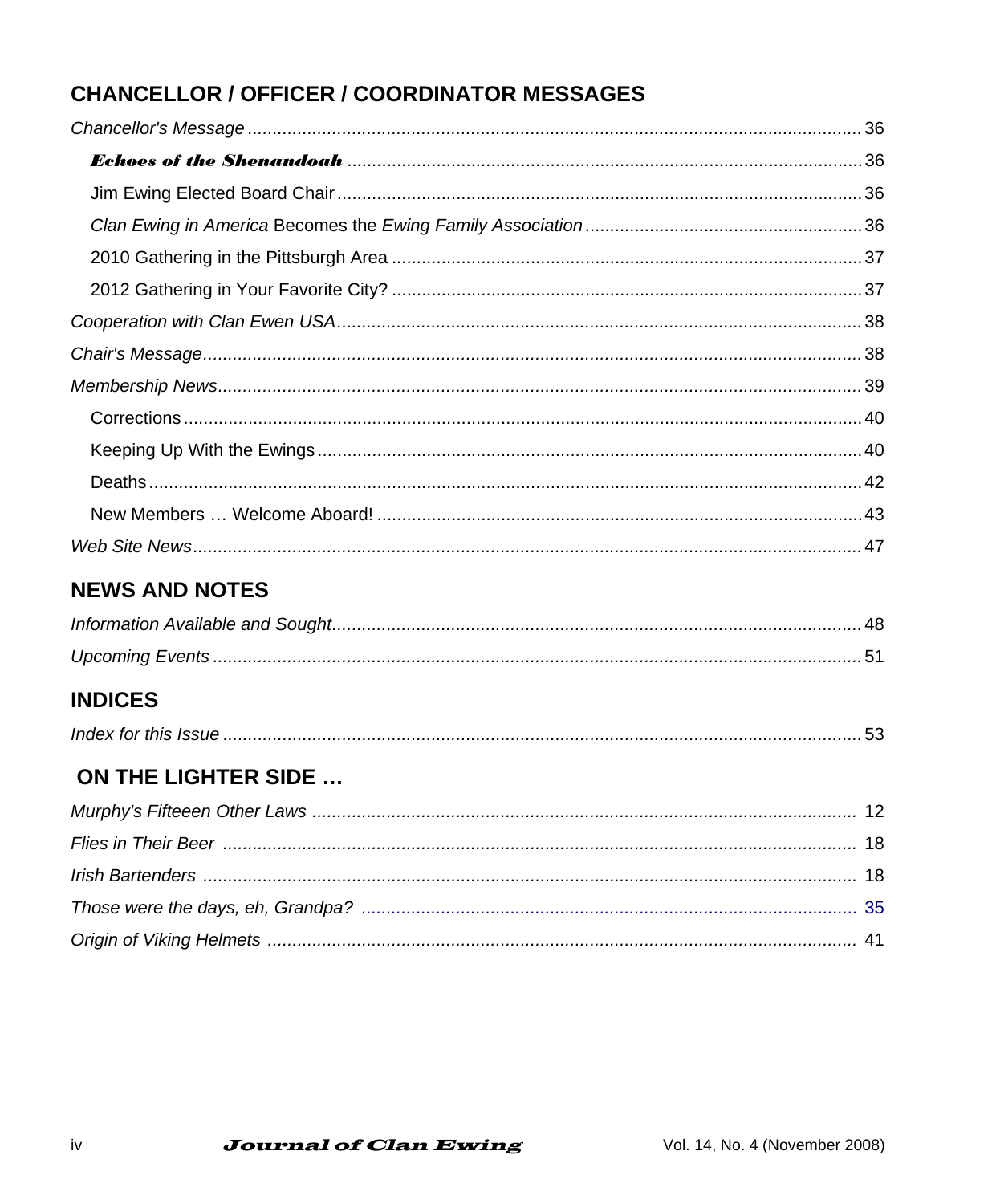# *Echoes of the Shenandoah Final Report*

**Mary Ewing Gosline, (+1 410.997.3719,** *Mary at Gosline dot net***)** 

What beautiful weather we had in Winchester, Virginia, for the Tenth Gathering of *Clan Ewing in America!* The folks who came were what made the gathering a success! Ninety-nine people attended the events including seventy-six full-time guests who came for the whole weekend. We especially missed our board members George Ewing, Bob Johnson, and Jim McMichael as well as their spouses. Ray Ewing, a member of the Stephens City Ewing family, a member of the Gathering Committee and the Mayor of Stephens City, was unable to attend because of his wife's hospitalization.<sup>1</sup> Both he and his wife, Mary, contributed in a variety of ways to the gathering.



**Silent Auction Items**  Courtesy: Wm E. Riddle

l

Quite a few people

arrived by Wednesday evening in advance of the research day on Thursday. Many of us checked out the ghosts at the Cork Street Tavern as we gathered for lunch or dinner. The Research Center was busy Thursday morning with Betty Ewing Whitmer setting up the archives, Ewing cousins creating displays, John Ewin arranging *Clan Ewing* merchandise for sale, and the Gathering Committee spreading out items for the Silent Auction. Jill Ewing Spitler brought her files of *Clan Ewing* members and Catherine Lovett arranged brochures of local sites in a notebook for visitors.

The Research Center was a hub of activity throughout the weekend. Some Ewing cousins enjoyed checking out the *Clan Ewing* files stored at the Cecil County Historical Society between gatherings. Others were soon showing off their new purchases including lavender women's golf shirts with the *Clan Ewing* Coat of Arms. Folks brought a variety of items to share — Robert Carbaugh's arrowhead collection from around the Stephens City Ewing Family Cemetery; Wally Ewing's collection of old photos, photo albums, and letters (see picture on the next page); Evelyn Ewing's exhibit about the *Confession of Faith* and the Stephens City Ewing Family Tree. Jeannette Ewing and Evelyn also put together a display about the efforts to preserve the Ewing Family Cemetery including the site plan for how it would be saved in the



**Daniel Ewing, left, and David N. Ewing In the Research Center**  Courtesy: Wm E. Riddle



<sup>1</sup> Mary Anna (Layman) Ewing unfortunately and sadly passed away shortly after the gathering. Her obituary appears on page 42.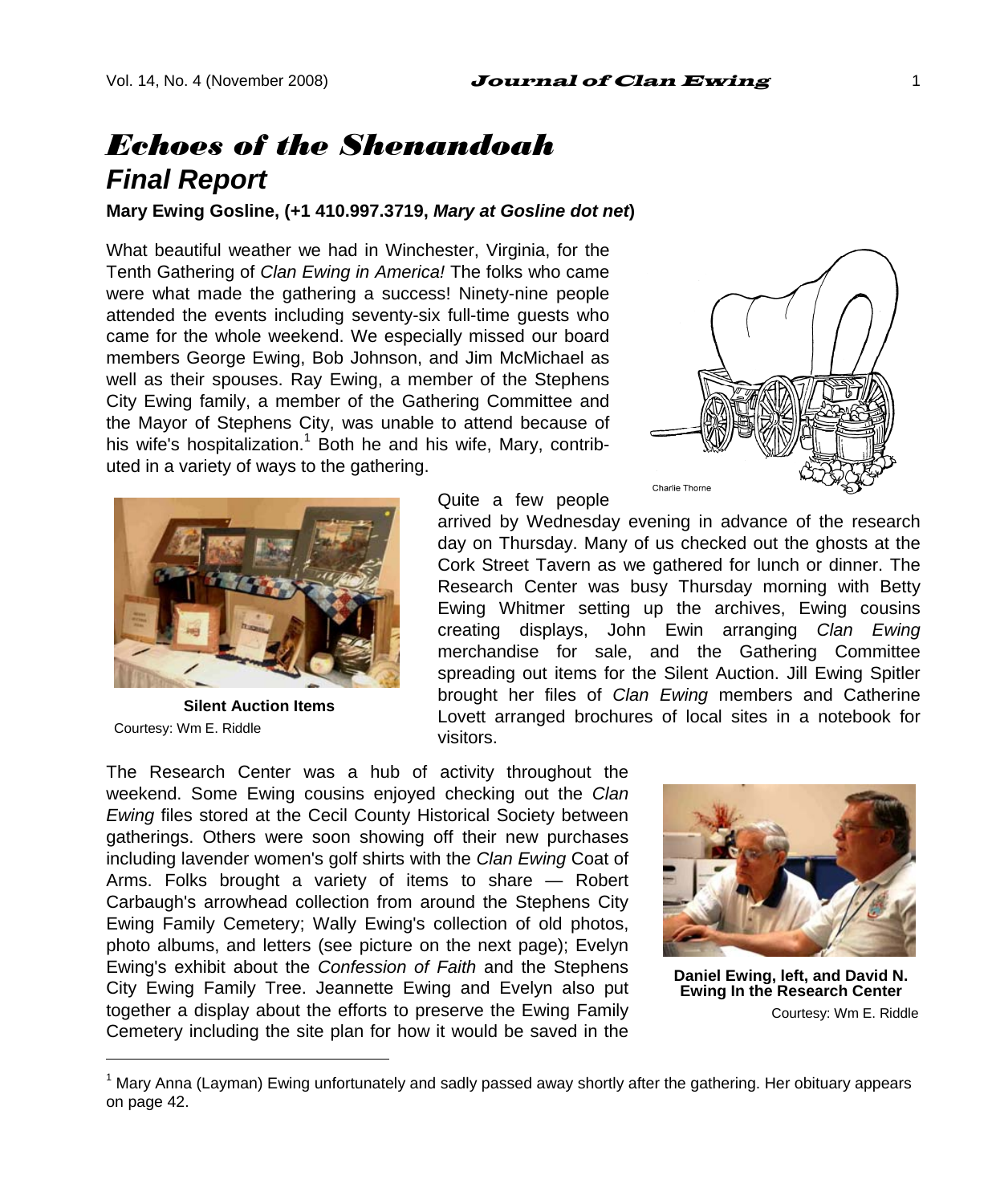

**Wally Ewing's Materials**  Courtesy: Wm E. Riddle

new housing development. Cousins from across the country added other items for folks to peruse. The Ewing Surname Y-DNA Project was highlighted in a presentation next to a poster which provided information about *Clan Ewing* activities.

The Mayor of Winchester, Liz Minor, was impressed with the cousins who were busy visiting before our event-opening buffet dinner Thursday evening. Everyone seemed to have a great time renewing friendships with those cousins they had met previously and becoming acquainted with new folks. John Riley, the Frederick County Administrator, brought greetings and a few Frederick County pins to use for door prizes. Following remarks

by our guests and an introductory video to Frederick County, people enjoyed a dessert café of brownies and cookies provided by the Board of Directors. Baskets of freshly picked apples served as table centerpieces; the apples were available as dessert or for snacks on the tours.

After Friday morning breakfast, we visited the Handley Library. Jeannette Ewing pointed out interesting details about the architecture and Rebecca Ebert opened the Stewart Bell Jr. Archives and described the collection. Rebecca had prepared a display of items pertaining to old Frederick County during the time the first Ewings lived there. Ted York, a former history



**Newtown History Center**  Courtesy: David N. Ewing

teacher and husband of Betty

Ewing, narrated our drive through Winchester and down the old wagon road to Main Street in Stephens City. Byron Smith, Butch Fravel and Wayne Eldred greeted us at the Newtown History Center and led tours through the three buildings. The wagon barn, probably the most popular, contained a full-size wagon similar to what was made in Stephens City.

A beautiful Ewing Family Cemetery dedication ceremony, arranged by Evelyn Ewing,

was held high on a hill overlooking the valley. With the Blue Ridge Mountains on one side and the Alleghany Mountains on the other, folks gathered around the new stones in the Ewing Family Cemetery. After a brief welcome by Bill Ewing and a prayer by Ted York, Jim Ewing introduced members of the cemetery committee. Evelyn commented on the history of the Ewing family in the Stephens City area and flowers were placed in front of the stones by descendents. Music, provided by Polly Ewing Brown, was from Timothy Seaman's CD, *Common Wealth*. Following a delicious buffet lunch, provided by the Stephens City United Methodist Women in the church's fellowship hall, the bus returned us to the Hampton Inn.



**Visit to the Stewart Bell Jr. Archives at the Handley Library**  Courtesy: David N. Ewing



**Ewing Family Cemetery**  Courtesy: Evelyn J. Ewing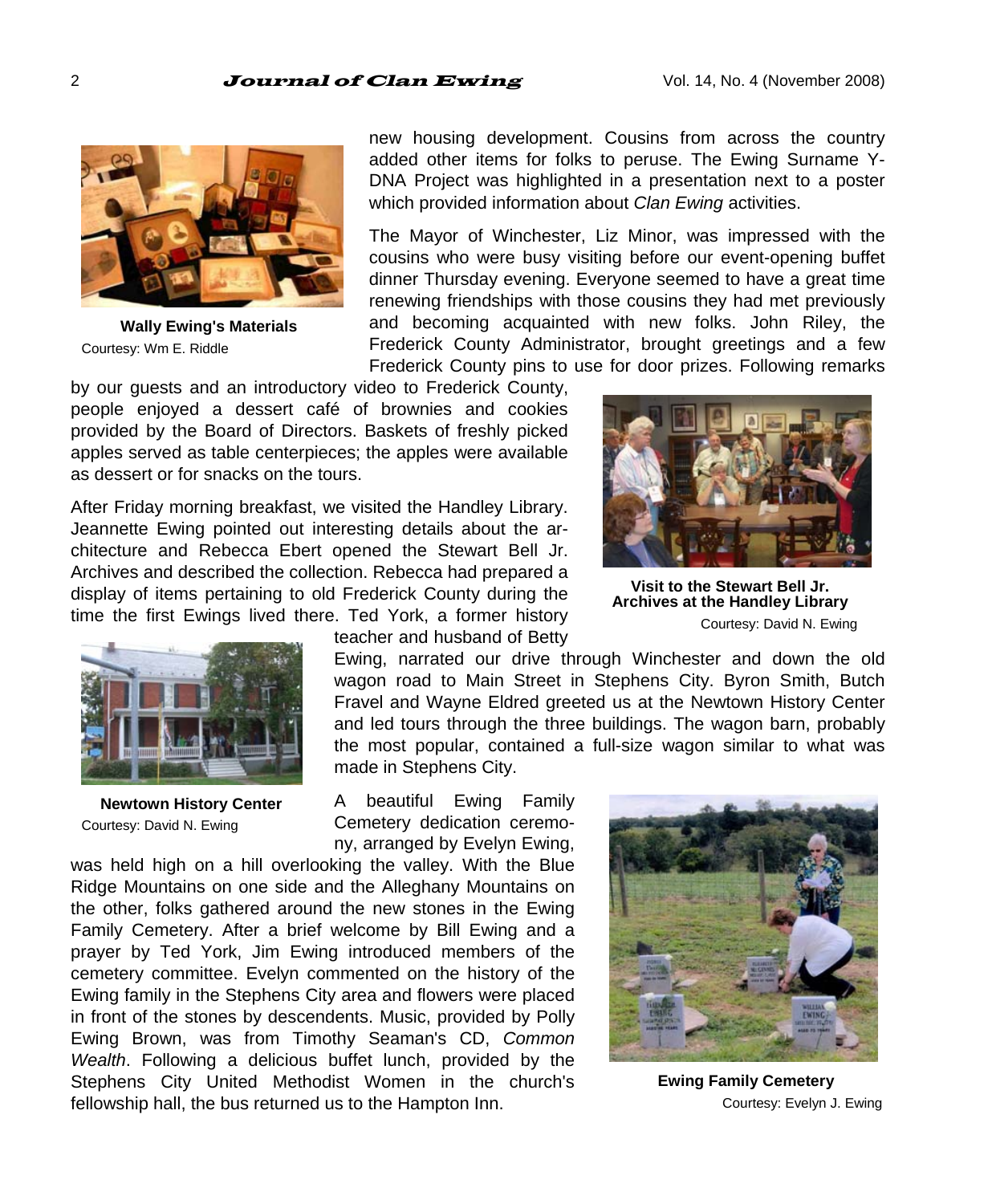#### Vol. 14, No. 4 (November 2008)  $Journal$  of Clan Ewing  $3$



**Trish Ridgeway**  Courtesy: David N. Ewing

Upon our return cousins were free to rest, explore Winchester, visit the Research Center and attend some talks. Afternoon presenters included Trish Ridgeway, dressed in Civil War mourning costume; David Neal Ewing leading a Y-DNA Workshop and a *Clan Ewing* History Workshop; and Polly Ewing Brown, sharing the history and photos of her Ewing family  $-$  the Dallas Connection. Wally Ewing guided us through his collection of Ewing Civil War letters; Bill Riddle led a discussion of his research surrounding the descendants of James Ewing of Inch; and Barbara McGuinness described a possible 2009 tour to Scotland and Ireland.

Friday evening dinner was held in Middletown at the Wayside Inn, where beautiful antiques fill the guest rooms and dining areas. Michael Foreman,

retired Frederick County Clerk and local historian, used old photographs and postcards to guide us through the history of Winchester.

Following Saturday morning breakfast, the group traveled to the Museum of the Shenandoah Valley and the Glen Burnie Historic House and Gardens, passing orchards filled with apples. Met by docents Ted and Betty Ewing York, the group was divided with half going to the house and gardens first and half going to the museum. People were able to roam at their leisure through the beautiful gardens, complete with fish pond. A short video at the museum presented an overview of its



**Evelyn Ewing in the Glen Burnie Dahlia Garden**  Courtesy: David N. Ewing



**Skyline County Cloggers in Action …** 



**… and Under Scrutiny**  Courtesy: Wm E. Riddle

collections. After

switching in the mid-morning so that those who had seen the museum could tour the house, and vice versa, a buffet lunch and the gift shop were enjoyed before our return to the hotel.

Family group photos were taken Saturday evening before dinner. The picture of all the gathering's attendees appears on the next page; this photo and others may be found on the *Clan Ewing* web site (*www.ClanEwing.org*).

The Skyline Country Cloggers entertained us during dessert and winners of the Silent Auction were announced during their intermission. Over \$600 was raised by the Silent Auction to offset the gathering's expenses. The General Membership Meeting followed dessert. Polly Ewing Brown provided two tote bags and six notebooks for door prizes which were awarded during each dinner for categories such as the person with the most grandchildren or the person who had attended the earliest gathering. The oldest person attending was Donna Knepp, 92, of Winchester. Ann Nugent of Bellingham, Washington, had traveled the greatest distance.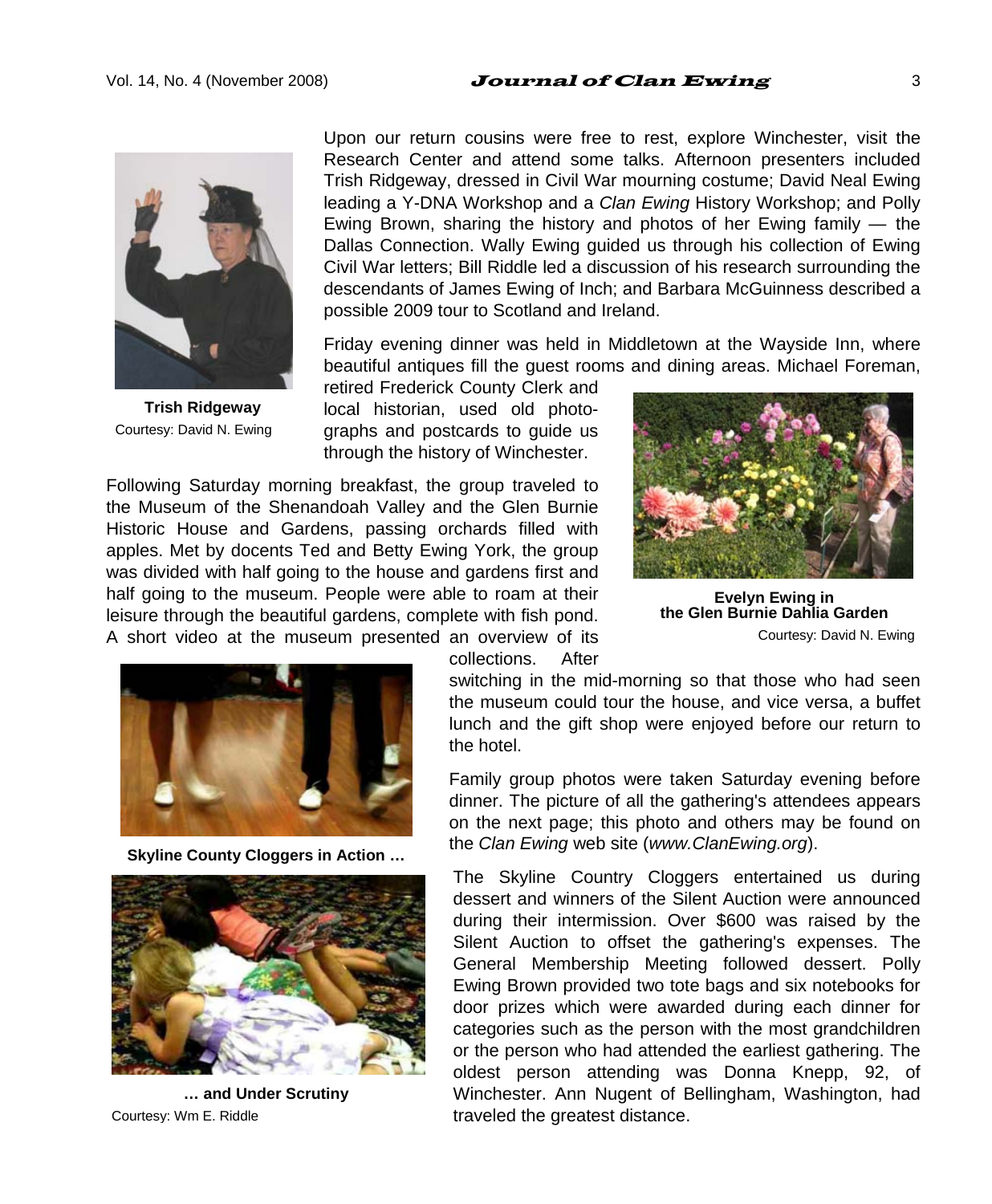#### 4 **Journal of Clan Ewing**  $\frac{1}{20}$  Vol. 14, No. 4 (November 2008)

It is difficult to recognize everyone who contributed time and resources to make this gathering a success. I would like to thank committee members Catherine Lovett, John Ewin, Bill, Jeannette, Jim, Evelyn and Ray Ewing for their ideas, time, effort and support as we planned and carried out the gathering. We all appreciate Barbara McGuinness who contributed her expertise to make hotel, meal and event arrangements. Mary Ewing organized lunch at the Stephens City United Methodist Church. Nancy Ewing Weller, Catherine Lovett, Frances Ewing Carbaugh, Barbara Greene, Lois White and Jackie White Laing served as greeters during registration and at dinners. Stacey Lovett Clark contacted the Skyline Country Cloggers, with whom she used to dance. Charlie Thorne, a local artist, created our logo of the Newtown wagon and bushels of apples. Charlotte Eller wrote a wonderful article which was published in *The Winchester Star* a month before the Gathering; her article is reprinted on page 7. The Stephens City Lions Club provided apple butter for our 'goodie' bags. Reports and articles were written for the *Journal* by *Clan Ewing* members and by Frederick County citizens. (A complete list of these articles begins on page 5.) We thank William E. Riddle for his editorial expertise and many helpful suggestions. Jeffrey Ewing, Beverly Ewing Dugger, Bob Gosline, Rob Gosline, and Alisa Gosline and Greg L. Mitchell provided support behind the scenes.



**Tenth Gathering of** *Clan Ewing in America* **Attendees** 

Courtesy: Greg L. Mitchell

*Mary Ewing Gosline, a member of Clan Ewing's Board of Directors since 2004 and its Chair 2004-2006, coordinated Echoes of the Shenandoah, the 2008 Gathering of* Clan Ewing in America*. A member of* Clan Ewing *since 1990, she has been interested in family history since 1970 and is a descendent of John Ewing of Carnashannagh*  and his son Samuel. In 2005, she wrote a booklet on her great-grandfather's family, Joseph Henry Ewing (1837-1925) and Ann Louisa McDonald (1841-1918), Coles County and Douglas County, Illinois*. Future plans are to extend this work to include ancestors and children of Joseph and Ann. With a B.S. degree from DePauw University, she taught mathematics at the middle school, high school, and community-college levels.*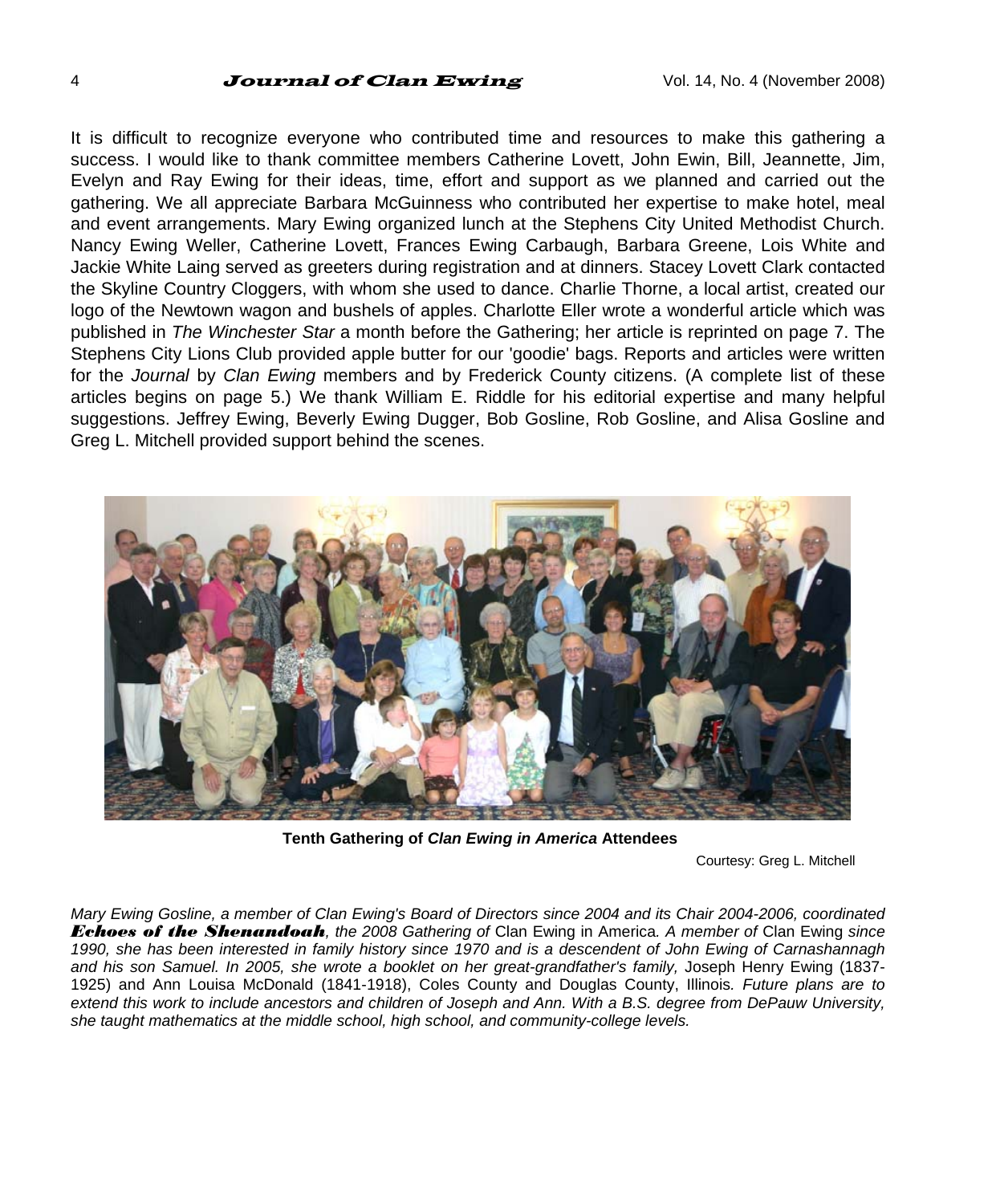# **Reports Supporting the Tenth Gathering**

#### **Historical Context**

- Ewing, Evelyn Jones. Colonial History of the Shenandoah Valley, *J. Clan Ewing*, Vol. 13, No. 2 (May 2007), pp. 11-14. An introduction to the settlement of the Shenandoah Valley by William Ewing and other descendants of John Ewing of Carnashannagh.
- Ewing, Jeannette. A Short History of Stephens City, *J. Clan Ewing*, Vol. 14, No. 2 (May 2008), pp. 16-18. Many towns were settled around the time that Stephens City received its charter in 1758 under the name of Stephensburg. Also known as Newtown and Pantops, it is located in the Shenandoah Valley just south of Winchester. This article reviews the town's early settlement and growth, with attention to several early residents who helped establish the culture and economic infrastructure of the community.
- McClure, Jean. Great Philadelphia Wagon Road, *J. Clan Ewing*, Vol. 13, No. 3 (August 2007), pp. 15-20. A discussion of the development of the migration path from Philadelphia into and through the Shenandoah Valley, with an emphasis on the use of this migration path by descendants of John Ewing of Carnashannagh who settled the Stephens City, Frederick County, Virginia, area.
- Fravel, Linden. The Newtown Wagon, *J. Clan Ewing*, Vol. 14, No. 1 (February 2008), pp. 13-18. This report concerns one of the most common and essential tools of early America, the *road wagon*. It complements the information about the Conestoga wagon in Jean McClure's report. Linden describes the Newtown wagon and the wagon industry in Newtown (Stephens City). He also provides information about the history of the Frederick County area up to the Civil War.
- Ridgeway, Trish. Winchester Experiences the Civil War, *J. Clan Ewing*, Vol. 14, No. 2 (May 2008), pp. 13-15. During the Civil War, Winchester was decimated. The area saw huge numbers of soldiers occupying its buildings and consuming everything in sight. In addition, soldiers brought typhoid and other virulent diseases that spread through the local population. This article briefly discusses the resulting suffering of civilians and soldiers during this period.
- Gosline, Mary Ewing. A Brief History of Clog Dancing, *J. Clan Ewing*, Vol. 14, No. 3 (August 2008), p. 12. A brief introduction to Clog Dancing, an Appalachian percussive-dance art form. (The author thanks Stacey Lovett Clark for her help in developing this article.)
- Eller, Charlotte J. First Family Reunion in Valley: Family discovers ties to popular 'Dallas' TV show. *The Winchester Star*, August 16, 2008, *J. Clan Ewing*, Vol. 14, No. 4 (November 2008). pp. 7-9. This is a newspaper article published in advance of the 2008 Gathering which discussed the dedication for the local Ewing Cemetery and Polly Ewing Brown's presentation on the connection to the J. R. Ewing family in the 'Dallas' TV show.

#### **Ewing Families**

- Ewing, Evelyn Jones. Ewings of Shenandoah Valley, Virginia (Part 1), *J. Clan Ewing*, Vol. 13, No. 3 (August 2007), pp. 15-20. A genealogy of the descendants of John Ewing of Carnashannagh emphasizing the children of William Ewing, his son.
- Ewing, Evelyn Jones. Ewings of Shenandoah Valley, Virginia (Part 2), *J. Clan Ewing*, Vol. 13, No. 4 (November 2007), pp. 13-25. A continuation of the genealogy of the descendants of John Ewing of Carnashannagh emphasizing the children of William Ewing, his son.
- DaHarb, Darryl Dene. John Ewing, Son of William Ewing, Grandson of John Ewing of Carnashannagh, *J. Clan Ewing*, Vol. 13, No. 4 (November 2007), pp. 26-31. A discussion of the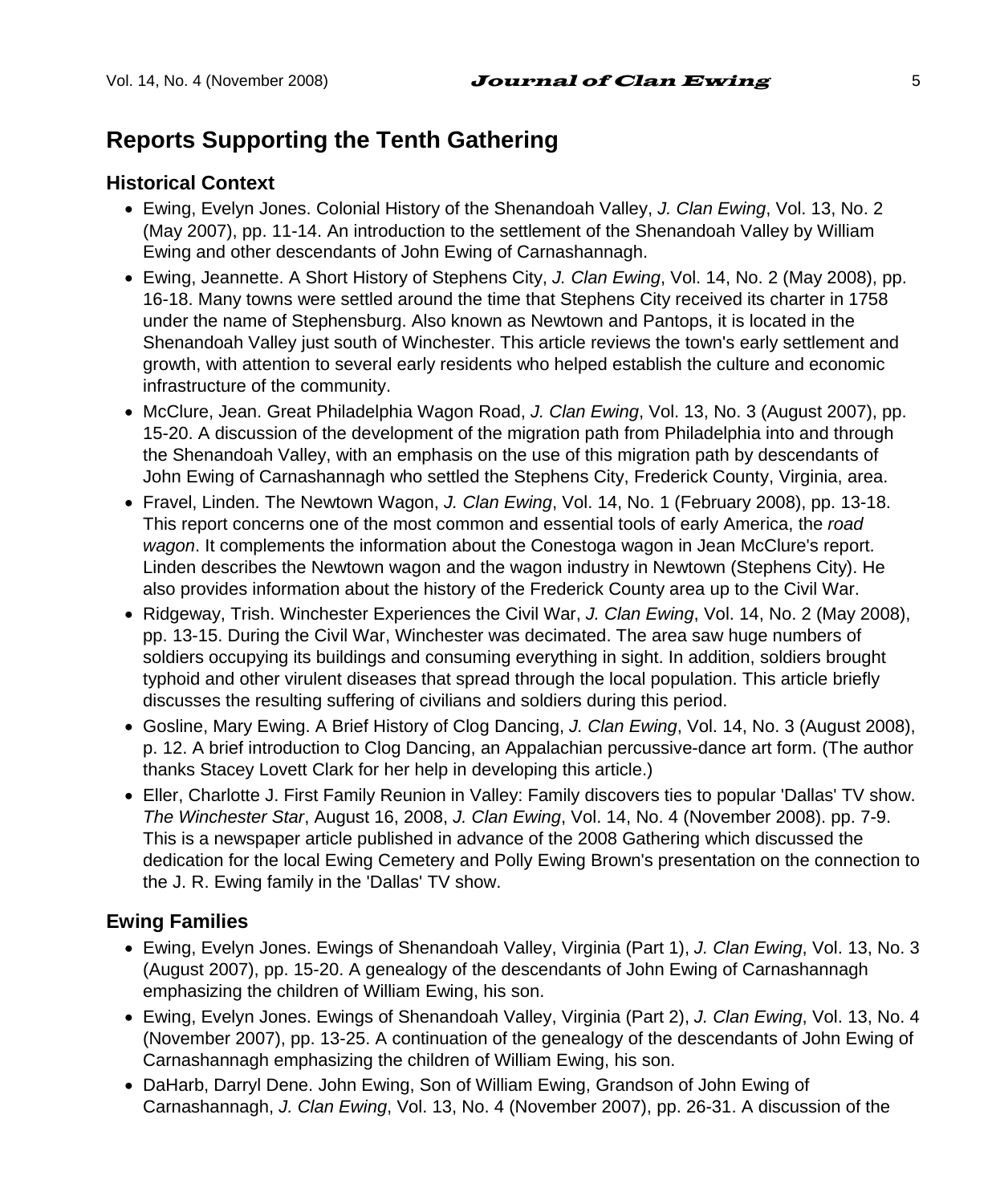#### 6 **Journal of Clan Ewing**  $V$ ol. 14, No. 4 (November 2008)

descendants of John Ewing, son of the William Ewing who is the emphasis of the reports by Evelyn Jones Ewing.

#### **Local Attractions and Activities**

- Ewing, Jeannette. The Handley Library, Winchester, Virginia, *J. Clan Ewing*, Vol. 13, No. 2 (May 2007), p. 15. A brief introduction to an important place attendees could visit and conduct research while attending the 2008 Gathering.
- Ebert, Rebecca. Historical and Genealogical Research in Frederick County, Virginia, *J. Clan Ewing*, Vol. 14, No. 3 (August 2008), pp. 10-11. Tips from Rebecca Ebert, Archivist at the Handley Library's Stewart Bell Jr. Archives, for those doing research regarding Winchester and Frederick County.
- York, Ted and Betty (Ewing). The Museum of the Shenandoah Valley and the Historic House and Gardens at Glen Burnie, *J. Clan Ewing*, Vol. 14, No. 1 (February 2008), p. 12. This report provided a glimpse of the *Historic House and Gardens at Glen Burnie*, home of the founder of Winchester, Col. James Wood, and the adjacent *Museum of the Shenandoah Valley* which gives visitors many insights into the founding and evolution of this region of Virginia.
- Ewing, Evelyn Jones. Cedar Creek Presbyterian Church, Marlboro, Virginia, *J. Clan Ewing*, Vol. 14, No. 2 (May 2008), pp. 19-21. The Cedar Creek Presbyterian Church was founded in 1736 on Cedar Creek, an important tributary of the Shenandoah River. Opequon Presbyterian Church, also founded in 1736, is situated on Opequon Creek about three miles southwest of Winchester and four miles north of Stephens City. The congregations of Cedar Creek and Opequon, two of the oldest churches in the Winchester area and only about nine miles apart, have shared pastors and enjoyed a close relationship through the years.
- Ewing, Evelyn Jones. Winchester Home of Spirits and Ghosts, *J. Clan Ewing*, Vol. 14, No. 2 (May 2008), p. 12. Winchester resident Mac Rutherford conducts popular evening Ghost Tours through Winchester and Mt. Hebron Cemetery. During his tours, he weaves fascinating stories about the area's ghosts and spirits. Many of these stories are included in a recent collection of quite amusing one-to-three-page write-ups. Three of the locations he includes on his tours are quite close to each other. This article provided synopses of his stories about these three locations.
- Ewing, Evelyn Jones. More Winchester Spirits and Ghosts, *J. Clan Ewing*, Vol. 14, No. 3 (August 2008), pp. 13-14. Additional synopses of Mac Rutherford's sketches of spirits and ghosts said to be in the Winchester area.
- n.a. History of the Wayside Inn, *J. Clan Ewing*, Vol. 14, No. 2 (May 2008), p. 11. A short history of the Wayside Inn in Middletown, Virginia, which was the venue for the gathering's dinner on Friday, September 19, 2008.
- Avery, Karen. Local Area Attractions, *J. Clan Ewing*, Vol. 14, No. 1 (February 2008), pp. 19-20. A list of attractions in the general area — Washington, D.C., to the north, the Allegheny Mountains to the west and Williamsburg on the south — attendees could visit and enjoy during extra days before and after the gathering.
- Gosline, Mary Ewing. The Blue Ridge Parkway and the Skyline Drive in the Mountains of the Shenandoah Valley, *J. Clan Ewing*, Vol. 14, No. 3 (August 2008), pp. 15-16. This report provided guidance for those planning to tour the Blue Ridge Parkway and Skyline Drive, both scenic parkways through the Blue Ridge Mountains.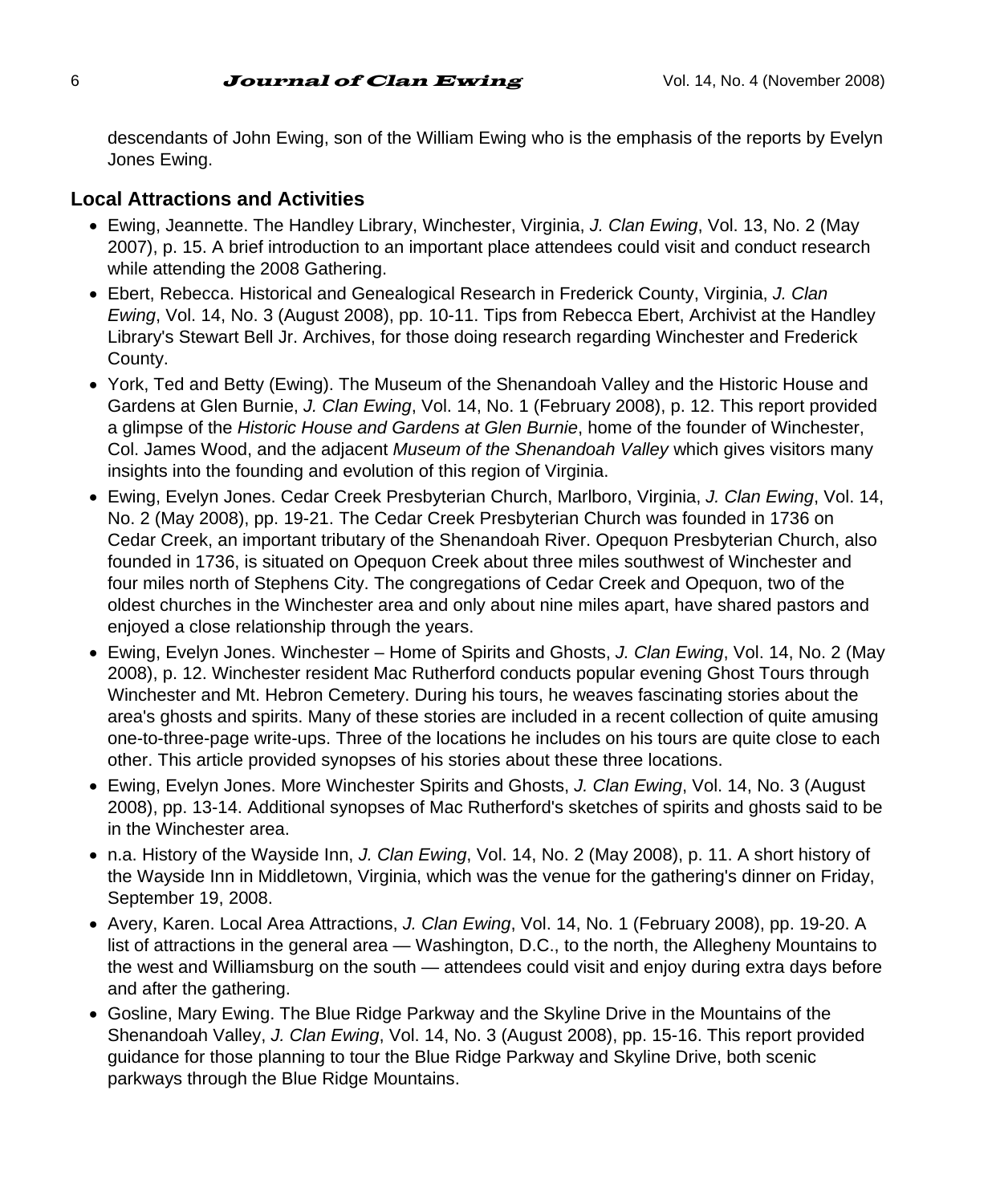# **First Ewing Reunion in Valley: Family discovers ties to popular 'Dallas' TV show<sup>1</sup>**

**Charlotte J. Eller, Special to** *The Winchester Star***, August 16, 2008** 



Evelyn Ewing (left), Catherine Lovett and Jeanette Ewing visit the Ewing Family Cemetery in preparation for the reunion to be held in the area for the first time. *(Photos by Scott Mason)*

**Stephens City** — The descendants of the Ewing clan, who settled in this Frederick County town more than 250 years ago, will return to their ancestral roots from far and near next month to attend the first family reunion they have held in the northern Shenandoah Valley.

This isn't the first Ewing reunion, however. It is the 10th for the family association.

Members of Clan Ewing in America, founded in 1990 by the Rev. Ellsworth Samuel Ewing, will come from as far away as California to attend the event set for Sept. 18-21, said Mary Ewing Gosline, family reunion chairwoman.

The reunion, which relives the history of one of Stephens City's oldest families, fits nicely with the town's year-long celebration of the 250th anniversary of its founding, said local historian Linden A. "Butch" Fravel Jr., who serves on the Town Council and is chairman of its Planning Commission.

"They couldn't have picked a better time to come home . . . and find their roots," he said.

Some Ewing ancestors, who emigrated from Ireland in 1729 and settled in Pennsylvania, eventually moved as far away as the southwestern United States, while others never left Stephens City, to which their ancestors moved in the mid-1730s, historians say.

William Ewing, who acquired more than 625 acres from Jost Hite and settled there, headed the Stephens City contingent. He and his descendants farmed the land for 175 years.

### **The Ewings of "Dallas"**

l

One ancestor, Jock Ewing, moved to Texas after becoming tired of working in Pittsburgh's iron and steel plants and West Virginia's coal fields, according to his great-niece, Polly Ewing Brown of Harrisonburg.

Jock Ewing had good fortune when he moved to Texas; he struck oil and became rich. Years later, his story inspired the immensely popular television series "Dallas," which was telecast from 1978 until 1991, Brown said.

<sup>&</sup>lt;sup>1</sup> Reprinted with the permission of the author and *The Winchester Star*.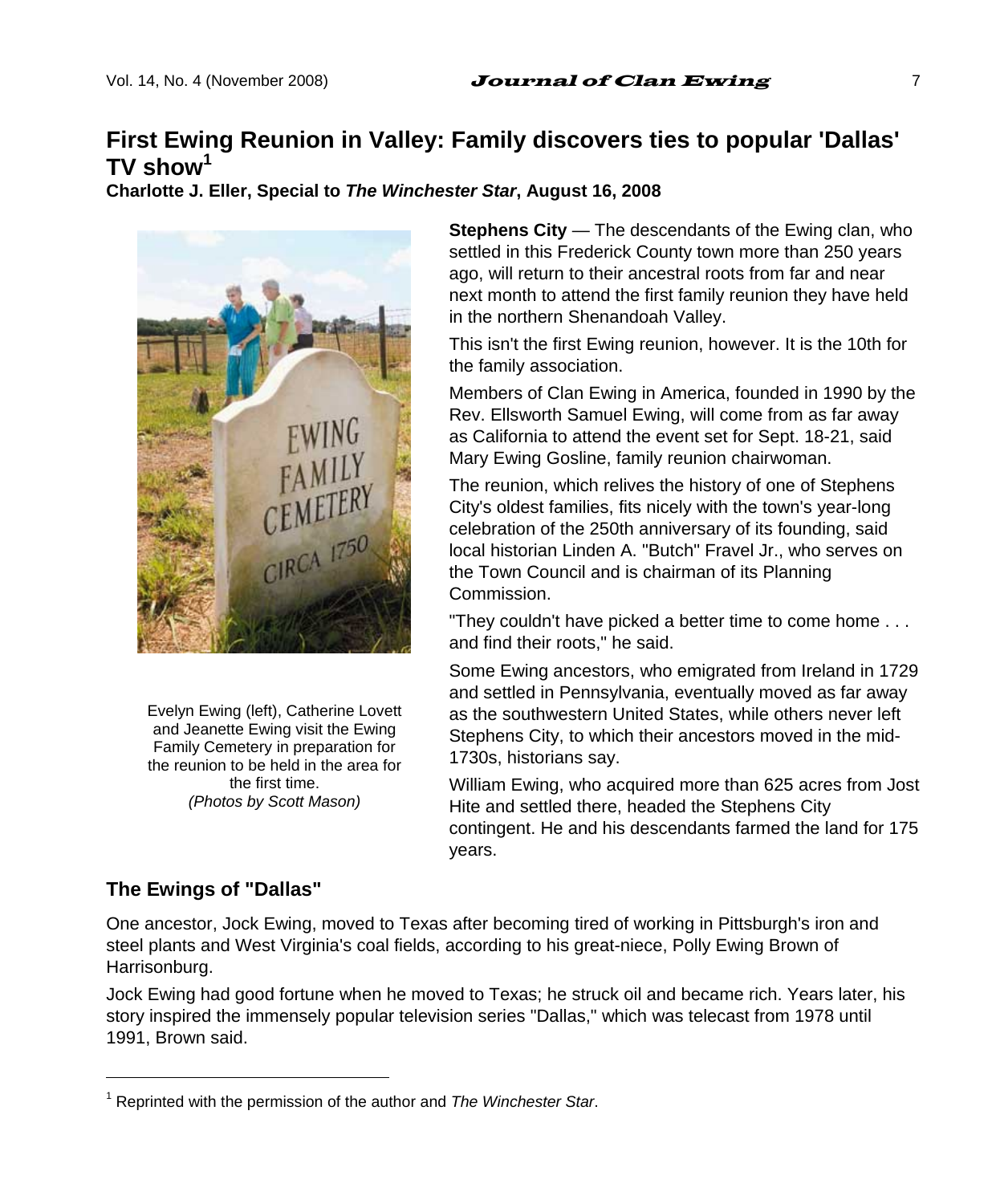#### 8 **Journal of Clan Ewing** Vol. 14, No. 4 (November 2008)

She will discuss the "Dallas Ewing Oil TV Series" Sept. 20 when relatives gather at the Hampton Inn on Berryville Avenue in Winchester to learn more about their heritage.

Her talk will focus on fact vs. fiction in the TV show. "It really is based on a true story," Brown said in a telephone interview. "But as the series continued, they just kept adding to the story and making it up. A lot [that was untrue] was added and added and added."

A Richmond native, Brown learned years ago of the family's ties to the show, which was not yet on the air, from her father while they were en route to a funeral in Pittsburgh.

"We were just chit-chatting about things that we remembered about our relatives when he said, 'The funniest thing happened to me this past week.' "

Her father related how he had received a phone call from a lawyer in Dallas, asking him to sign an agreement that the family wouldn't sue for slander because an entertainment company planned to produce a story about his uncle Jock Ewing.

Brown, who had never heard of her great-uncle Jock Ewing until that time, questioned her father about him. Then he went on to tell the story of Jock Ewing's life.

When they got to the funeral, Brown and her father found that other relatives there had received similar phone calls. "We all



As it turned out, almost everyone in the United States, as well as many foreign countries, cared.

The story of Jock and "Miss Ellie" Ewing's family on "Dallas" became one of the most successful TV prime-time serial stories ever made, according to the MSN Movies Web site.

"My dad got all sorts of promotional things" from the producers as the result of the series, including a Ewing Monopoly game, Brown said.

She promised to reveal "the rest of the story" of the real Jock Ewing in her talk, including: "If there was a rich uncle, why are we still working? What happened to the money?"

#### **Coming home**

l

Besides Brown's talk, presentations about other aspects of family and local history, led by family members and local historians, also are planned for Sept. 19-20 at the inn.

"Echoes of the Shenandoah," the reunion's theme, "reflects an emphasis on the Ewing families who migrated to, settled in, and traveled through the Northern Shenandoah Valley," according to a memorandum outlining plans for the gathering.



Jeanette Ewing (left), Catherine Lovett, Evelyn Ewing, Jim Ewing, Mary Gosline, and John  $Ewing<sup>2</sup>$  are gearing up for the family reunion. Members of *Clan Ewing in America*, founded in 1990 by the Rev. Ellsworth Samuel Ewing, will come from as far away as California to attend the event set for Sept. 18-21.

 $2$  This is a typographical error. John's surname is 'Ewin' rather than 'Ewing'.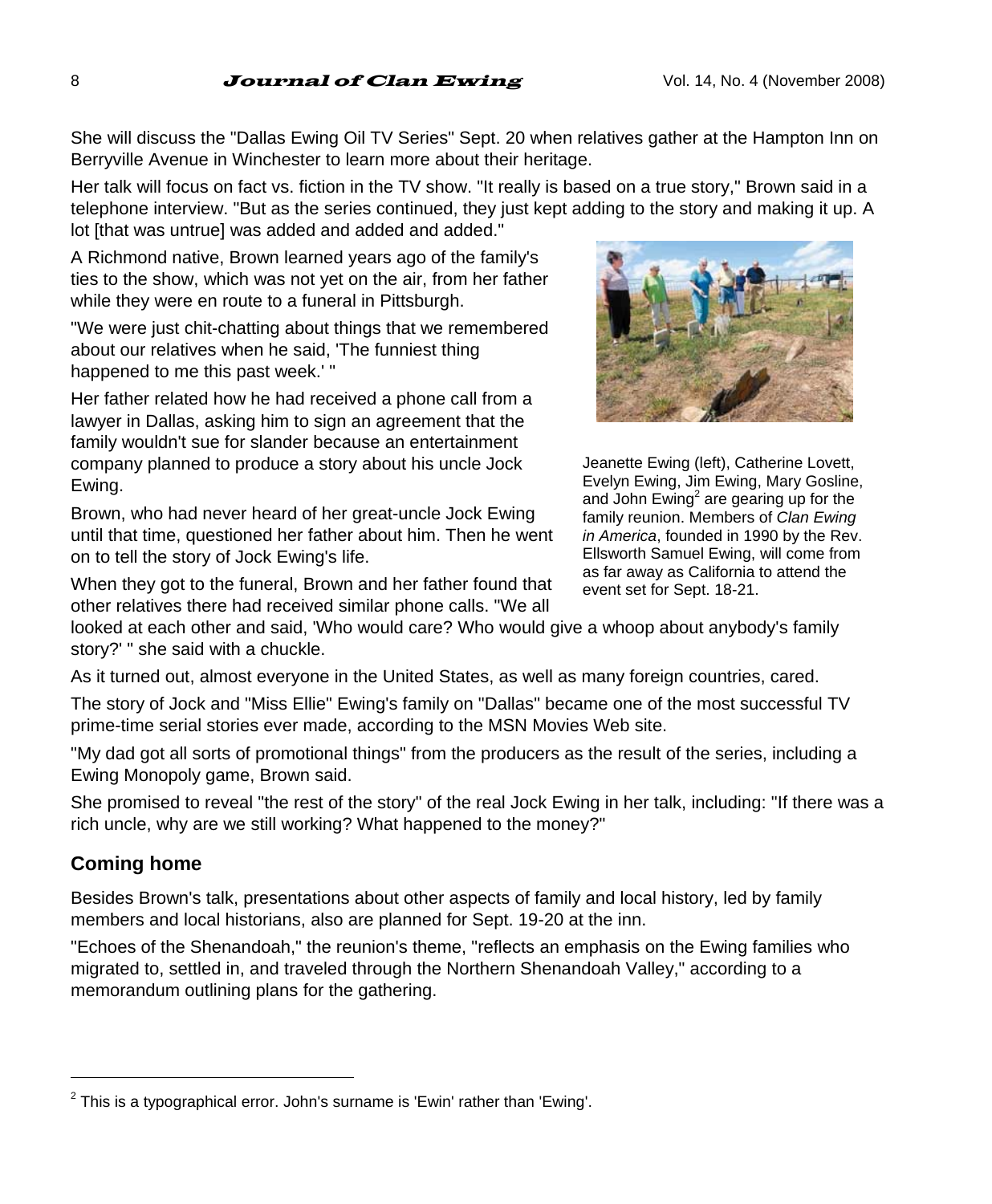#### Vol. 14, No. 4 (November 2008)  $Journal$  of Clan Ewing  $9$



This is the crumbling grave marker of William Ewing, who acquired more than 625 acres from Jost Hite and settled in the area now known as Stephens City. He and his descendants farmed the land for 175 years.

Two members of Clan Ewing hold major posts in area local governments. Ray Ewing is Stephens City's mayor. His cousin Bill Ewing represents the Opequon District, where the town is located, on the Frederick County Board of Supervisors.

Both are excited about the event. "I couldn't be prouder that it's happening here and at this particular time," Ray Ewing said.

"Knowing that one's ancestors have lived in a community for more than 250 years really helps you to appreciate your roots," he said. "It's reassuring to look at sights in the town and know that your greatgrandfather looked at this same sight."

Bill Ewing agreed: "I just think it's great that the family can gather together here in Stephens City. We're glad to see them all coming. Having lived away from the area for a while, I know how good it is to come home."

Bill Ewing's brother and sister-in-law, James and Evelyn Ewing of Emporia, encouraged the Clan Ewing to meet in the Stephens City area when the couple attended the last reunion.

Reunion activities for Sept. 19 include a bus tour of Frederick County, a visit to the Newtown History Center and Stephens City's Main Street, a dedication ceremony for the family cemetery southeast of the town, and lunch at the Stephens City United Methodist Church.

Following the afternoon presentations on family history, the group will have dinner at the Wayside Inn, where another well-known local historian, Michael Foreman, will speak.

On Sept. 20, the events include a visit to the Glen Burnie Historic House and Gardens and the Museum of the Shenandoah Valley in Winchester and more family history presentations.



This is a grave marker for Joshua Ewing in the family cemetery near Stephens City. The family is related to the man who inspired the TV drama "Dallas."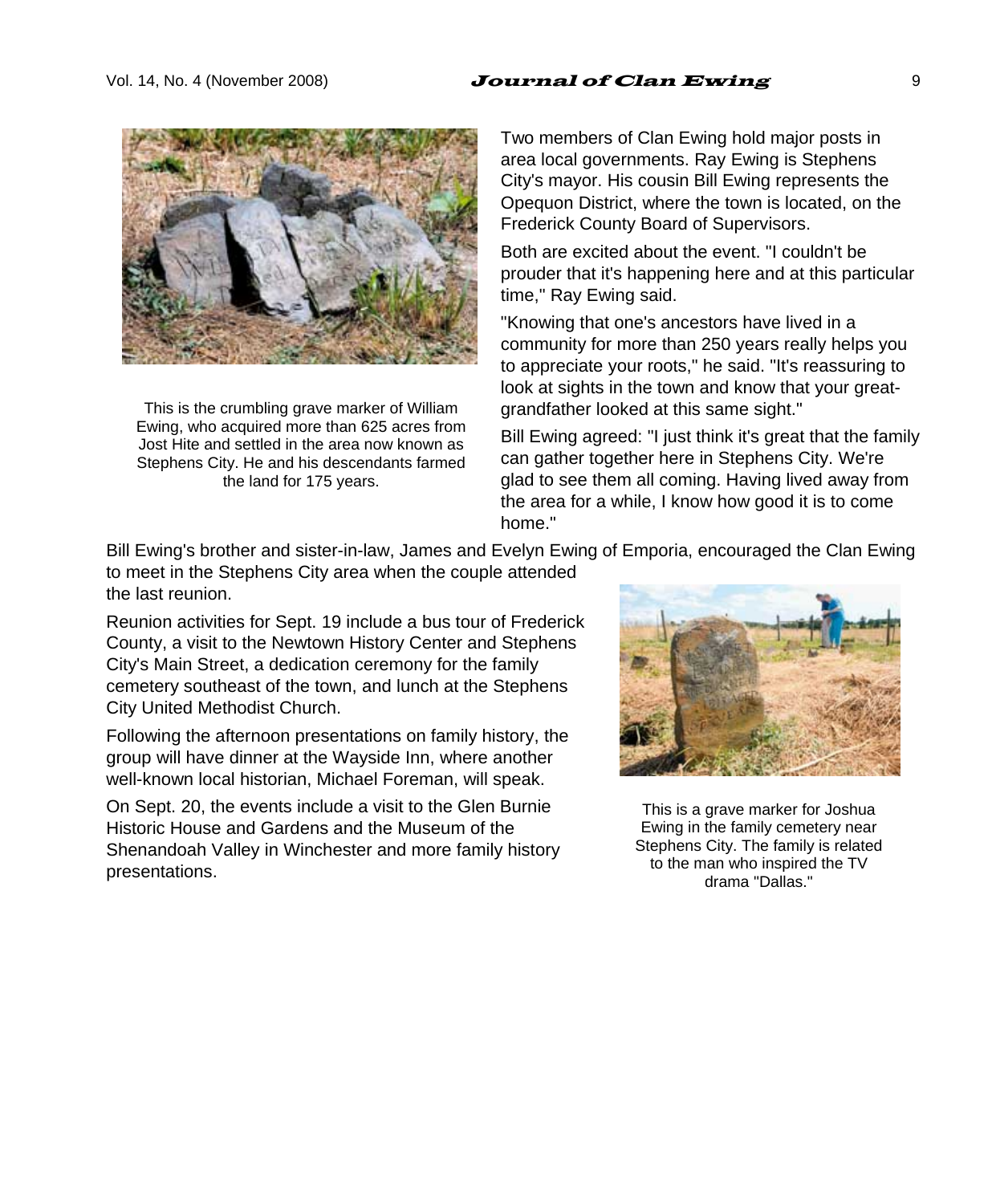# *Who Was James, Son of John of Carnashannagh?*

**Jill Ewing Spitler (+1 304.645.5332,** *JEwingSpit at aol dot com***)** 

David N. Ewing gave a very informative talk about the Ewing Surname Y-DNA Project at the *Clan Ewing* Gathering in Winchester, Virginia, in September. As he was answering a question about the John Ewing of Carnashannagh line (Group 4 in the project), he commented that the distinctive value at YCA-Iib, which he called a branch marker for the descendants of Pocahontas James, could as easily be used to argue that Pocahontas James was not the son of John Ewing of Carnashannagh. I got chills and the wildest thought came in my mind. My cousins and I have been looking at the John of Carnashannagh line for many years, since long before the Ewing Surname Y-DNA Project was started, trying to fit our ancestor, James Ewing (born ca. 1720/25) into it. Maybe, just maybe, it was not Pocahontas James who was the son of John Ewing of Carnashannagh, but rather our James. Our James is the progenitor of Group 7 in the Ewing Surname Y-DNA Project.

In the fifth paragraph of Chapter One of her book on Pocahontas James,<sup>1</sup> Nancy Hanks Ewing states that it is not known where Pocahontas James came from or where he was born. The first record of Pocahontas James places him in what is now Bath County, Virginia, in 1746. By 1750 or 1751, he was in what is now the adjacent Pocahontas County, West Virginia. Of course at that time, neither the state of West Virginia nor either of these modern-day counties existed. Both were in what was then Augusta County, Virginia, in an area that is a little over a hundred miles southwest of Winchester, Virginia, where John of Carnashannagh's sons William and Samuel and his daughter Elizabeth settled. Many have made guesses about Pocahontas James's origins and kinship, but there is no proof that he belongs in the John of Carnashannagh line or anywhere else. As Nancy Hanks Ewing says: "No one knows the answers to those questions."

The source of the idea that Pocahontas James is the youngest son of John Ewing of Carnashannagh seems to be:

An old geneological (sic) record of the Ewing Tribe as it was told verbally by Elizabeth Ewing Jamison, daughter of Samuel and Margaret McMichael Ewing, to one Robert Ewing, July 12, 1820, a year before she died, and written off and sent by him in a letter to Aunt Sally Jamison, dated August 26, 1827, seven years after he got it from Elizabeth Ewing Jamison. …

as transcribed by Euline Benbow and sent to Ono Ruth Klemann, who forwarded it to Margaret Ewing Fife some time before May 1983.<sup>2</sup> As near as we can tell, no one has been able to contact Ms. Benbow<sup>3</sup> or get an actual copy of the original letter, which in any case seems to have been written several years after Robert Ewing heard the story. John of Carnashannagh was in his mid-seventies when both of these James were born, which might be used as an argument that John of Carnashannagh was not really the father of either of them, except that he was only four years younger when his son Samuel was born.

<sup>1</sup> *James Ewing, Pioneer* by Nancy Hanks Ewing, available in the *Clan Ewing* web site's Reading Room, at: *www.clanewing.org/books/Document\_JamesEwingOfPocahontas.html*.

 $<sup>2</sup>$  Fife, p. 54</sup>

 $3$  As we were discussing this, David N. Ewing tried to locate her and learned that she had died in November last year. He has written a letter to the Brazos County, Texas, Genealogical Society to see if they can help locate her papers.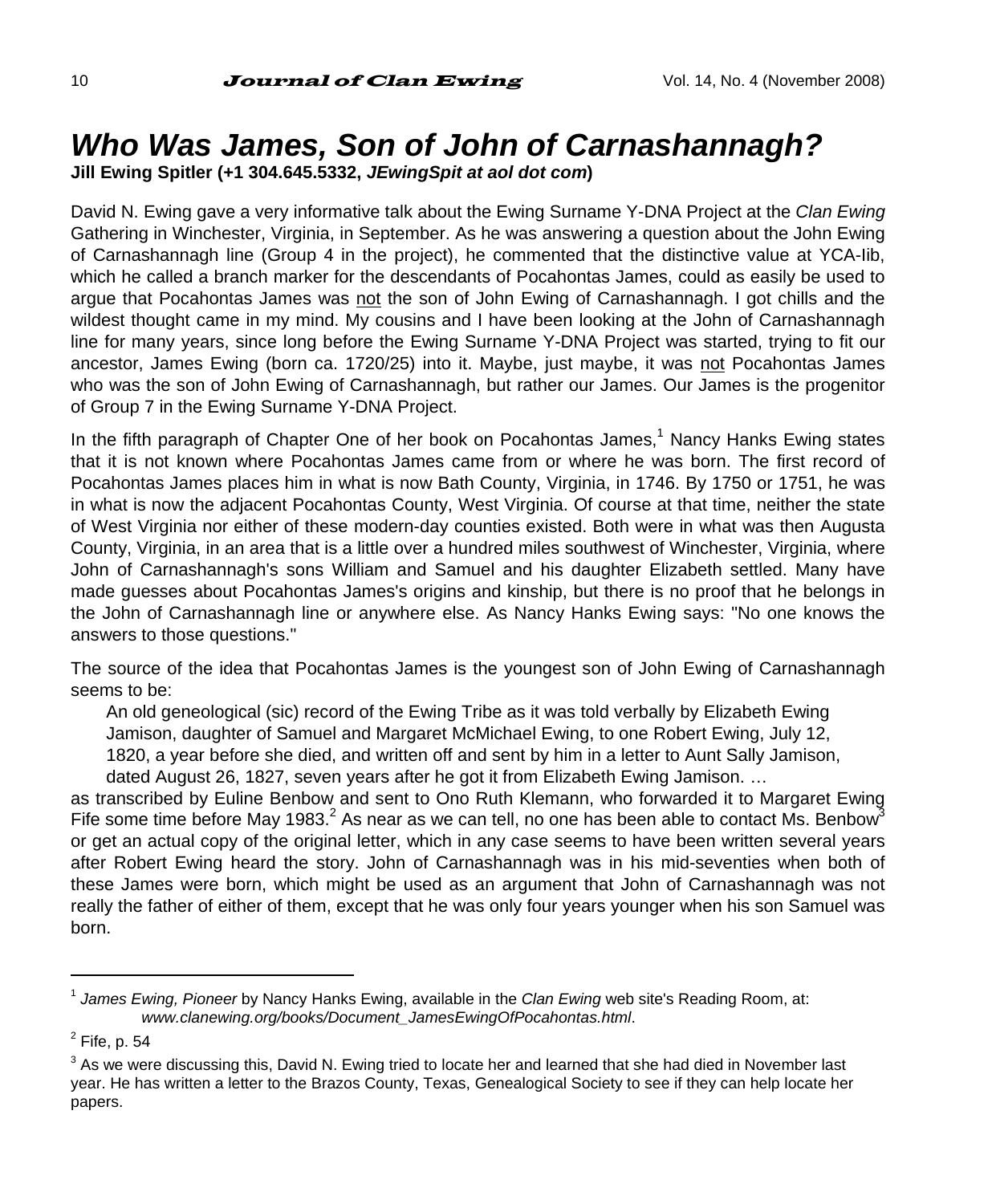This letter, or at least Ms. Benbow's transcription of it, also contains some mistakes. Perhaps most importantly, it has Pocahontas James marrying a second time to Sarah Edwards and lists five children they are supposed to have had together. It is fairly plain, though, that Pocahontas James died before his first wife, Sarah Mays (or Mayes) died. Margaret Fife herself makes the argument that this James could not have been the husband of Sarah Edwards.<sup>4,5</sup> One can imagine that this might mean there was a third James in the area who is a candidate for being the son of John of Carnashannagh.

Our ancestor James settled in Pennsylvania, where he obtained a land warranty in Lebanon Township, Lancaster County, in 1752. $^6$  Just as with Pocahontas James, my cousins and I do not know his actual place or date of birth or the names of his parents, but at least we know that he married Maria Sebina Shellenberger in Heidelberg, Lebanon County (an offshoot of Lancaster County), Virginia. This area is about 125 miles northeast of Winchester, Virginia. We have estimated his date of birth to be about 1720-1725 based on the date of this land warranty. James died in 1776 and left sons William and John. William inherited the land and John received money. John married Anna Maria 'Mary' Heichold. After John and Anna's son, John (II) , was born in 1786 in Lebanon County, they moved to Conocheague Hundred, Washington County, Maryland, where they had the following children: George born 1789, Mary born 1792, William born 1793, Catherine born 1794, Sarah born 1796, Jacob born 1797 and Betsy born 1799. Then the family moved to Bedford County, Pennsylvania, where they had James born 1801 and Rosa born 1805. John (II) is our ancestor as well as the ancestor of Ewing Surname Y-DNA Project participants WC,<sup>7</sup> SC and DC; Jacob is the ancestor of Ewing Surname Y-DNA Project participant DL2; and James is the ancestor of Ewing Surname Y-DNA Project participant PA2.

One of the sons of John Ewing of Carnashannagh buried at the Ewing Family Cemetery in Stephens City, Virginia, was Samuel Ewing (born c1718, married Margaret McMichael).<sup>8</sup> Their daughter, Margaret Ewing (1750-1815), married John Carr.<sup>9</sup> We have thought for many years that the John Carr connection was a hint linking our James to the John of Carnashannagh line. Our John Ewing signed a power-ofattorney to Jacob Stoler (who was his son-in-law or his son-in-law's father, who was also named Jacob), to sell his land in Bedford County, Pennsylvania, and went to Wayne County, Ohio, to buy land from a John Carr. We have no evidence connecting this John Carr in Ohio with the John Carr who was married to Margaret Ewing, but we can not help wondering if this might be a hint of a family connection because we know that family groups often migrated together.

Where do we go from here? We — my cousins and  $I$  — need to find genealogical data as proof and need help from anyone who might know anything which can help us. It is ironic that the first genealogical data we had was from the White family — descendants of Samuel who married Margaret McMichael, son of John of Carnashannagh — given to my brother at an Antique Show in Ft. Wayne,

 $<sup>4</sup>$  Fife, p. 85</sup>

<sup>&</sup>lt;sup>5</sup> Jean McClure has researched this issue. Her conclusions are reflected in the John of Carnashannagh Genealogy developed by James R. McMichael and included in the Ewing Genealogy at:

*www.clanewing.org/EGD\_Project/John\_of\_Carnashannagh/d3.htm*.

 $^6$  Fife, p. 328

 $7$  WC is my brother, William Charles Ewing.

 $^8$  Fife, p. 76

 $^9$  Fife, p. 78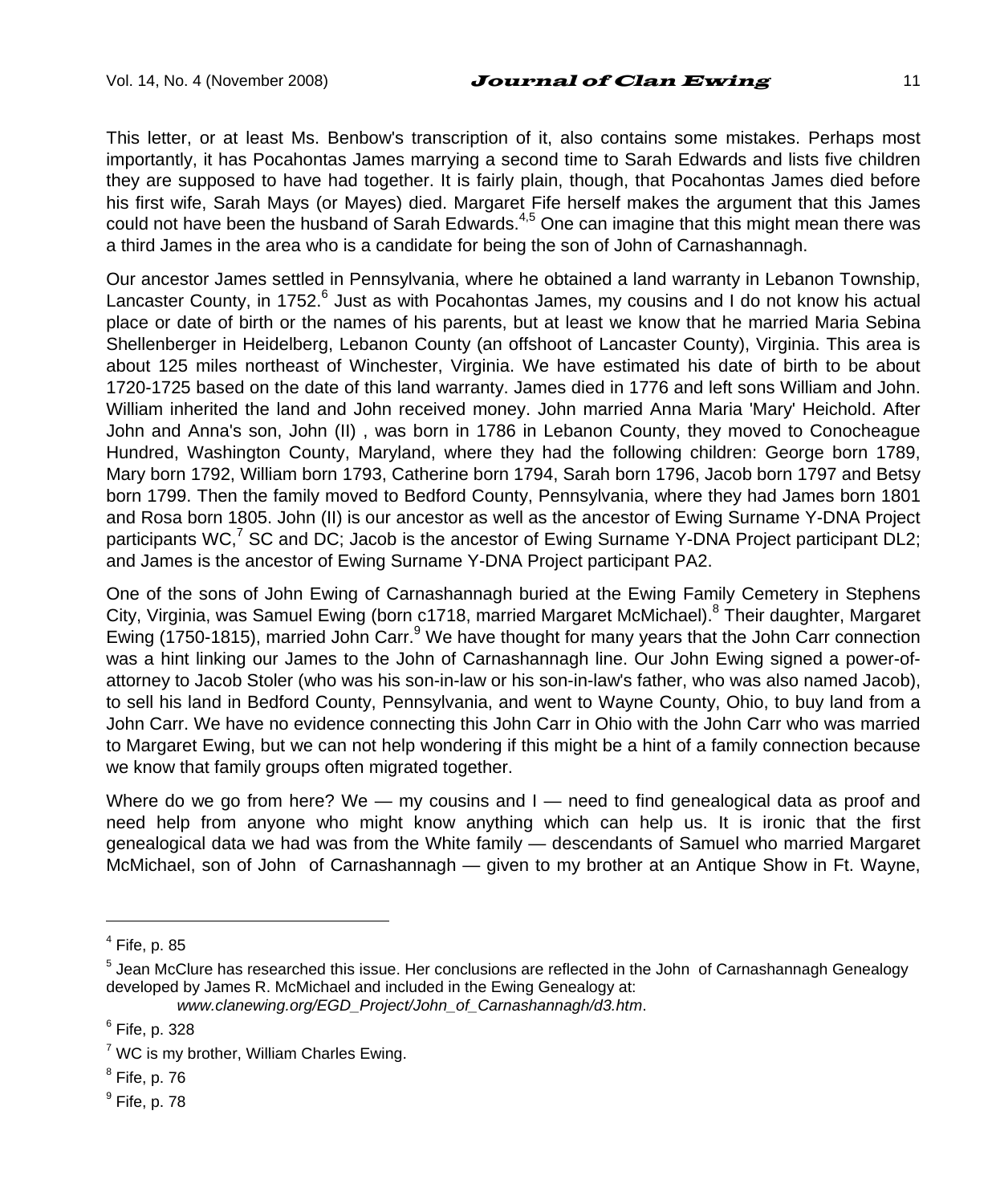#### 12 **Journal of Clan Ewing**  $V$ ol. 14, No. 4 (November 2008)

Indiana, in 1981. We have thought for a long time that we may be missing something, an important clue that could be right under our noses. Can anyone help us?

#### *Author's note: I would like to thank David N. Ewing for his help in developing this article.*

*Jill Ewing Spitler joined* Clan Ewing in America *in 1998 when Rev. Ellsworth S. Ewing and his wife Dorothy visited and stayed with Jill and her brother Joe in Loudonville, Ohio. Ellsworth had written Joe a couple times thinking they might be related because Ellsworth's family came from Hayesville, just a few miles down the road in Ashland County, Ohio. Jill has been a Board Member since the Board was first formed in San Antonio, Texas. She has also been: Chair of the Board; Chair of the Lancaster, Ohio, Gathering; instrumental in starting the Research Room as a getacquainted and find-information resource for gathering attendees; and Editor of the* Journal *for four years. She is starting her second term as Membership Coordinator.*

#### **Murphy's Fifteen Other Laws**

- 1. Light travels faster than sound. This is why some people appear bright until you hear them speak.
- 2. A fine is a tax for doing wrong. A tax is a fine for doing well.
- 3. He who laughs last, thinks slowest.
- 4. A day without sunshine is like, well, night.
- 5. Change is inevitable, except from a vending machine.
- 6. Those who live by the sword get shot by those who don't.
- 7. Nothing is foolproof to a sufficiently talented fool.
- 8. The 50-50-90 rule: Anytime you have a 50-50 chance of getting something right, there's a 90% probability you'll get it wrong.
- 9. It you line up all the cars in the world end-to-end, someone will be stupid enough to try to pass them.
- 10. If the shoe fits, get another one just like it.
- 11. The things that come to those who wait may be the things left by those who got there first.
- 12. Give a man a fish and he will eat for a day. Teach a man to fish and he will sit in a boat all day drinking beer.
- 13. Flashlight: A case for holding dead batteries.
- 14. The shin bone is a device for finding furniture in the dark.
- 15. When you go into court, you are putting yourself in the hands of twelve people who weren't smart enough to get out of jury duty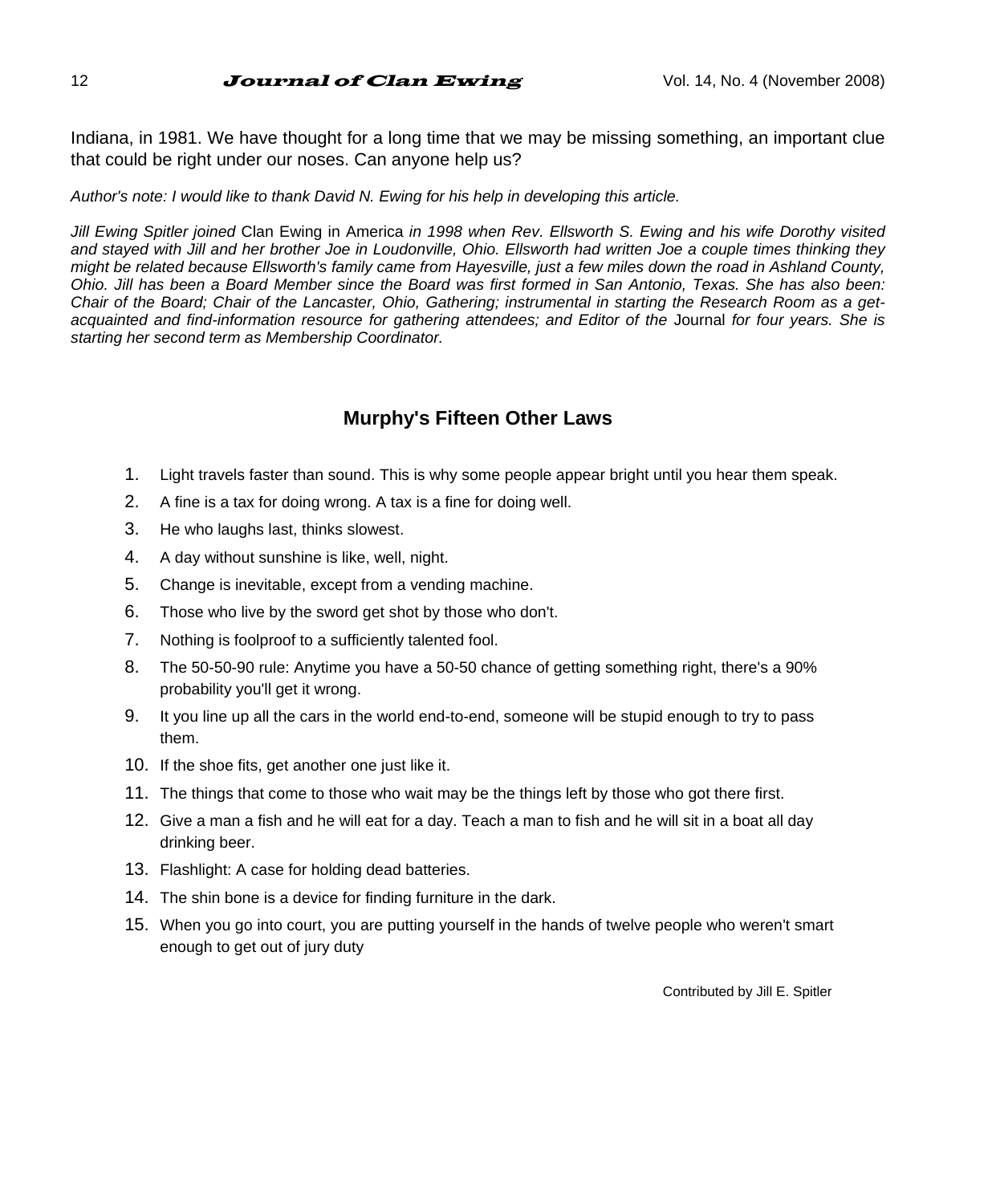# *Grand-dad Will's Stories – Part II*

#### **Margrett McCorkle (+1 509.924.3482,** *Margrett42 at comcast dot net***)**

In my previous article,<sup>1</sup> I introduced my great-grandfather, William Marion Ewing, who I have always called Grand-dad Will. I also promised to relate some of his ancestry-illuminating stories which had an incredible influence on my life and beliefs. Memories are wonderful things in all our lives. During the time of Grand-dad Will's and my life together, I believe he was greatly enjoying the benefits of his memories. At that time he was in the autumn of his years, and I was fortunate enough to be there and be able to now pass on his stories.

This article partially delivers on my promise to pass on to you — and my children — Grand-dad's stories. Additional stories will appear in a future article.

### **William Marion 'Will' Ewing**

To begin, I would like to remind readers of, and expand on, the details of the life of my greatgrandfather, William Marion Ewing — my Grand-dad Will.

#### **Will's Childhood**

William Marion Ewing — 'Will' as he was known by friends and family — was born February 21, 1871, in Putnam County, Missouri, the only son of John Anderson and Evaline Mary (Gardner) Ewing. Granddad Will's father died when Will was seven-or-eight years old. The details of his father's death were never spoken of except to allude to the fact his father had been shot when Will was just a lad.

Grand-dad Will's mother — Evaline Mary (Gardner) Ewing — remarried shortly after his father died. After his father's death, Will spent a great deal of time with his grandparents, John Jordon and Elizabeth Ann (Viers) Ewing, in Schuylar County, Missouri. My memory is that he spoke often of his grandparents and seldom spoke of his mother or father.

Will's childhood was filled with lots of hard work, but it was also 'centered' by a loving family. He was greatly encouraged toward education. He learned many family stories from his grandfather, who died when Grand-dad Will was seventeen, and his grandmother, who died ten years later. Will took care of his grandmother until she died in Putnam County, Missouri, in 1899.

#### **Will's Sister**

l

Will had a younger sister, Georgia Ann, who was born in 1877 and was barely a year old when their father died. Until recently, I knew little about my great-grandaunt other than how much Grand-dad Will cared for her. I saw her only a couple times during my childhood; I have little memory of her.

Newly discovered data have, however, answered many unknowns about this part of my family that now, as they come to light, help me better understand some previously unknown relatives, including my great-grandaunt, Georgia Ann Ewing.

<sup>1</sup> McCorkle, Margrett. Grand-dad Will's Stories, *J. Clan Ewing*, Vol. 14, No. 2 (May 2008), pp. 27-29.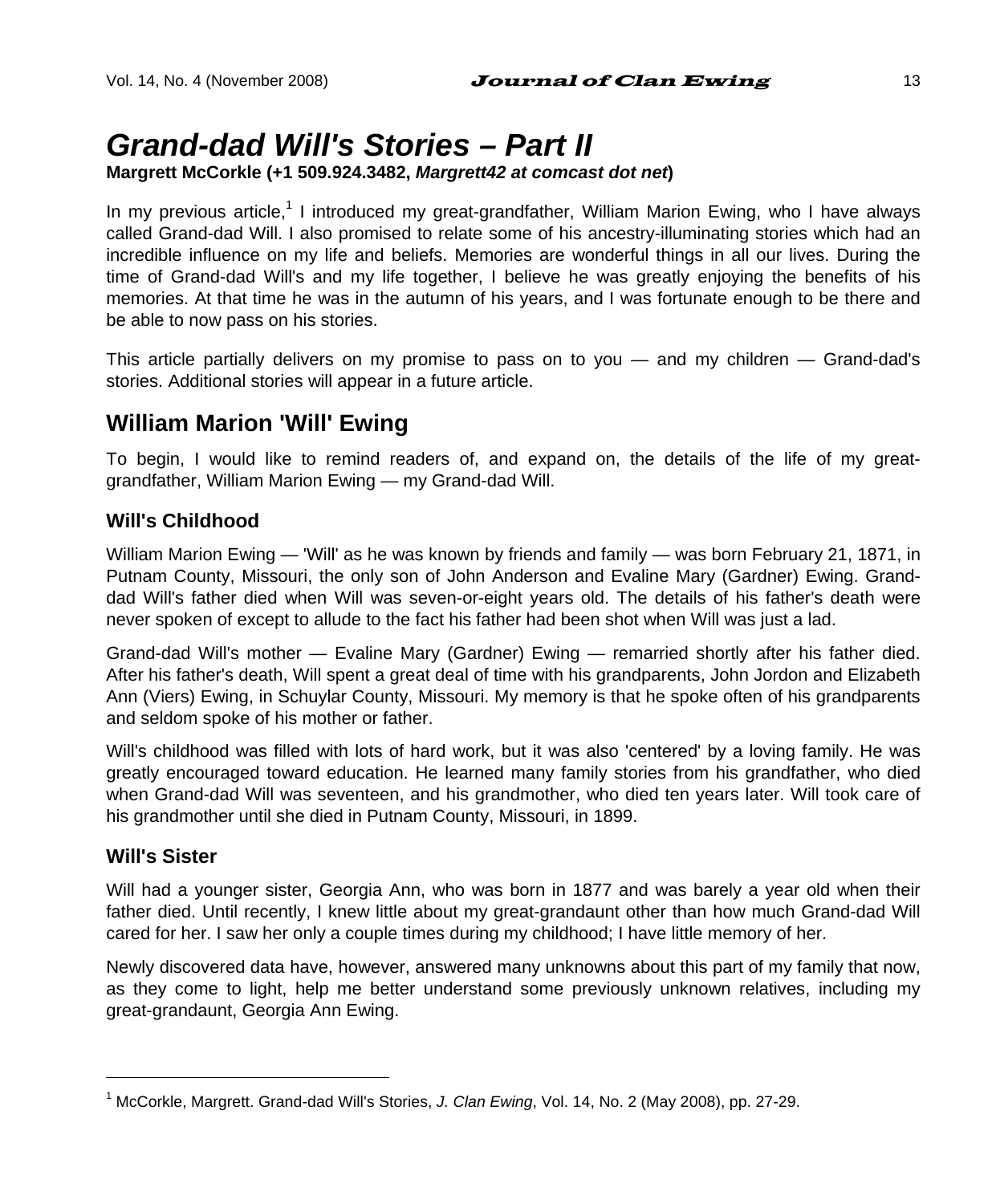When I was a child, we would often visit with a Salsbury family in (or at least near) Springfield, Missouri. We would go in late-Fall to butcher hogs and pick peaches. It was a week-end adventure and always a great enjoyment for me. I never fully knew who these people were other than very close family friends. I called them Aunt Ruby and Uncle Dutch, using the 'honorifics' that most children used when their elders in those days.

Much to my surprise, I recently discovered that they were family. Georgia Ann Ewing had married John Salsbury who was born in Missouri in 1877. Among other children, they were the parents of Darley John 'Dutch' Salsbury who was born, 1902, in Carrollton, Carroll County, Arkansas. In 1925, Dutch married Ruby Dora Beaver who was born 1905 in Newton County, Missouri. Ruby died in July 1973 in Joplin, Missouri, and Dutch had preceded her in death in 1963, also in Joplin, Missouri. Dutch and Ruby Salsbury had two sons: Henry Don Salsbury and John Darrell Salsbury.

#### **Will's Family**

At age twenty-one, Grand-dad Will married Ellen Ann Admire. She was born November 6, 1877, in Putnam County, Missouri, and was the daughter of Jesse Admire and Mary Delilah Ferguson. Ellie, as she was known, was fifteen years old at the time of their marriage on October 30, 1892, in Martintown, Missouri.

Will and Ellie Ewing started their married life in Putnam County. Will was part of the first crews hired to string telephone lines through the country side.

The first child born to Will and Ellie Ewing was my grandmother Evaline Mary Ewing, born July 26, 1894, in Putnam County, Missouri. After the death of his grandmother, Elizabeth, and around 1900, Grand-dad Will and Ellie moved down to Boone County, Arkansas, where the rest of their children were born. They resided in Alpena Pass, which is said to be in Boone County or Carroll County depending on the county line at the time.

Will and Ellie's family consisted of four sons and three daughters; they also had twin daughters who died at birth. Their second child, Henry Lee Ewing, was born February 21, 1890; their third child, Anna Mae Ewing, was born September 30, 1900; their fourth child, Marion Francis 'Monk' Ewing, was born in 1902 (Monk was killed in a railroad fire circa 1941/42 and left one daughter); their fifth child was William Hugh 'Bill' Ewing born March 3, 1907; their sixth child was Vinita 'Nettie' Ewing, born May 30, 1911; and their last child was John Anderson Ewing, known as 'Pat' and born April 28, 1915.

The same year their last child, Pat, was born, their oldest child, Evaline Mary (known as 'Linee') married Garland Blaine Richardson. The Richardson family had lived in Carroll County, Arkansas, since 1850, having come from Tennessee. Garland and Linee were married September 11, 1915, in Carroll County, Arkansas, and the following July their only child was born on July 18, 1916, in Alpena Pass, Arkansas. This child was my father. The marriage of Garland and Linee was short lived. The 1920 census shows Mary Evaline and her three year-old son, Garland, living with her father and mother, Will and Ellie Ewing. I do not know more details about this.

My beloved great-grandmother Ellie died on December 3, 1921. She is buried in Alpena Cemetery, in Carroll County, Arkansas. There are many stories about her, but the one most often repeated concerns her extraordinary artistic ability. She was a portrait artist and did numerous charcoal portraits of people in her area. She was the love of Will's life, and he never quite recovered from her death. He lived out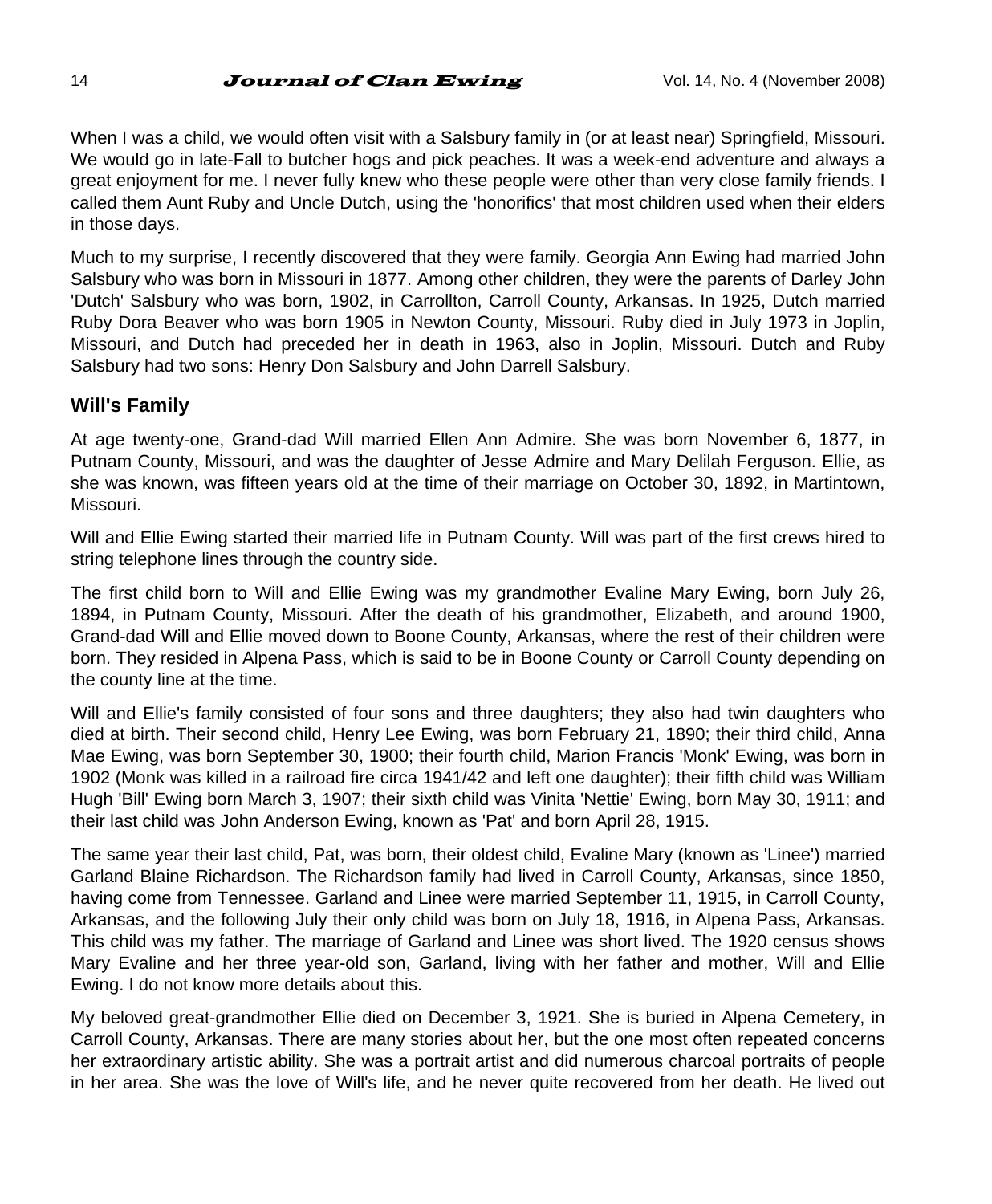the rest of his life alone, with just his children and grandchildren … and a Big Old Red Mule (the subject of several family stories which will appear in future articles).

From the time of the 1920 census until his marriage to my mother in 1935, my father — Garland Blaine Richardson — was raised by his grandfather. This was the only father he knew and loved. Thus his aunts and uncles were like siblings to him.

As life moved on and we were born, we spent much time visiting Grand-dad Will, who by this time lived in Casa, Arkansas, just at the foot of Petit Jean Mountain. Grand-dad Will loved the mountains. Perhaps this was in his blood, descending from James 'the Pioneer' Ewing of Pocahontas County, West Virginia. But it was where he remained, and where he wished to be buried when the time came.

That time came on July 1, 1956, when he was eighty-five years old. I was fourteen years old, but had spent the majority of those years at the knee of my beloved great-grandfather. He was my best friend and my mentor, and as I look back on all of it now, probably one of the greatest influences in my life. He was a constantly loving, sharing teacher and mentor. All I can say is: I wish every child could be as fortunate as I was to have a great-grandfather like him.

## **Arkansas Black Bear**

Grand-dad Will often spoke of his days as a young man, and liked to tell of the trials of being a telephone lineman. If my memory serves me correctly, he did say 'telephone lineman', but he may have worked putting up electric lines also. This would have been around the 1900-1920 timeframe; pardon my ignorance here as I do not know when such lines were strung where he lived and whether the lines were new or just ones in need of repair. The terrain was brutal in some parts of the country; this would have been somewhere near or around Boone County, Arkansas. Wild animals abounded in this area; he told of getting a bobcat treed up a pole and having great fun in getting him down.

One day, as the story goes, the lineman crew had erected a pole that happened to be in the vicinity of a bear's domain. When they returned to their site one morning to get on with their job they found the pole being guarded by a black bear – *the Bear*. It must have been that the Bear did not like the new pole or the men invading his living space as the Bear was trying his darnest to get rid of that pole. He clawed it, he rammed it, he shook it … but the pole hung in there.

As the crew cautiously approached, the Bear became even madder. He'd charge at the men and then run back and shake the pole. No amount of shouting or throwing of rocks encouraged the Bear to move on and leave the pole. He'd stand beside the pole, shake his head back and forth and make terrible growls and snorts. This went on for the better part of the morning, and everyone was about to give up getting the Bear to move on. Then the Bear decided, on his own volition, to leave the pole. He was perhaps getting on toward his mid-day napping time, or he had finally decided there was no prospect of food from this pole. Either way, the crew got back to work and the Bear became a memory.

Bears were often part of the lives of people in that area of Arkansas. One time, the dogs were setting up quite a stir late one evening as a hungry bear had happened upon Grand-dad Will's corn crib and the veggie crib where he stored all his root vegetables. With the dogs' attempts at chasing the bear and a shotgun blast up in the air, the bear was persuaded to leave the cribs for another night.

On a blackberry picking trip one summer, I had the wonderful opportunity to see a bear quite close. Blackberry picking was a great adventure, and blackberries were a favorite food. There was always the wonderfully delicious Blackberry Cobbler, so anticipated after dinner. Early one morning, soon after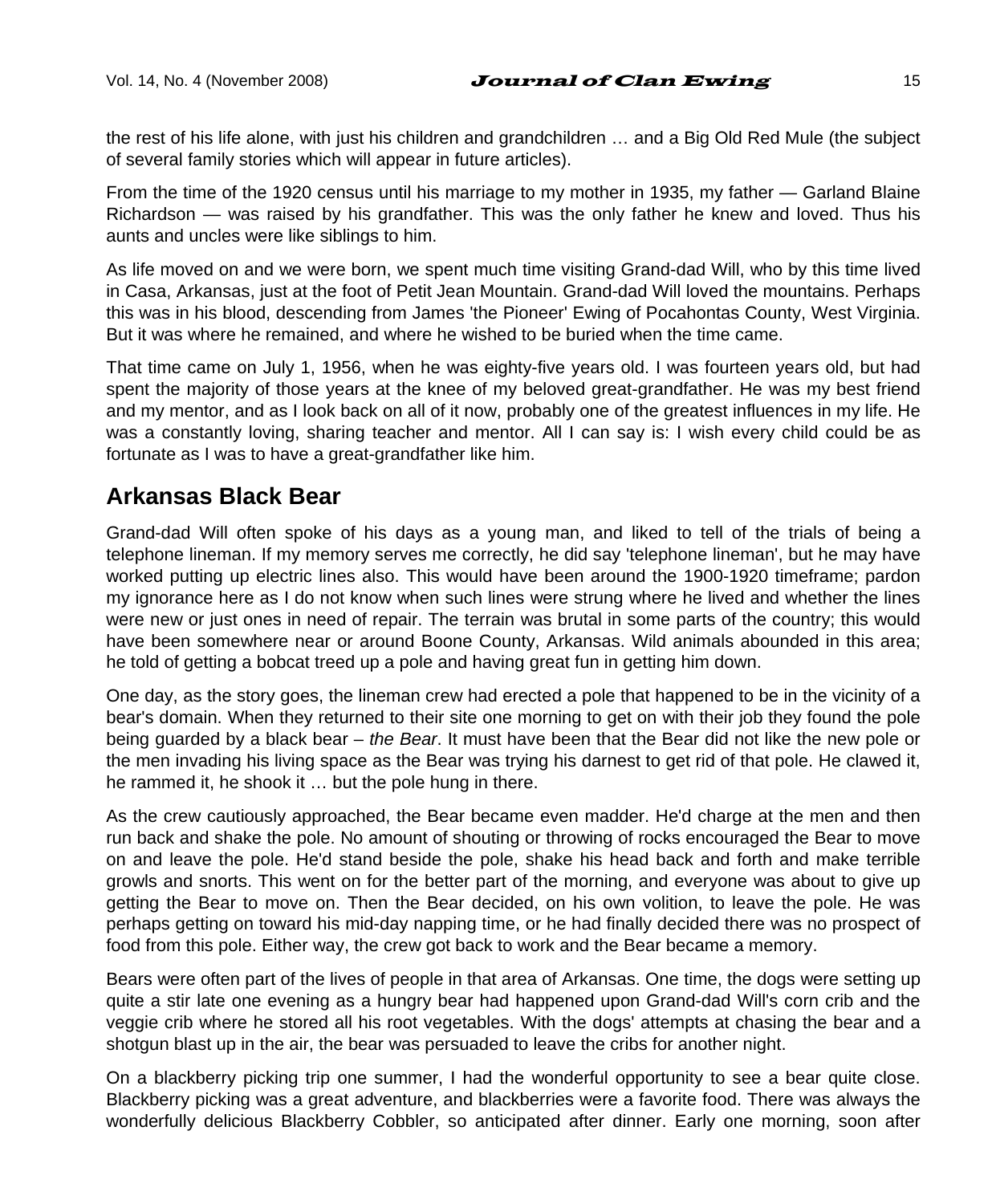#### 16 **Journal of Clan Ewing**  $V$ ol. 14, No. 4 (November 2008)

breakfast, we were off with our buckets and big sticks to scare away any snakes hiding in the thickets. After much walking, always uphill, we came to our blackberry thicket and set about picking the big juicy berries. As time passed, we'd move on to another spot where we would become somewhat separated but not really too far. As I was doing my share — 'one for the bucket and one for me' — I heard what I assumed was someone just ahead of me, pushing aside a bush. I don't remember what I said but did say something in the form of greeting as I pushed aside a large branch to see who I was speaking to. Imagine my surprise as I came face-to-face with a bear. I didn't scream. I didn't run. I was frozen to the spot and speechless. All I remember was Grand-dad Will stepping in front of me yelling and hitting the ground with a big stick, and the bear, who I believe was as surprised as I was, turning and running back into the thicket at a pretty fast pace. This pretty much concluded this blackberry picking trip as we all decided we had collected enough berries for that day. And I was very happy to put as much distance as I could between me and that bear. But, boy oh boy, did I have a story to tell that night sitting out on the porch eating Blackberry Cobbler. What was fun about this story was that it was one I could tell. And, of course, I was encouraged by Grand-dad Will to tell it as many times as people would stop to visit.

This brings me to my last story about 'visiting bears'. I'm sorry to say this happened shortly after my beloved Grand-dad Will passed away. Now, I don't want to sound spooky here, but we always have stories that make us go 'Hum-m-m-m?'. Grand-dad Will was very fond of ghost stories and did his share of telling them. I'm sure he would have greatly enjoyed this one.

Grand-dad Will liked bears, and we all knew he did. After he passed on, his youngest son lived in his house for a while. Every morning, as John would arise and go about fixing his breakfast, there would come a knock on the back-kitchen door. The first time this happened, just imagine his shock when the door was opened and there to greet him was a bear. Out of fear or desperation, John fed his left over breakfast to the bear. Much to John's surprise, the bear must have liked his cooking as this soon became an almost everyday event. About the time breakfast was done there would be a knock on the back door and there would be the bear, looking for his handout. As John tells it, the bear became quite fond of his breakfast biscuits and gravy. And Grand-dad Will's most favorite thing for breakfast was biscuits and gravy.

Lots of folks will find this tale hard to believe, but it happened just as I have related it. I like to believe Grand-dad Will gave us one more 'bear story'. He often told stories about how American Indians believed that their ancestors often came back after death in the form of local animals: a bear, a mountain lion, an eagle or hawk, any one of a number of animals. When I would ask him what animal he'd come back as, he'd always tell me it would be the Arkansas Black Bear. … Did he?

### **Santa Claus**

It was the winter of 1947, Christmas. I remember it so very well.

My Aunt Anna, Uncle Andy and I had planned to spend Christmas that year in Arkansas with my Granddad Will. Spending Christmas in Arkansas at Grand-dad's was so very special to me. Perhaps it was my age and my awareness of what Christmas was about that I had this wonderful belief, this glorious feeling, that my beloved great-grandfather was, without any doubt in my youthful mind and heart, the true and real Santa Claus.

After all, he had snow white hair and a long white beard, his eyes were as blue as the sky and he made the most wonderful toys: carved animals, wagons and bow and arrows, dolls, and doll houses with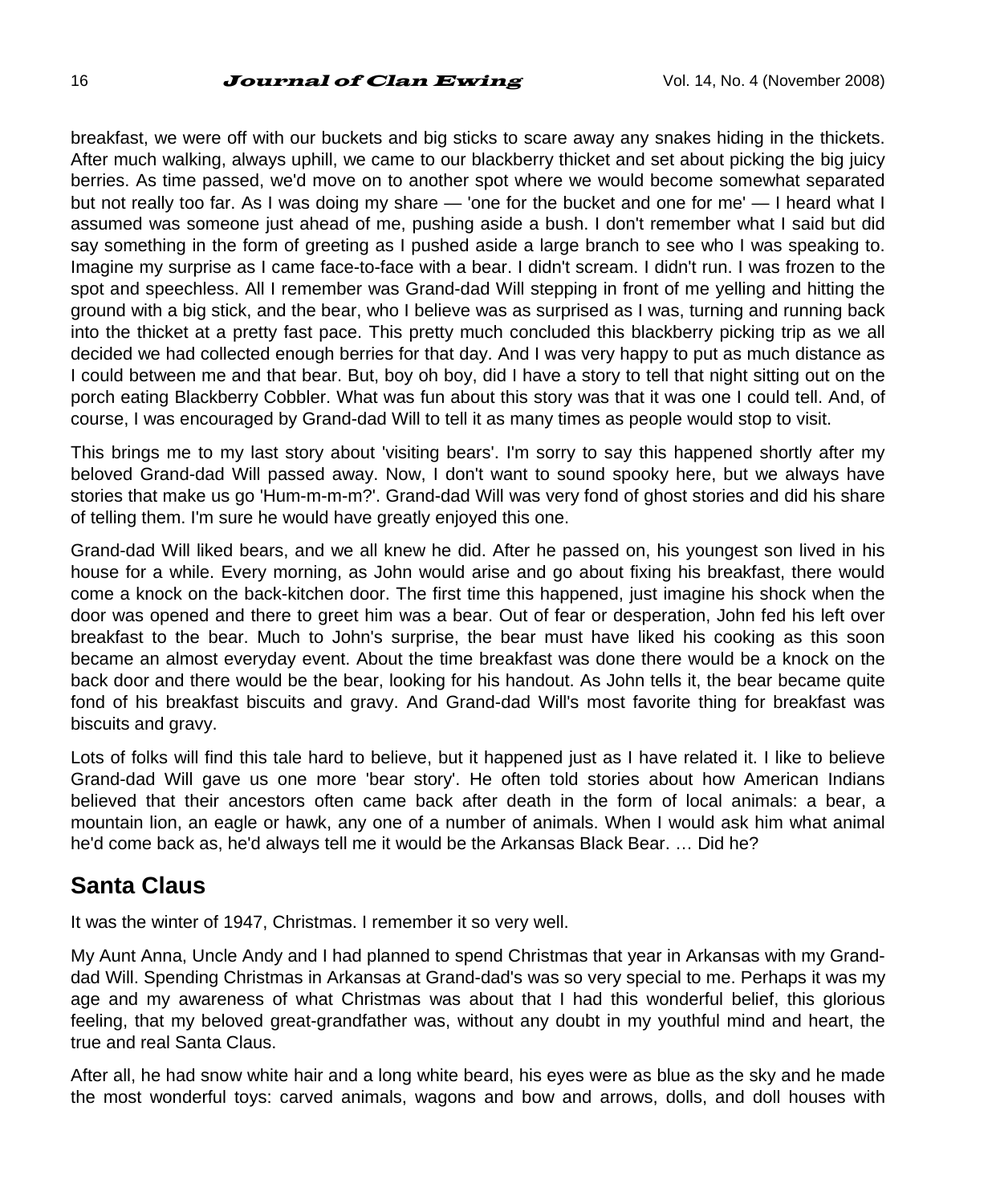furniture and wooden solders. In my thinking there was nothing he could not do or make. So there I was, all of five years old and smugly knowing my Grand-dad Will was Santa.

The first thing on arrival at Grand-dad's place after the long trip from Oklahoma to Casa, Arkansas, was always a hurried trip to the house down the path, known to us of that generation as the 'out house'. No one really ever enjoyed these trips, and especially a five-year old, but it was just part of living. I always had to have someone come along on these trips as I needed help to get up there on the adult seat.

This particular visit during the winter of 1947 was no exception. Grand-dad Will, as usual, was watching for us and met us as we drove up the driveway. After many hugs and kisses, I was anxious to get down that path and was tugging at my Grand-dad Will to come along. He was hesitating and told me to run on along and he'd be right behind me, which of course I proceeded to do. As I opened the door, however, my urgency was quickly halted when I saw what had been done.

Grand-dad Will had, during the time between our late summer visit and our winter visit, altered the seating bench of the outhouse to incorporate a small lower seat. Just a perfect fit for this five-year old, who was beginning to feel quite grown up. Oh what a surprise it was and how very special I felt. The love I had for this gentle man could never be measured.

I ran back up the path and into the house that was warm from the wood-burning pot-bellied stove that stood in the corner of the living room. Over in the other corner, in front of the window, was the tree, already cut and standing all alone and ready to be decorated by my five year-old hands. After supper, and while drinking hot chocolate and eating candy canes, we decorated this wonderful tree.

It being a long day and sitting in the lap of my Grand-dad Will, I listened to everyone get caught up on the latest news of family members, etc., and I'd find my eyes too heavy to stay awake and would feel myself being carried up the stairs and placed in that big feather bed with, as the saying goes 'visions of what was to come on Christmas day'.

Christmas morning: opening presents; wonderful breakfasts; warm and snug with the ones we love. Life gets no better. Those are my memories with my Grand-dad Will as Santa Claus. This Christmas brought the usual dolls and color books, but the gift most remembered was a wagon. Made by Granddad Will, it was this small replica of a buck-board wagon with all the bells and whistles of the real thing. As I came downstairs that Christmas morning, there it sat under the tree. The most beautiful thing I had ever seen. It was a treasured item until unforeseen events cost me my home in Oklahoma and it was lost to me forever.

So here we were, my last winter before I started school after turning six the summer of 1948 and knowing I was the luckiest girl in all the world as my Grand- Will was Santa Claus. You see, I never told anyone I thought this; it was my own secret knowledge. I was very secure with just knowing this to be true.

As we all know, we learn a lot in school besides the a-b-c's. The following Fall, as I began my first-grade year, I began to learn things that created a very big disappointment to me. A very devastating revelation was to learn that my Grand-dad Will could not be Santa Claus. He had been with me all of my Christmas Eves, so he could not have lived at the North Pole with elves and reindeer. Grand-dad Will did not own a sleigh nor could Old Red fly.

But children are very resilient, and I soon realized that maybe it was a good thing that Grand-dad Will was not the real Santa Claus. The more I thought about it, the more I realized I did not really want to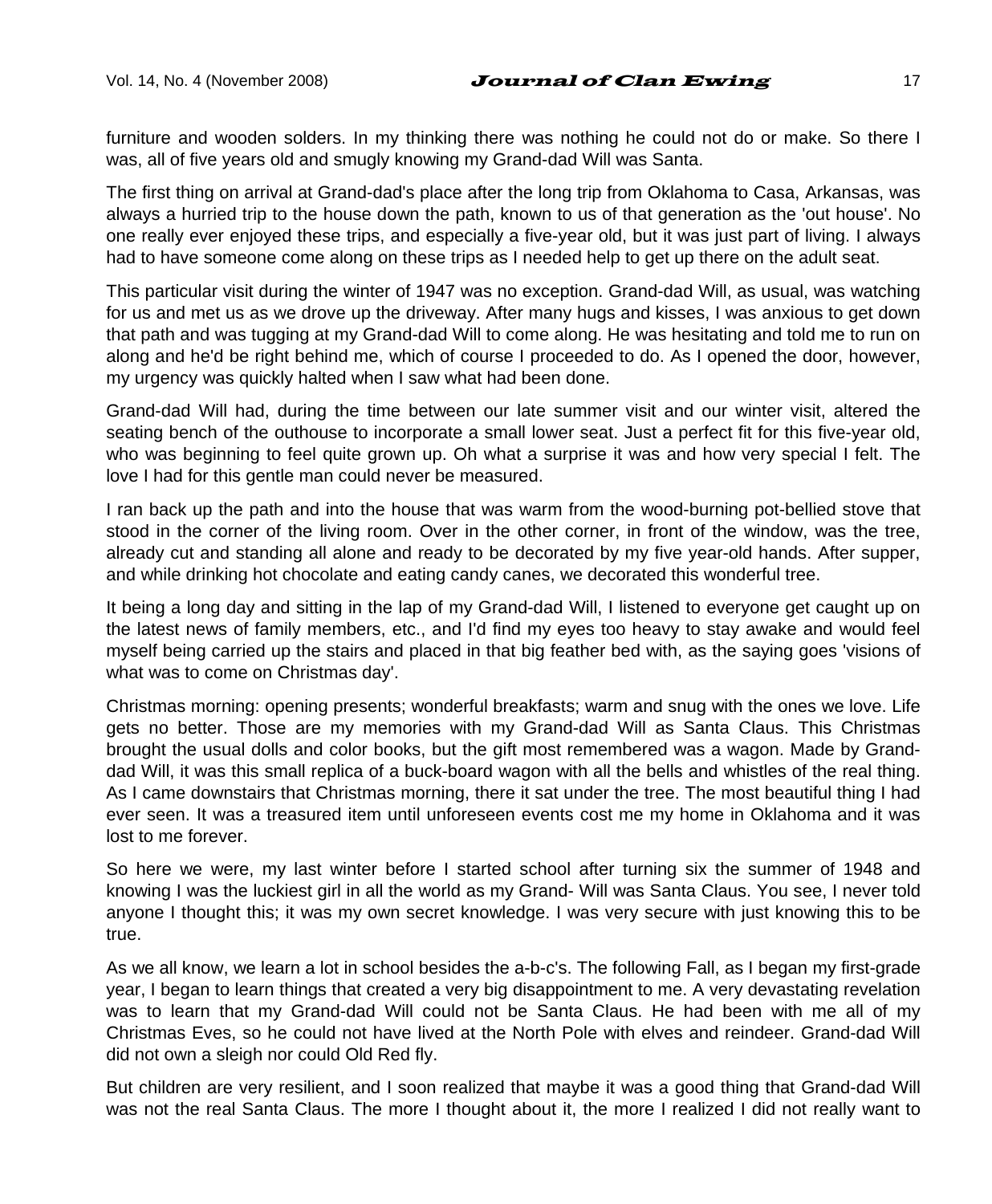share him with every child in the world. He was mine and mine alone, and that was a really good feeling.

*Margrett McCorkle was born a Richardson but has always felt more to be a Ewing as she did not grow up with her Richardson ancestors but rather with her Ewing family. She has worked on her family genealogy since she was a teenager, but seriously pursued her ancestry only after she got her first computer in 1994. Art is her first love, and she has taught art on a private basis. In the past, she has been a home health-care worker, worked in the graphic arts field for several years (among other things, helping to develop the first printed Mylar circuit boards for Key Tronic*  Corp.), and worked at daycare centers focusing on disadvantaged child education. She may be reached at Margrett42 at comcast dot net, *but be careful about using two t's in her name.*

#### **Flies in Their Beer**

A German, a Scotsman and an Irishman were enjoying their pints of beer until three flies suddenly buzzed into the bar and landed in each of their drinks. The German was disgusted and pushed his pint aside. The Scotsman pulled the insect out of his pint and continued drinking. The Irishman was furious. He pulled the fly out by its wings, held it over his pint and yelled: Spit it out. Spit it out!

Contributed by William E. Riddle

#### **Irish Bartenders**

A penguin walked into an Irish bar in Antarctica and says: 'Have you seen my brother?'

The bartender said: What does he look like?

Contributed by William E. Riddle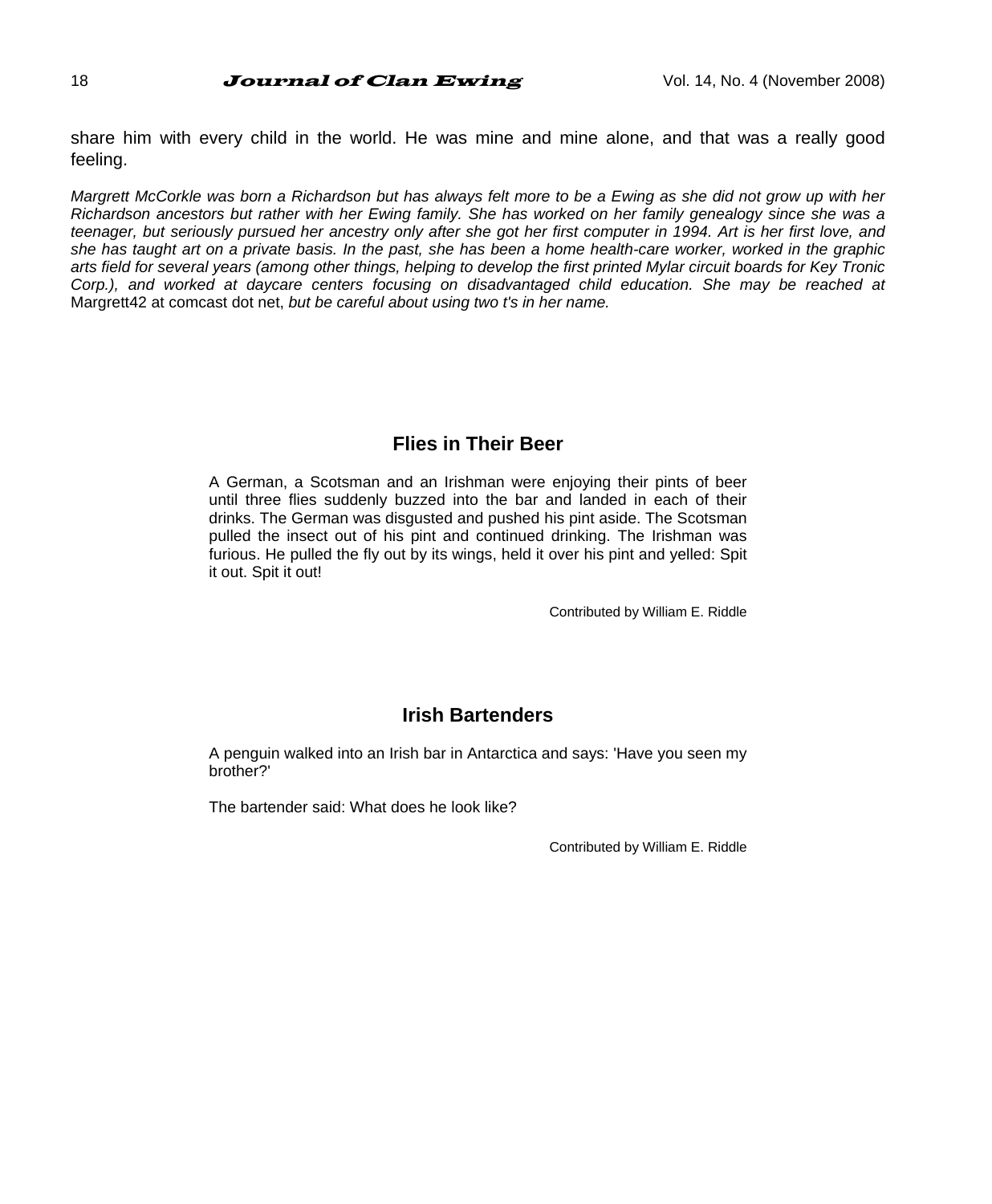# *Ewing Surname Y-DNA Project – Article 16*

**David Neal Ewing (+1 505.764.8704,** *DavidEwing93 at gmail dot com***)** 

This is the sixteenth in a series of articles about the Ewing Surname Y-DNA Project. The previous fifteen articles have appeared in the last fifteen issues of this *Journal*. They are also available online through links at the project's web site:

#### *www.ClanEwing.org/DNA\_Project/index\_Y-DNA.html*.

Extensively cross-linked results tables, project participant lineages, group relationship diagrams and network diagrams are also available on the project's web site.

# **Recognition for the Ewing Y-DNA Project**

Hurricane Ike damaged the hotel in Houston so badly that the conference I was scheduled to address in November has been rescheduled for the weekend of March 14-15 next year. The good news is that this gives me a lot more time to prepare. The bad news is that I will end up spending a lot more time preparing for the conference, and the quality of the next couple of Ewing Surname Y-DNA Project articles may suffer as a result. It is also perilously close to the time that our daughter is due to deliver our third grandchild, an event that I would hate to miss.

We have also just learned somewhat belatedly that the Ewing Surname Y-DNA Project's web site was featured by the International Society of Genetic Genealogy (ISOGG) as their 'Web Site of the Month' in August. They especially liked the web site's Relationship Diagrams. Thanks, ISOGG!

## **Progress of the Project**

Several new participants joined the project at *Echoes of the Shenandoah* and immediately afterwards, and we have now achieved our goal of recruiting a hundred project participants, just as the project is celebrating its fourth birthday. Part of the reason we had such a flurry of new participants is that Family Tree DNA (FTDNA) was running a terrific sale that ended September 30. The sale is over, but now FTDNA has announced a new 'regular' price. The 37-marker panel we recommend to most new participants used to cost \$189, but it is now available for \$149 (plus \$4 shipping and handling). Isn't it great that something on this planet (besides our real estate and stock portfolios) is actually going down in price? As I recall when I got my testing done four years ago, I paid something like \$225 for the same test.

I am very pleased to announce that Karen Avery has agreed (reluctantly and tentatively, after a great deal of arm-twisting) to serve as co-administrator of the project. Karen has for some time been an active participant and has recruited quite a few Ewings from several different lines to join the project. She brings to the project a much more comprehensive knowledge of conventional Ewing genealogy than I have. She has also just joined Jill Spitler as Membership Coordinator – New Members for *Clan Ewing*. We are finding that sometimes the Ewing Surname Y-DNA Project is a portal for joining *Clan Ewing*, and sometimes *Clan Ewing* is a portal for joining the project, so these two activities dovetail nicely. Karen knows way more about this stuff than she thinks she knows, but for now, she would appreciate it if you would continue to direct technical questions to me.

Since the middle of July we have received a boat-load of new results. We have new results on nine participants who have upgraded to 67-markers, six new participants with 37-marker results, and a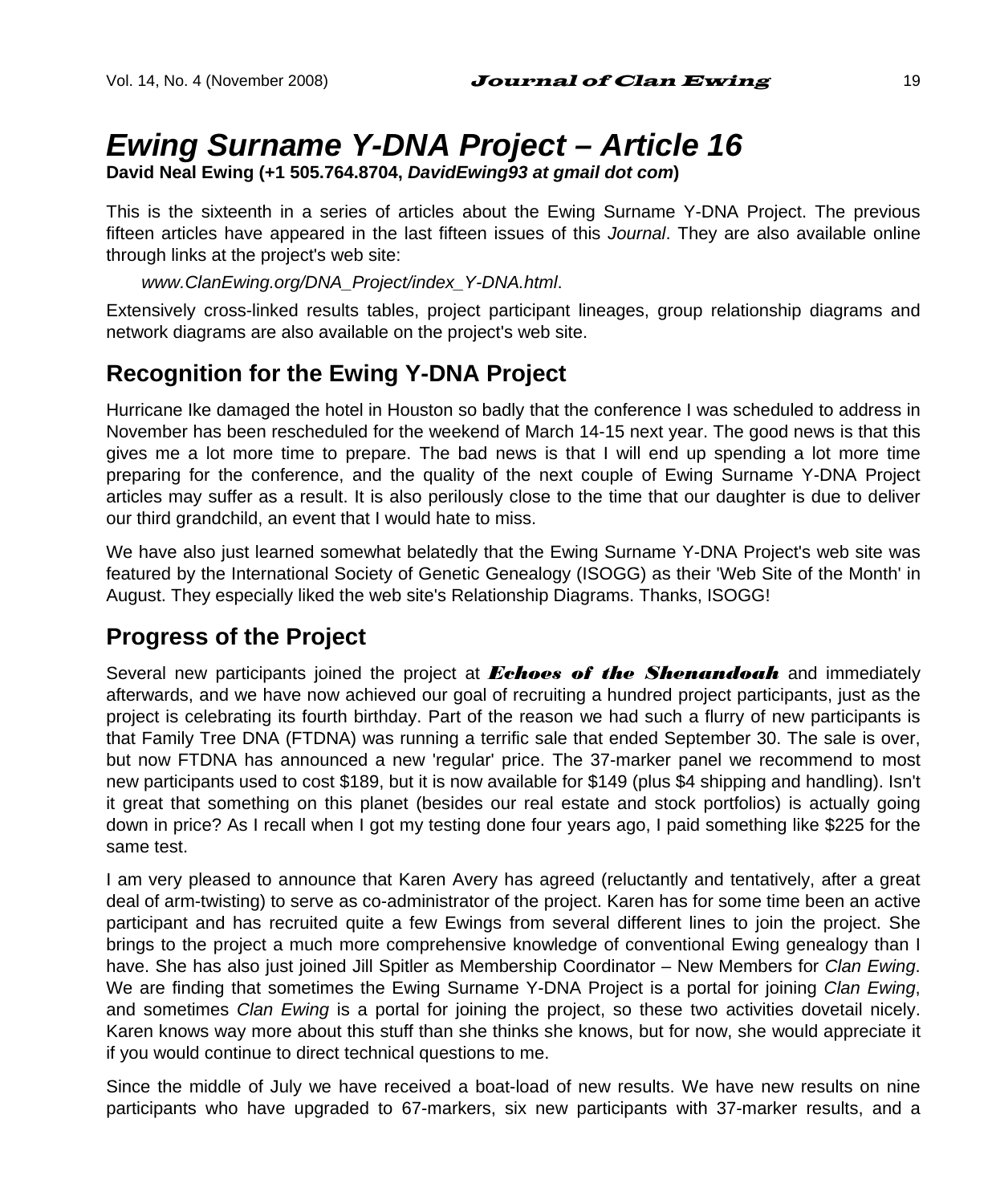second Ewan man with 12-marker results. We have one new set of DYF399X results, and six more sets of DYF399X results pending. Eight more participants have samples in the lab awaiting 37-marker analysis (partial results have already come in on a couple of them), and seven participants have sent for collection kits that have not yet been returned to the lab for processing.

# **Variant Spellings**

I spoke in my last article about the interesting case of Tennis Smith (TNS), who determined partly on the basis of his Y-DNA test results that he is descended from Whitley T. Ewing (b1823). I located William Whitley Ewing (WW), who is descended from Whitley T. Ewing's older brother, William, and persuaded him to join the project, but his results were pending at the time of the last article. Now we have these results, and sure enough, WW and TNS share a marker (DYS 442 = 12) that none of the other men in the Ewing Project have, and this confirms Tennis' suspicions.

Now, we have had another 'non-Ewing' join the project, a man named Hodges. Unlike Tennis, he did not have a family story that included any potential Ewing ancestors. He was trying to overcome a genealogical brick wall by getting Y-DNA testing with the Hodges Surname Y-DNA Project. To his surprise, the only Hodges he matched was a known close relative of his, but they matched quite a number of Ewings. It turns out that he is only genetic distance two from the Ewing 37-marker modal. I am hoping he will write a detailed article about this for the *Journal*, but the short story is that Mr. Hodges' second great-grandfather, Thomas Jefferson Hodges, and his older brother, William Brown Hodges, were probably born in Pike County, Illinois. A family story says that they were orphaned before they were five years-old and it is thought that they were adopted by John and Rachael Hodges. The best candidate in the Ewing Surname Y-DNA Project for a close relative of Mr. Hodges is William Elijah Ewing (WE3); they share the marker DYS  $464d = 16$ , which no one else in the project has. I am sure he would appreciate hearing from any of you who have ideas about this. If you will contact me, I will put you in touch with him.

Moments ago (as I write this on October  $12<sup>th</sup>$ ), I just learned of a man named Young, who is only genetic distance 3 on the 67-marker panel from my own haplotype. He has agreed to join the Ewing Surname Y-DNA Project and I have begun trying to persuade him to share his story with us in a future *Journal* article. I should remark that sometimes we encounter 'Young' as an orthographical variant of 'Ewing' in old records. However, it is doubtful that this explains the Y-DNA match in this case because his grandmother changed his father's surname to her maiden name after she divorced his grandfather.

Finally, we now also have results on the new Ewan man (EW) I spoke about in my last article. We already have 12-marker results on another Ewan man (Ewan), who is in haplogroup I and exactly matches J. David Ewing (JD) on 12 markers, but we do not have more results on him. The new Ewan man also tested for only 12 markers, but this turns out to be enough to show that he is not related to JD, Ewan or anyone else in the project. He is in Group 8, which means he is in haplogroup R1b, but he is no closer than genetic distance four (on only 12 markers) to any of the other men in this group. This is way too far to adduce a relationship in genealogic time.

# **67-marker Update**

What about all those 67-marker upgrades? In general, the more markers one tests, the more information one gets. But you may recall that we have recommended against any more members of the closely-related group spending the extra \$100 it takes to have markers 38-67 tested. It is not impossible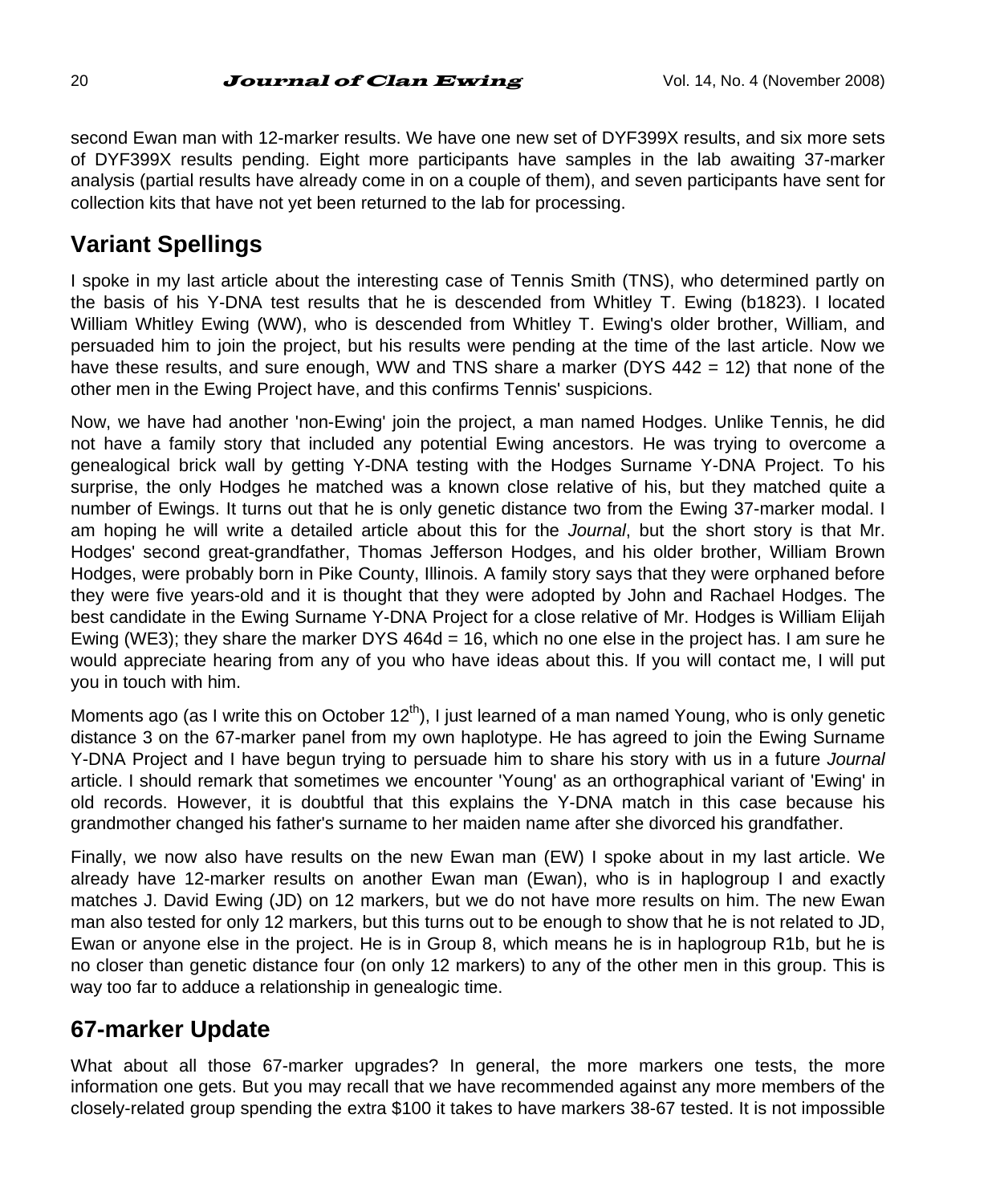l

#### Vol. 14, No. 4 (November 2008)  $Journal$  of Clan Ewing  $21$

that if we had 67-marker results on every man in the closely-related group, we could find a branch marker or two, but the fact is that we have not learned much from the 67-marker results we have so far obtained on thirteen men in the closely-related group. All but three of these exactly match the R1b1b2e modal at all thirty of the additional markers. The three men that do not match the modal all happen to be in Group 5 (JL, JT and TNS) and they have one mutation each at different markers. This gives the three of them something to watch for when looking for related individuals in the future, but finding only three mutations in 390 (13 x 30) tries does not strike me as a very good return on the \$1300 investment.<sup>1</sup> The reason for the scarcity of mutations in markers 38-67 is that the average mutation rate in this panel is slow compared to the other panels, particularly markers 26-37, and the time since the common ancestor of the men in the closely related group is relatively short (we think maybe on the order of four hundred years or so).

So what good are the extra markers? Again: In general, the more markers one tests, the more information one gets. The Ewing men who are not in the closely-related group may reasonably be looking for information about deeper ancestry, extending back to or beyond the time that surnames came into use. For example, two of the men who have upgraded to 67 markers are WM and HN in Group 9. Not surprisingly, since their common ancestor was born in 1694, they exactly match one another on all thirty of the extra markers (as a result, we will now recommend that it is not necessary for more members of Group 9 to get this testing). But what is interesting is that they have a so-called 'null' DYS 425, which is to say that DYS 425 did not show up at all on the assay.<sup>2</sup> This is a finding that has been associated with men in haplogroup I2b1a1. We think that this haplogroup has been in Britain for a very long time, perhaps long antedating the R1b haplogroup and certainly antedating any Celtic incursions into Britain. Some have suggested that the makers of Stonehenge may have been members of this haplogroup. Genealogy, it is not, but I find this sort of stuff really fascinating.

We also now have 67-marker results on three of the men in Group 6: DS, DH and WE2. If you take a look at the Group 6 Relationship Diagram on the web site, you will see that WE2 is one of three men in Group 6 known to be descended from William Ewing born c1730. DH and DS are not known by conventional genealogy to be connected to these three, but the 37-marker haplotype of DH exactly matches WE2 and that of DS is genetic distance 3 from them. DH and WE2 also exactly match on markers 38-67; DS differs from them at one of the markers. This reinforces our idea that DH and WE2 are more closely related to one another than to DS. Indeed, it adds support to our impression that DH may also be descended from William Ewing born c1730.

 $1$  On the other hand, all three of these mutations are found among the five men in Group 5 that have the 67-marker upgrade, and this is a more promising ratio. Recall that the men in Group 5, Part 2 (including JL and JT) are in Group 5 by virtue of the fact that they share DYS 391 = 10, but we do not know the conventional genealogic connections among them. If another man in Group 5, Part 2 should match either JL or JT at the off-modal marker, this would argue strongly for a relationship. It would also be interesting to know whether the other men in Group 5, Part 1 share the off-modal marker that TNS has, because this might end up being a more robust branch marker for this sub-group than the CDYa/b values we have identified. Perhaps we should reconsider whether the upgrade to 67-markers might be helpful in both parts of Group 5.

 $^2$  This is thought to result from an SNP in the primer region of DYS 425 that renders it undetectable in the assay. By coincidence, this is the SNP that defines I2b1a1. There is really very little doubt that this is the case for our Group 9 men, but to confirm it unequivocally, one of them would have to order deep clade testing for this specific SNP.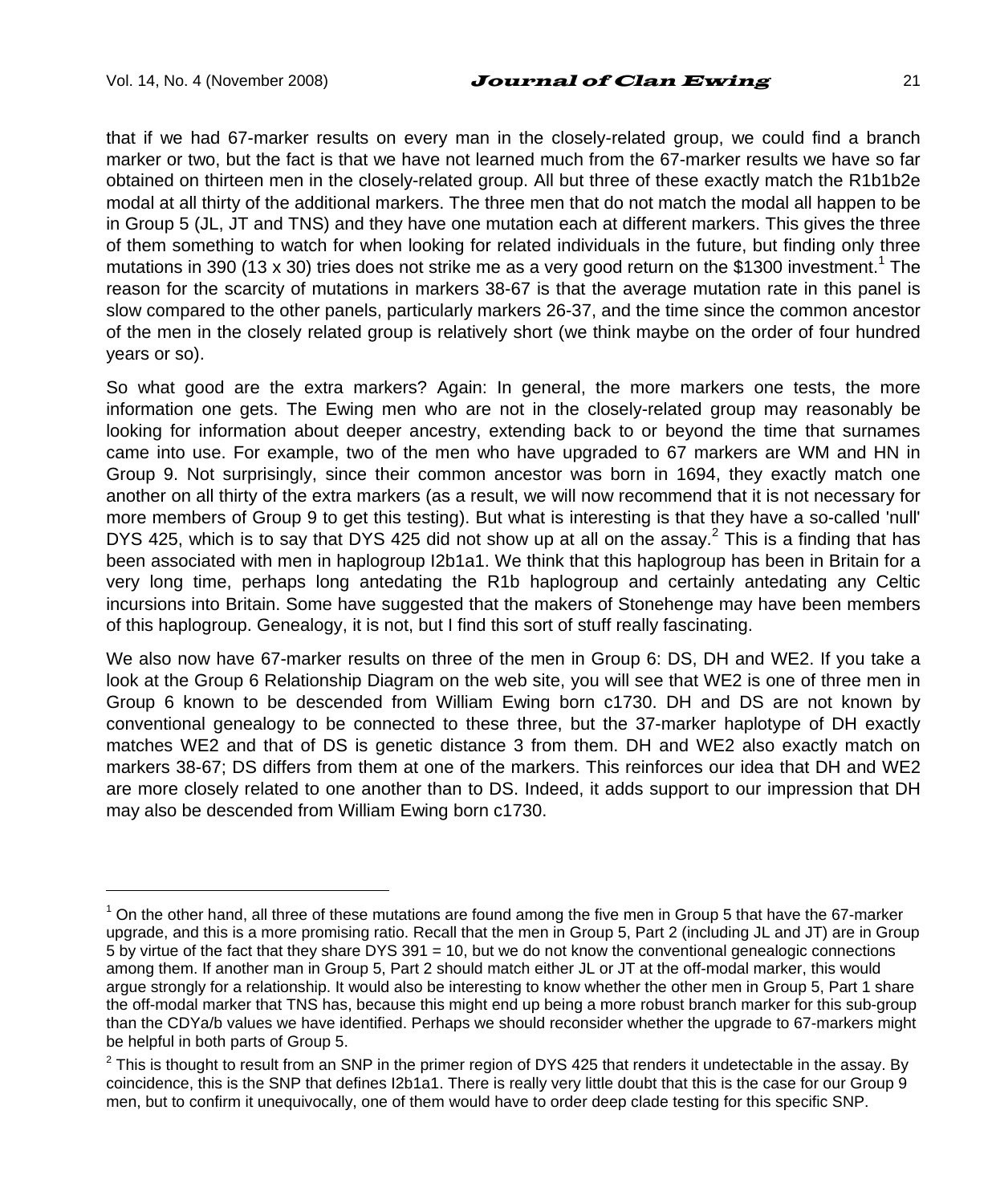I have not taken the time to do this myself, but men in Group 8 (and even Group 6) who have had 67 markers tested could go to YSearch<sup>3</sup> and some of the other public databases and see if they can find close matches to men with other surnames that might give a hint about ancient regional connections and could even turn up evidence for a more recent 'non-paternal event' <sup>4</sup> that would be of genealogical interest.

# **DYF399X Update**

We are still fooling around with DYF399X, trying to see if we can shed any light on the branch structure in the large closely-related group of Ewings with this rapidly mutating set of markers.<sup>5</sup> Jill Ewing Spitler came to me with a pretty good question at the gathering. Jill is in the same line as the five project participants in Ewing Group 7; WC is her brother. She showed me that the haplotypes of this Group actually match the descendants of John Ewing of Carnashannagh (Group 4) better than the descendants of Pocahontas James, and she wanted to know why her ancestor James (born c1720/25) could not be the son of John of Carnashannagh rather than Pocahontas James (born 1721). Jill pointed out that on the basis of the Y-DNA evidence, her ancestor is at least as good a candidate to be a son of John of Carnashannagh as Pocahontas James.<sup>6</sup> Jill and I have further discussed this, and she has written an article about her ideas, which appears on page 10 of this issue of the *Journal*.

My initial reaction to Jill's question was to say that this is a matter for conventional genealogy as the Y-DNA evidence does not significantly favor one hypothesis over the other. The fact is that the conventional evidence linking Pocahontas James to John of Carnashannagh is tenuous at best, and does not rule out the possibility that Pocahontas James has been mistaken for James (born c1720/25). Of course, there is no conventional evidence for a connection between James (born c1720/25) and John of Carnashannagh, either. We do not even have proof certain that John of Carnashannagh had any son named James, as far as I know. I think all of this is true, as far as it goes.

Then it occurred to me that DYF399X might give us something to think about in this case. One of the interesting DYF399X findings to date is that all of the Group 4 and Group 7 men that have been tested have 25c at the middle DYF399X locus and only one of the men not in these Groups has the same value. But we have DYF399X results so far on only one of the descendants (RD) of Pocahontas James, and though he has 25c, we cannot make too much of the results on just one man. I put out a call for more of the descendants of Pocahontas James to get tested for DYF399X. Two of them (BE and WK) have stepped up to the plate, and their results are pending. In addition, Jill has ordered DYF399X for her brother (WC).

Perhaps you can see where this is going. If all or almost all of Group 7 matches the other John of Carnashannagh descendants and the Pocahontas James descendants do not, then this would be Y-

<sup>3</sup> *www.ysearch.org*

<sup>4</sup> This unfortunate term is used when the surname of an individual does not match the surname of his paternal biological line, such as happens in cases of adoption, illegitimacy, and a host of other circumstances.

<sup>&</sup>lt;sup>5</sup> I discussed the rationale for this test in some detail in DNA Article 14, under the heading "Differentiating Closely Related Families." Also, a detailed DYF399X Report and a table of actual results is available on the project's web site at *www.ClanEwing.org/DNA\_Project/DNA\_Articles/Document\_DYF399XReport.html*.

 $6$  You will perhaps recall that the descendants of Pocahontas James all share the marker YCA-IIb = 22, which none of the other descendants of John of Carnashannagh have and none of the men in Group 7 have.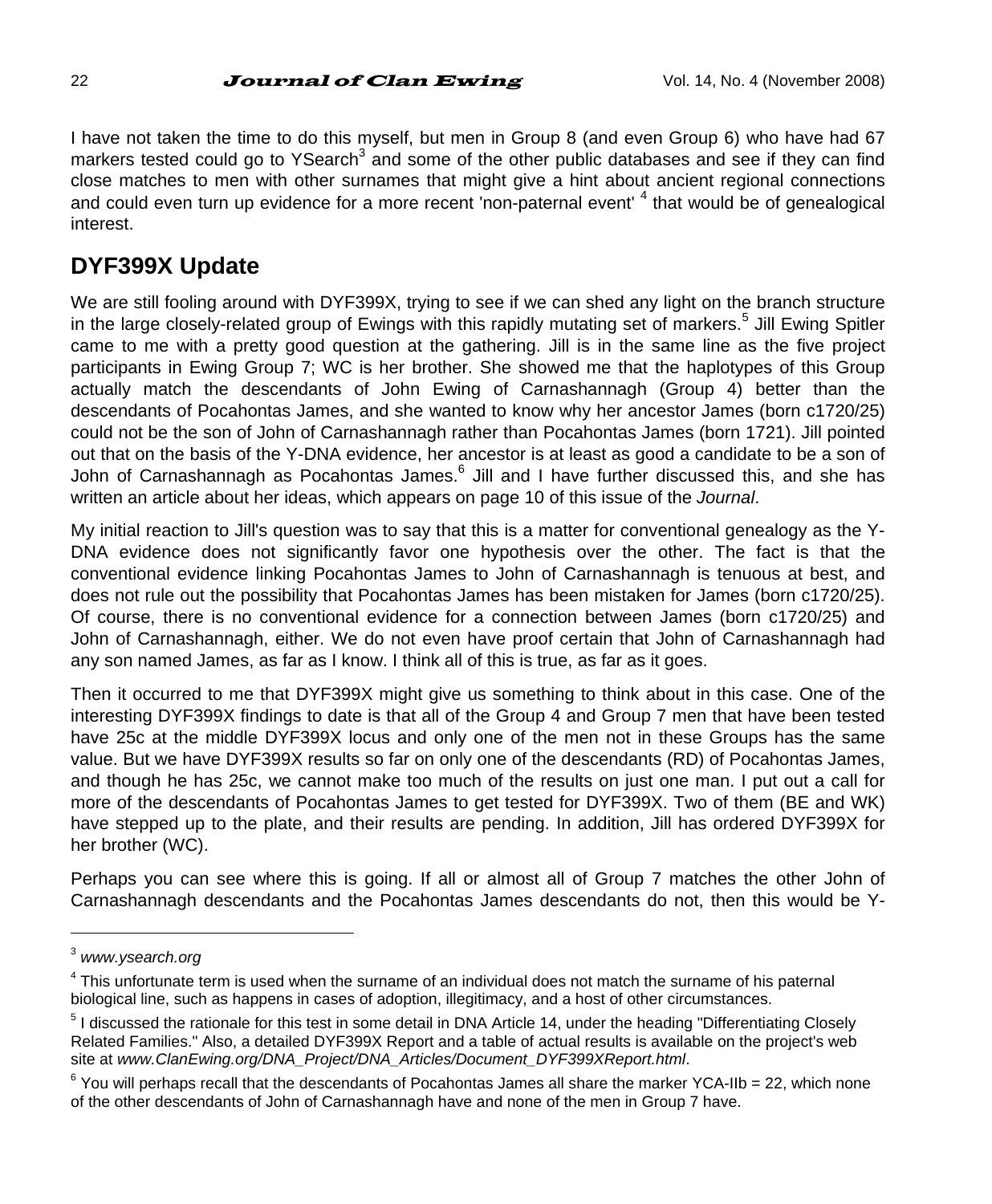l

DNA evidence that the Group 7 progenitor is more likely to have been a son of John of Carnashannagh than Pocahontas James. Proof? Nope. Just evidence.

Remember: If DYF399X is worth anything at all, it is worth something only to the members of the closely-related Ewings in Groups 1, 3, 4, 5 and 7. Even though the test only costs \$25, we do not recommend it to members of the other Groups. (We do recommend it to members of Group 5, Part 1, on which we do not yet have any DYF399X results – hint, hint.)

# **Some R1b1b2e Haplotypes not in the Closely Related Group – Correction**

In my last article, I mentioned that I thought a known relative of EL had joined the project and was awaiting results. I was speaking about HM, but I was mistaken. HM is actually known to be a relative of TD, and the results we have on him now bear this out. Have a look at the chart below. It won't compare exactly with the one in my last article because I had to leave out another couple of columns of identical data to make it fit on the page, and I corrected one error of shading, but you cannot see the shading well enough to bother with in the black and white version of the chart in the *Journal*.

| ID        | D<br>S<br>3<br>9<br>3 | S<br>3<br>9<br>0 | S<br>9<br>3<br>9 | . | D<br>$\checkmark$<br>S<br>ົ<br>8<br>5<br>b | . | D<br>S<br>3<br>9 | . | D<br>S<br>5<br>8 | S<br>4<br>5<br>9<br>a | S<br>4<br>5<br>9<br>b | S<br>4<br>5<br>5 | S<br>4<br>5<br>4 | г<br>S<br>4<br>4<br>7 | S<br>4<br>3<br>7 | S<br>4<br>8 | S<br>4<br>4<br>9 | S<br>4<br>6<br>4<br>a | S<br>4<br>6<br>4<br>b | v<br>S<br>6<br>4<br>C | $\cdots$ | n<br>v<br>S<br>4<br>5<br>6 | רו<br>S<br>6<br>0 | S<br>5<br>7<br>6 | . | C<br>D<br>a | b  | D<br>S<br>4<br>ົ |
|-----------|-----------------------|------------------|------------------|---|--------------------------------------------|---|------------------|---|------------------|-----------------------|-----------------------|------------------|------------------|-----------------------|------------------|-------------|------------------|-----------------------|-----------------------|-----------------------|----------|----------------------------|-------------------|------------------|---|-------------|----|------------------|
| Ewing     | 13                    | 25               | 15               |   | 13                                         |   | 13               |   | 17               | 9                     | 10                    |                  | 4                | 25                    | 15               | 18 31       |                  | 15 <sup>1</sup>       | 16                    | 16                    |          | 18                         | 16                | 18.              |   | 37          | 38 |                  |
| UiN       | 13                    | 24               | 14               |   | 13                                         |   | 12               |   | 17               | 9                     | 10                    |                  |                  | 25                    | 15               |             | 18 30            | 15 <sub>1</sub>       | 16 <sup>1</sup>       | 16                    |          | 17                         | 16                | 18.              |   | 38          | 39 | 12               |
| TD        | 13 <sup>1</sup>       | 25               | 14               |   | 13                                         |   | 12               |   | 18               | 9                     | 10                    | 10               | 11               | 25                    | 15 <sup>1</sup>  |             | 18 30            | 15 <sup>1</sup>       | 16                    | 16                    |          | 16                         | 16                | 19               |   | 37          | 38 | 12               |
| <b>HM</b> | 13 <sup>1</sup>       | 25               | 14               |   | 14                                         |   | 12               |   | 18               | 9                     | 10                    | 10               | 11               | 25                    | 15               |             | $18$ 30          | 15 <sup>1</sup>       | 16                    | 16                    |          | 16                         | 16                | 20               |   | 38          | 38 | 12               |
| <b>EL</b> | 13 <sub>1</sub>       | 25               | 14               |   | 13                                         |   | 12 <sup>°</sup>  |   | 17               | 9                     | 10                    |                  | 11               | 24                    | 15 <sub>l</sub>  |             | 18 30            | 151                   | 16                    |                       |          | 16                         | 16                | 17               |   | 37          | 38 | 12               |

Remember that though these men are in haplogroup R1b1b2e, they are not in the group of closelyrelated Ewings. Why do I say this? Well, look at the chart above. Mutation shading is with respect to the Ewing modal. You will notice that all three of these men match the UiN modal (my shorthand for the R1b1b2e modal) at four places where the Ewing modal does not match the UiN modal, and (except for the CDY markers) only at DYS 390 do they match the Ewing modal rather than the UiN modal. Another way to say this is that they are closer to the UiN modal than they are to the Ewing modal, which is out on a branch of its own.<sup>7</sup> You can see that TD and HM are at genetic distance 3 from one another, which is entirely consistent with their conventional relationship, and that they match at four places that EL is different from them and each of them has another couple of differences from EL. This pretty well rules out a relationship between them and EL in genealogic time.

 $^7$  You will be able to see this graphically if you will go to the Network Diagrams on the project's web site at *www.ClanEwing.org/DNA\_Project/index\_Y-DNA.html*.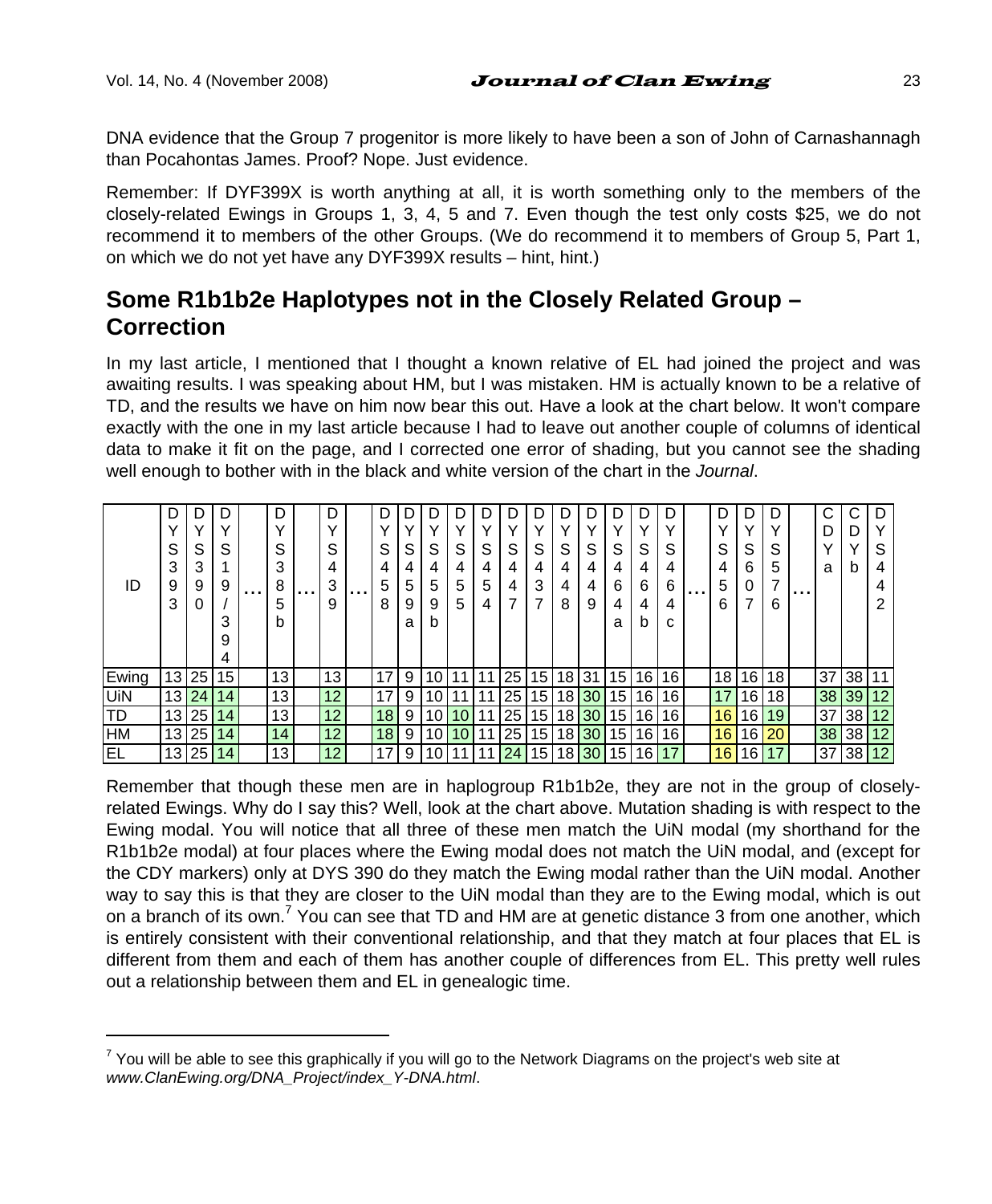One very interesting result that we may never get to the bottom of is that it turns out that EL is a very close match for the McLaughlin modal. The Ewings lived very close to the McLaughlins in Donegal during the 17<sup>th</sup> and early 18<sup>th</sup> centuries, and it would not be too much of a stretch to speculate that there may have been an unrecorded adoption or some other sort of 'non-paternal event' resulting in a Ewing with McLaughlin DNA. It is also intriguing to speculate about the old claim that McEwan became a sept of McLaughlin after Clan McEwan was broken. I am afraid that both of these possibilities are well beyond the reach of conventional documentation.

# **Markers That Distinguish the Ewing Modal from the R1b1b2e Modal**

This might be a good place to speak again about the markers that distinguish the Ewing modal from the modal of the R1b1b2e haplogroup to which it belongs. There is some controversy about when the most recent common ancestor of haplogroup R1b1b2e lived, but the latest thinking is that this was about 1,200 years ago. It is not known where he lived, but since the greatest density of members of this haplogroup is found today in northwestern Ireland, some have argued that this is where he lived.

The Ewing modal haplotype differs from the R1b1b2e modal at seven markers. Two of these are CDYa/b, which are so rapidly mutating that they do not have much value in addressing remote ancestry because of the frequency of back and parallel mutations, so I have not included them in this discussion. The others are DYS 19, 439, 449, 456 and 442.

| <b>DYS</b>                           | 19      | 439     | 449     | 456     | 442     |
|--------------------------------------|---------|---------|---------|---------|---------|
| mutation rate                        | 0.00151 | 0.00477 | 0.00838 | 0.00735 | 0.00324 |
| R1b1b2e modal                        | 14      | 12      | 30      |         | 12      |
| Ewing modal                          | 15      | 13      | 31      | 18      |         |
| # Ewings not matching<br>Ewing modal |         | 10      | 3       | 3       | 2       |
| % Ewings on YSearch*                 | 29%     |         | 13.3%   | 23.5%   | 36%     |

\*test described in text

DYS 19 and DYS 442 are the most slowly mutating of these, and they are also the most specific for identifying Ewings. A couple of years ago, I did the experiment of choosing a seven-marker subset of the R1b1b2e modal, adding these off-modal Ewing markers to it one at a time, and seeing what I could turn up on YSearch.<sup>8</sup> When I added DYS 19 = 15, I found thirty-one matches, nine of whom (29%) were Ewings. When I added DYS 442 = 11, I found twenty-five matches, nine of whom (36%) were Ewings. The corresponding figures for DYS 456 and 449 were 23.5% and 13.3%, respectively. I did not do the test for DYS 439 = 13 for some reason, perhaps because ten of our participants do not match the Ewing modal at that marker. I do not recall how many of our project participants had uploaded their data to YSearch at that time, but even now less than a third of them have done so, so I do not think we were terribly over-represented in YSearch. I also did not keep notes about what happened when I included two of the off-modal markers in a search, but my recollection is that doing so turned up 100% Ewings.

<sup>&</sup>lt;sup>8</sup> I used seven markers because the fewest markers YSearch allows for a search is eight, and I wanted to cast as wide a net as possible. The markers I used were DYS 393, 390, 385a/b, 392, 448 & 607.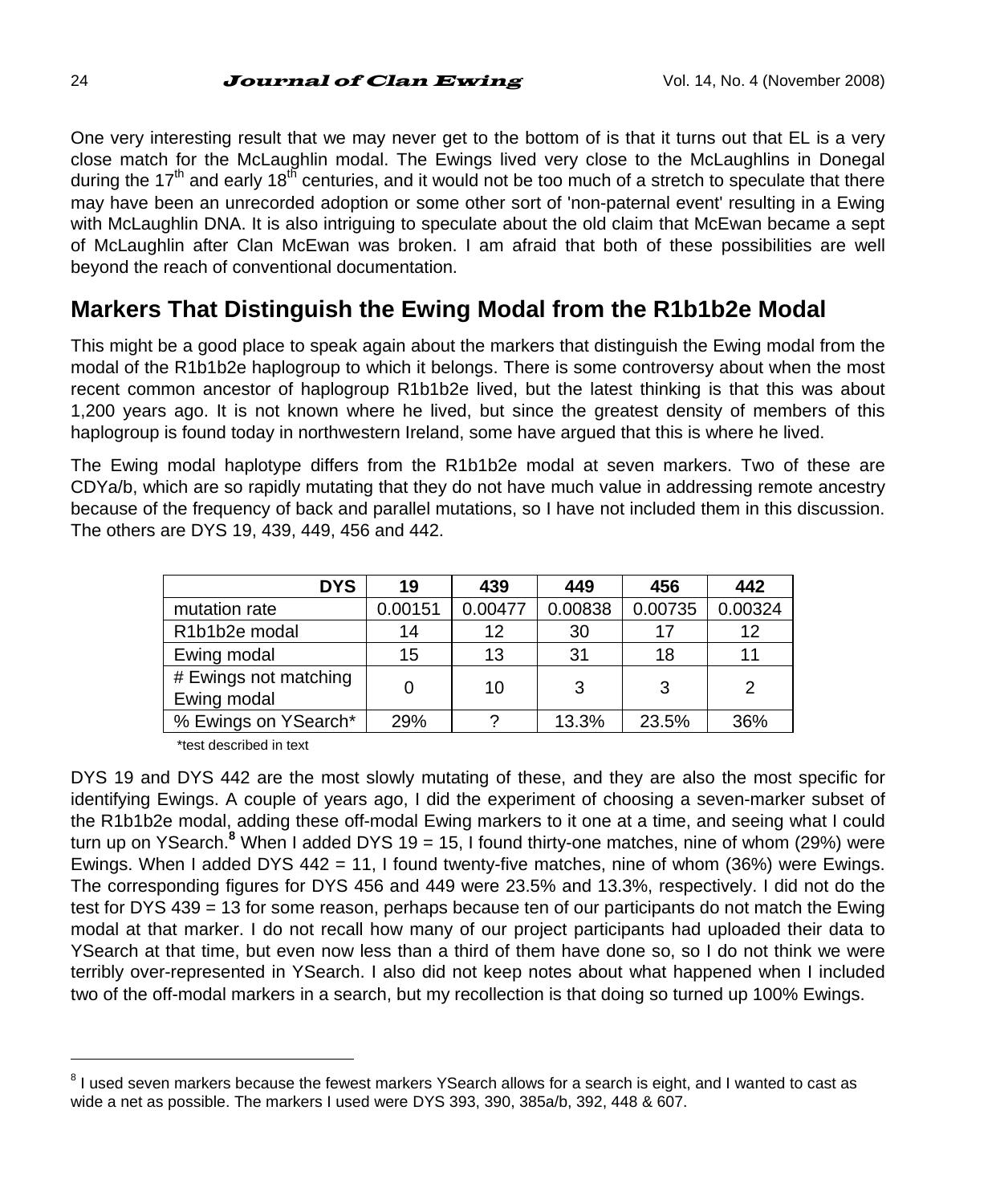If some mathematically inclined individual is still reading at this point, please get in touch with me, because I would very much like to have some help in following this line of thinking in a more rigorous and controlled way.

I also think that we have enough data now to do some TMRCA (time to most recent ancestor) calculations based on marker variance that will have narrow enough confidence intervals to be very interesting, but I am not sure how to handle the fact that we have subsets in some of our groups that have a much more recent MRCA than the overall group MRCA. I could really use a math playmate.

# **To Join or Get More Information**

If you are ready to join the project, go to *www.familytreedna.com/surname* join.aspx?code=M44915. Participation by Ewing women is welcome; they can get valuable genealogic information by persuading a male relative to submit a specimen. For more information, visit the project's web site<sup>9</sup> and the FTDNA web site.<sup>10</sup> If you have questions, call me at  $+1$  505.764.8704, in the evening, or EMail me at *davidewing93 at gmail dot com*.

*David Neal Ewing has been a member of* Clan Ewing in America *since 1996 and has served as its Chancellor since 2006. He previously served as Chair of its Board of Directors from 2004-2006. He is also Administrator of the Ewing Surname Y-DNA Project, which he founded in 2004, and he is a regular contributor to the* Journal of Clan Ewing*. Dr. Ewing has a private practice in clinical geriatric neuropsychiatry in Albuquerque, New Mexico. He received his M.D. degree from the University of New Mexico and did his residency training at the University of Michigan Hospital in Ann Arbor, Michigan.* 

### **Ewing Surname Y-DNA Project Participants Sought**

Tammy Mitchell (*info at DowntownInteractive dot com*) is seeking help in supporting the Y-DNA testing of a male in her Canadian Ewing family that she feels is possibly related to participant JM2 in the Ewing Surname Y-DNA Project. Jane Gilbert (*hokiejane at yahoo dot com*) has a standing offer to pay for Y-DNA testing of men who can satisfy her that they are descended from James Ewing of Inch through his son John born 1698/99. William E. Riddle (*Riddle at WmERiddle dot com*) is similarly willing to support the Y-DNA testing of descendants of James of Inch's grandson Squire James (a son of Alexander) who married Mary McKown.

<sup>9</sup> *www.clanewing.org/DNA\_Project/index\_Y-DNA.html*

<sup>10</sup> *www.familytreedna.com/public/Ewing*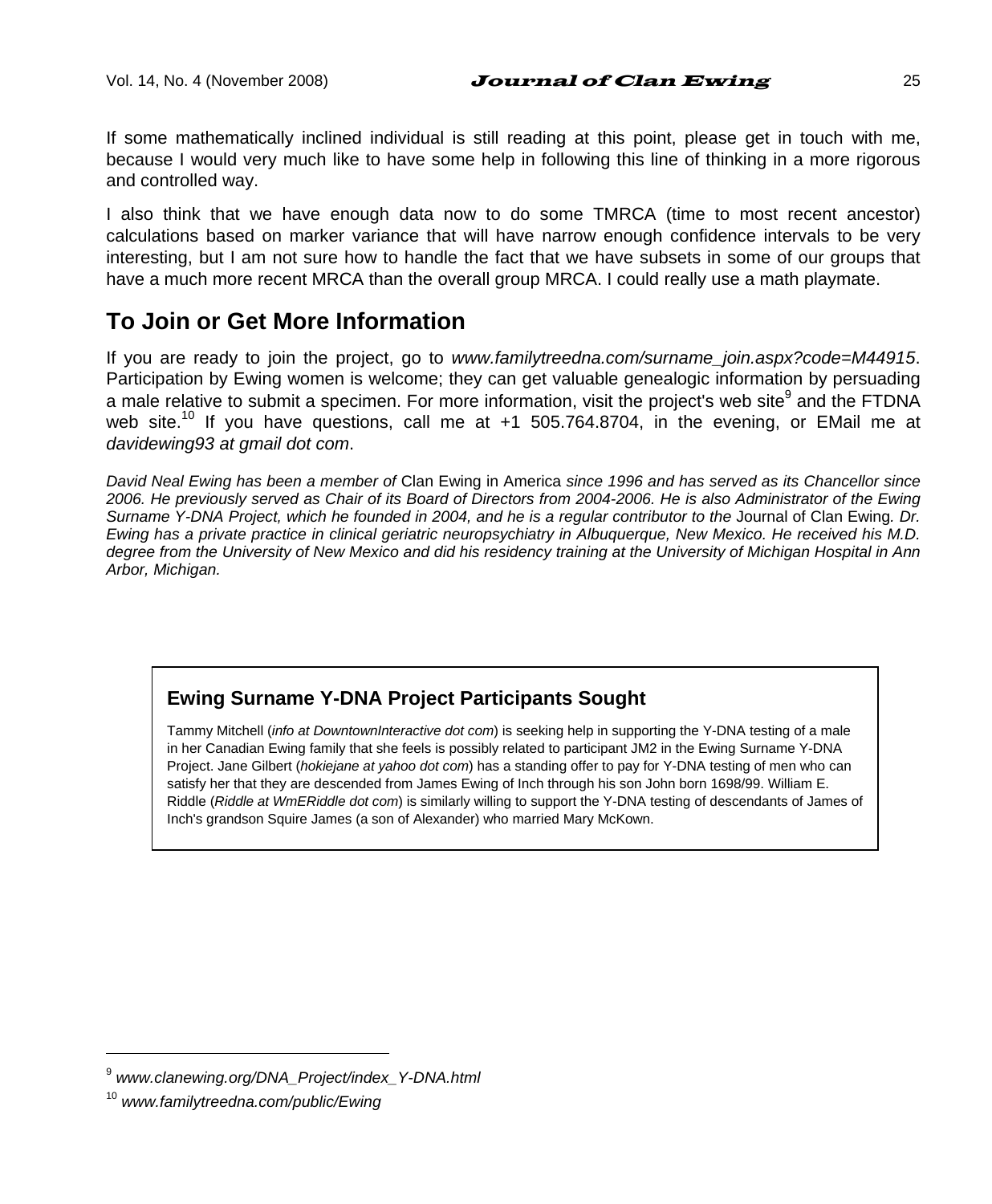# *Ewing Digital Library*

This section of the *Journal* provides various genealogical data 'tidbits' — Will abstracts and transcriptions, abstracts and transcriptions of other primary-research documents (deeds, administration papers, guardianship papers, etc.), newspaper articles, etc. They have been analyzed to varying degrees by their contributors. Some are presented with no analytic commentary. Others are annotated with various comments and data. Still others have been rather extensively analyzed. All are intended to help readers in their genealogical research.

#### **Ewing Sisters, Emma and Stella1 Found at** *www.fultonhistory.com.Fulton.html* **and annotated by Karen Avery (***BKAvery2 at comcast dot net***) 2**

*The Otsego Farmer,* Cooperstown, New York, Vol. XVIII, No. 44, 14 October 1904

### **Death of Last Ossified Sister**

Mrs. EMMA EWING PALMER [9 September 1854 – October 1904] died in Sherburne [Madison County, New York] last week, aged 50 years. Her sister, STELLA EWING [15 June 1868 – 20 December 1902], died two years ago. The death of Mrs. Palmer marks the end of two cases that aroused the pity of all the kind-hearted, for their misfortune, the study of which has baffled and interested the medical fraternity.

These sisters were commonly but wrongfully known as the "Ossified Women." In their younger days there were not two more active, charming, vivacious and generally attractive girls than the Ewing sisters. They were very popular, and the life of the circle in which they moved. Their early home was in the vicinity of Rome [Oneida County, New York].

Suddenly each sister became slightly troubled with rheumatism, and the diseases gradually progressed until each was unable to move a joint or a muscle. In this condition both lay for years, during which time they became totally blind, and slightly deaf, [but] otherwise in perfect possession of their faculties. Each had chairs especially constructed for them. The joints and muscles having become fixed, they remained in exactly the same position year in and year out. The jaws became set, and fluid nourishment has been the food of each. Nevertheless the flesh remained soft and healthy in appearance. They were cheerful in temperament, and their minds were unimpaired. One of them had written some worthy verses; both of them were excellent

<sup>1</sup> Emma and Stella Ewing were daughters of Franklin Ewing (1824-1891) and his wife, Cordelia M. Clark Ewing (c1828-1876). This family lived in Floyd, Oneida County, New York.

<sup>&</sup>lt;sup>2</sup> I believe the grandparents of Stella and Emma were John Sullivan Ewing, Esq., born 1782 in Connecticut and Clara Patrick, born 1789 in Vermont. Many members of this family line are buried at the Holland Patent Cemetery. I have five generations for this family and will gladly share this data. This could tie in with some new information I have recently collected about a Ewing group pioneering in the 'vast new land' of Ontario County, New York, in the 1790s. I have a 1794 deed between William Ewing and Oliver Phelps and an 1800 will for Alexander Ewing of Ontario County, New York. The will names wife, Lydia Ewing and sons, Charles William, Alexander and Samuel How [sic] Ewing. Daughters named in the will are Eunice and Catherine Ewing.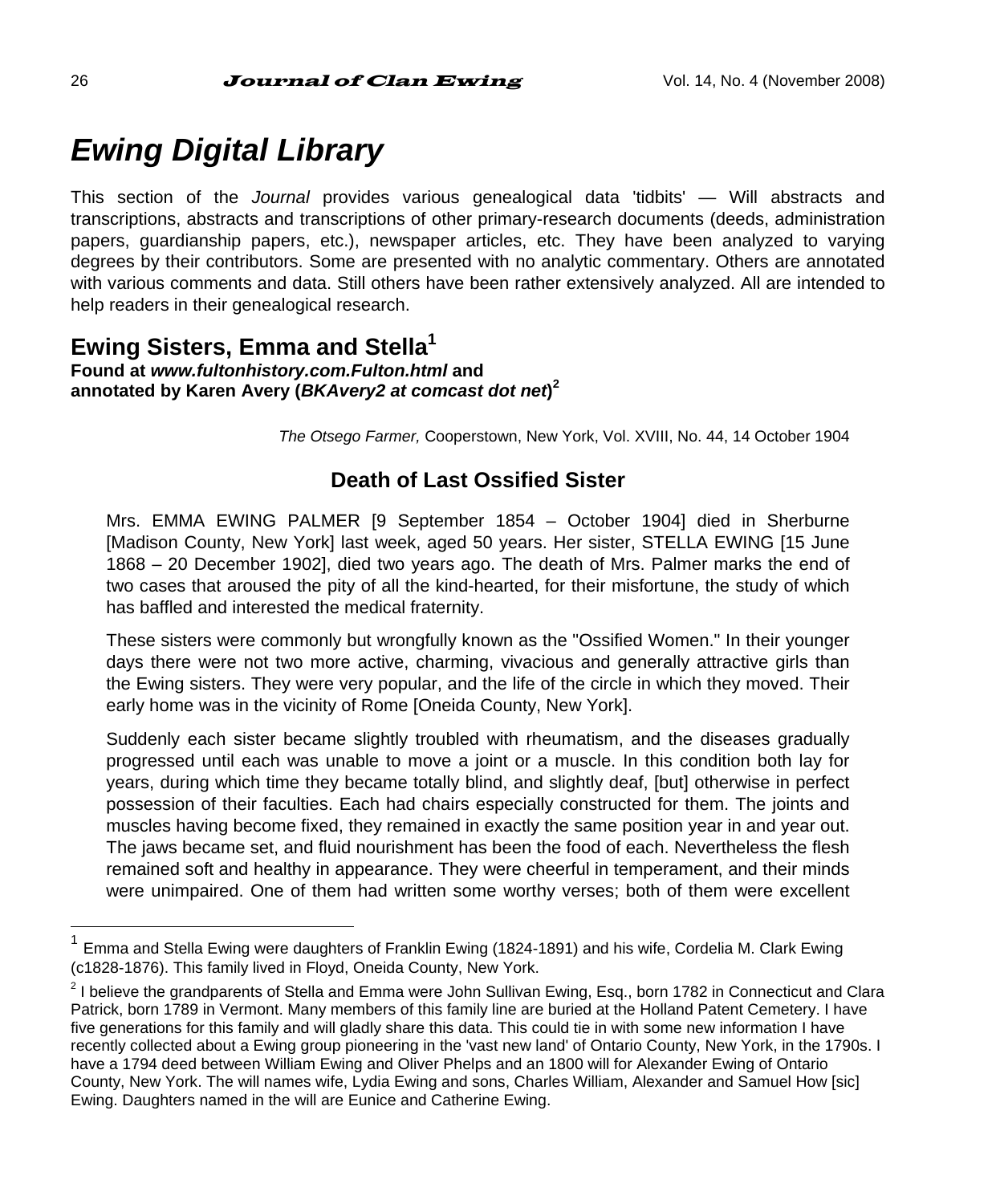l

conversationalists. They were noted far and wide and their similar condition caused much comment in the medical world. In their ancestry, there was not a trace of this kind.

### **William B. Ewing's Oil-field Fraud in 1901**

**Found by David N. Ewing (***DavidEwing93 at gmail dot com***) in the Library of Congress'** *Chronicling America* **web site.<sup>3</sup>**

*The San Francisco Call*, 9 July 1901

### **Oil Investors Neatly Duped**

#### **Promoters of a "Company" Secure \$15,000 and Disappear.**

#### **Hundreds of Similar Concerns Are Operating Over the State.**

George B. Chaney and William B. Ewing, promoters of a bogus oil and investment company, have suddenly left, the city, after duping a large number of people out of sums ranging from \$25 to \$500.

It is estimated that the two men have succeeded in swindling the public out of \$15,000 to \$20,000 by one of the neatest bunko games ever perpetrated in this city.

The name of the alleged company promoted by Chaney and Ewing was "The Standard Oil Promotion and Investment Company." Large offices were rented in the Parrott building and expensive furniture installed therein. Six lady typewriters were kept busy sending elaborately prepared circulars all over the country, and flaring advertisements were inserted in many country newspapers.

According to statements made by Ewing before he fled from the city his company was incorporated with a capital stock of \$5,000,000. Of this sum one-half was allotted as "promotion stock" among the "officers."

When asked for the names of the officers Ewing explained that the president was "Luther J. Robling of the United Fruit Company, located at Boca del Toro, Republic of Colombia." George B. Chaney was listed as vice president of the company; W. B. Ewing was treasurer and secretary; J. F. Chambers, general delivery, Chicago, Ill., and B. H. Lummis of the Gale-Borden Condensed Milk Company of New York were directors.

#### **Claimed Capital of Millions.**

The circulars sent out by Ewing and Chaney told how the company was engaged in "investment of money in oil lands and oil stocks." No claim was made that the company owned any oil wells; its business was "to buy stock when it was cheap and sell out when it rose on the market." The stock purchased by Ewing and Chaney consisted mostly of "wildcat" shares of companies promoted by men of their own caliber.

<sup>3</sup> www.loc.gov/chroniclingamerica/ndnp:776168/display.html?n=5&scope=fulltext&pageNum=1&currentSort=& ... *&mode=list*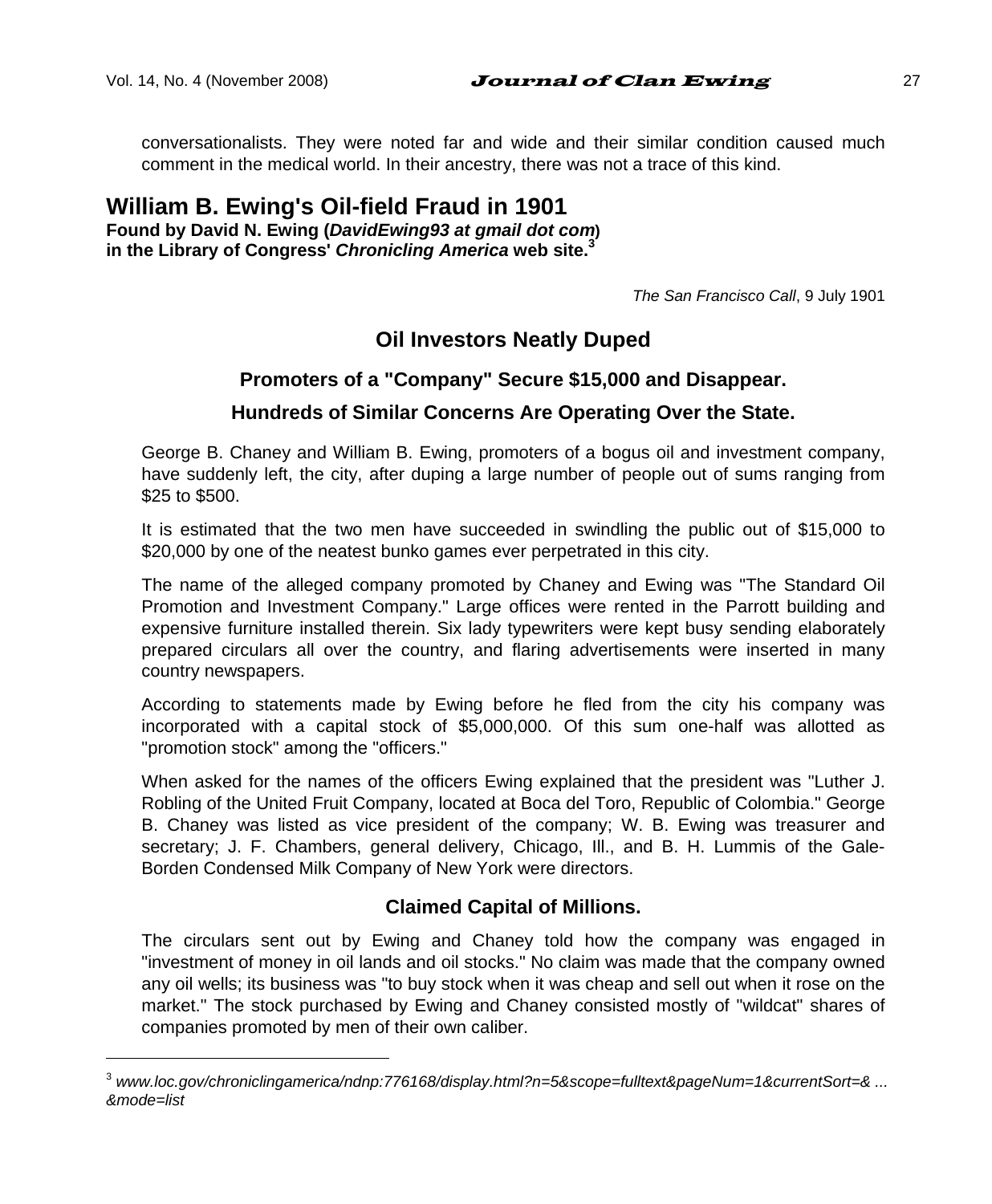To prospective investors Ewing and Chaney would tell a glib story of a capital in bank of \$2,500,000. Investors were given contracts which stipulated that at the end of ninety days their money would be returned on a call of thirty days.

As a matter of fact, Ewing and Chaney had no capital in bank and were engaged in "grafting." Ewing admitted some days ago that he and his partners had secured \$15,000 from the public and that they only had a few hundred dollars as capital to secure investors against loss.

Ewing claimed to would be investors that \$2,500,000 in cash was deposited in the First National Bank, the Germania Trust Company and the Western National Bank. When asked how his company expected to make money he replied that a small commission on transactions was the profit for his organization.

Hundreds of remittances were received by Ewing and Chaney from all parts of the country, most of the money coming from bank cashiers, to whom the gaudy circulars of the "Standard Oil Promotion and Investment Company" had been sent by mail.

Ewing was questioned last week as to his methods of conducting business and he denied that he had informed would-be investors that he had two and half millions in cash as capital. He claimed that the officers of the company had subscribed \$12,500, but that all the money had been expended in office expenses and advertising.

#### **Promised to Raise Some Money.**

Ewing was warned that his business was fraudulent and that unless he mended his ways trouble would surely come to him. He promised to raise \$75,000 from the directors of the company and do business as a banking corporation. Senator Morehouse was quoted as being the legal adviser of Ewing.

Ewing would not be flattered if he were cognizant of the opinion of him held by Senator Morehouse and his legal associates. Morehouse has endeavored to collect a bill from Ewing for a large sum, but has failed.

When Ewing and Chaney realized that their company was under suspicion they prepared to leave the city. Last Friday the two men disappeared and their whereabouts is unknown. Some of their creditors and dupes tried yesterday to attach the handsome furniture in the offices used by Ewing and Chaney in the Parrott building They learned, however, that the furniture had been mortgaged last week and yesterday afternoon it was removed from the offices.

Dozens of the dupes of Ewing and Chaney visited the offices yesterday in the vain hope that, they might secure part of the money they had been swindled out of. Only two of the lady typewriters were in the office, and they admitted that Ewing and Chaney had not been in the place since last Friday. One desk and one chair alone remained of all the handsome furniture installed by Ewing and Chaney to dazzle investors. The lady assistants said their salaries had been paid until the end of this month, but declined to give any further information.

#### **Warrants May Be Issued.**

Ewing is married to a daughter of the late Senator Mahoney. For a time he followed the racetrack and then blossomed out as a "capitalist." Chaney was formerly a court stenographer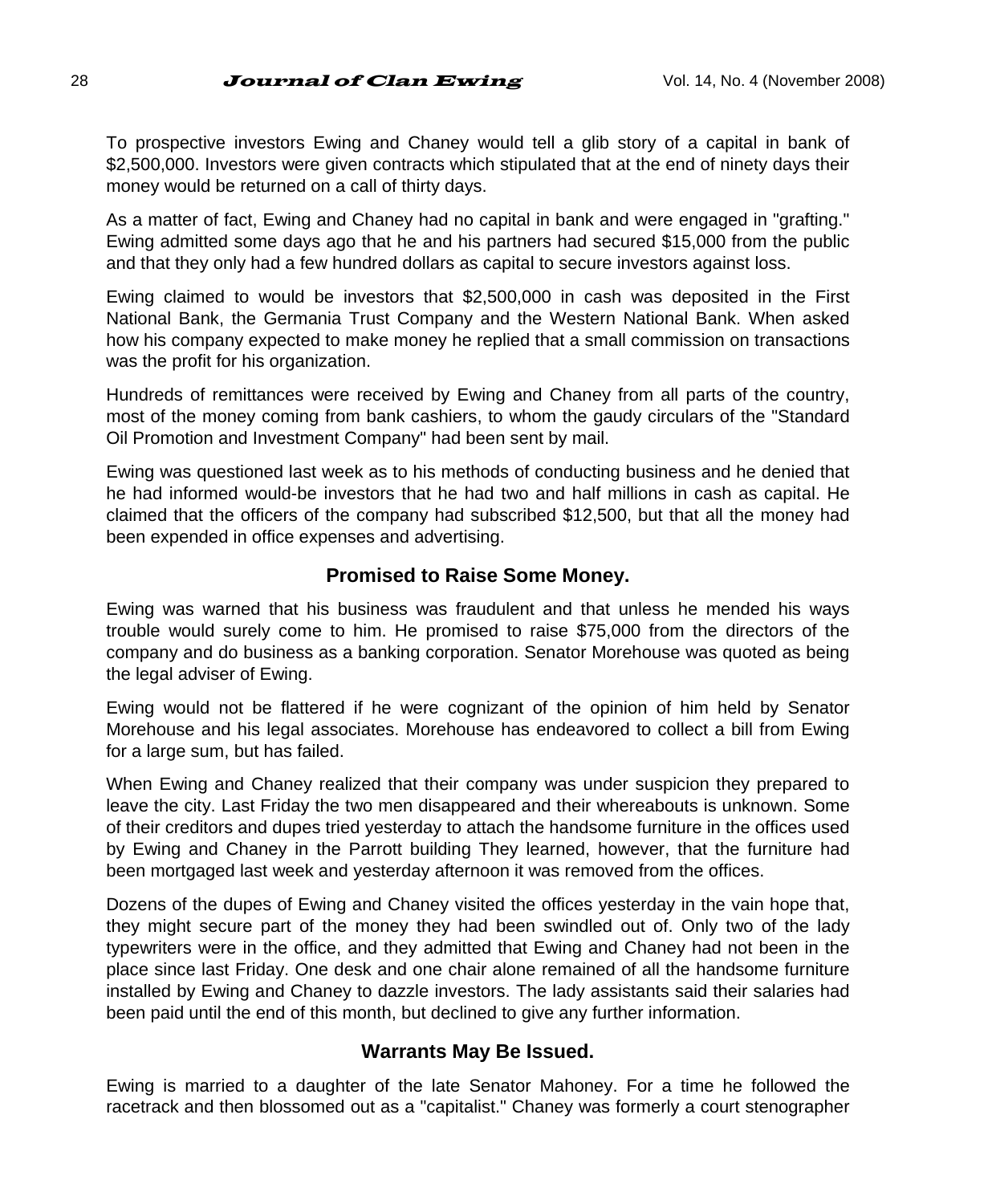in Chicago and came to this city last year. Nothing is known in this city of any of the men whom Ewing and Chaney claimed were associated with them in the alleged company. It is expected that warrants will be issued for the arrest of Ewing and Chaney, as some of their dupes yesterday declared that they would seek to have the two men punished.

Hundreds of bogus oil companies and oil promotion and investment companies are being operated all over the State, and it is estimated that the promoters are cleaning up hundreds of thousands of dollars.

Some of the advertisements inserted in Eastern newspapers by these bogus companies are calculated to make people believe that each and every "oil company" is sure to prove a bonanza.

## **Abner Ewing (1756-1846) Bible Record**

The following reflects an EMail exchange between Georgia (Ewing) Morgan and James R. McMichael regarding the family of Abner Ewing (1756-1846):

From Georgia (Ewing) Morgan (14 July 2008):

I know several are trying to straighten out the Ewings in Adams, Brown, Clermont, etc. Counties in Ohio. I pass this information on with the hope that it will help people researching this family.

I prepared these notes on Abner Ewing's family for a researcher (Karen Stopp). The information comes from a transcription of the Abner Ewing Bible I found at the Ohio State Library and which was probably prepared by Elsie Ewing Rayburn. […] indicates my notes as transcriber of what is available at the Ohio State Library.

By the way, this Bible was carried in Elizabeth Smith Ewing's saddle bag from Cumberland County, New Jersey in 1807 and was on the Ewing farm A.C.O. until 1949 when it was carried to 1993 Indianola Ave., Columbus, Ohio.

#### **Abner Ewing Bible**

Large size Bible, unribbed, smooth cowhide leather.

Original owner:

Abner Ewing, Greenwich, New Jersey.

Present owner:

Elsie Ewing Rayburn, 1993 Indianola Ave., Columbus, Ohio.

Some pages of record are missing.

Fly leaf says:

Presented to John, son of Thomas and Mary (Maskell) Ewing, to his son Abner [Sr.]

Published in 1791 by Isaac Collins of New Jersey. [Note that this means that data with dates prior to 1791 may be in error since they were recorded from memory.]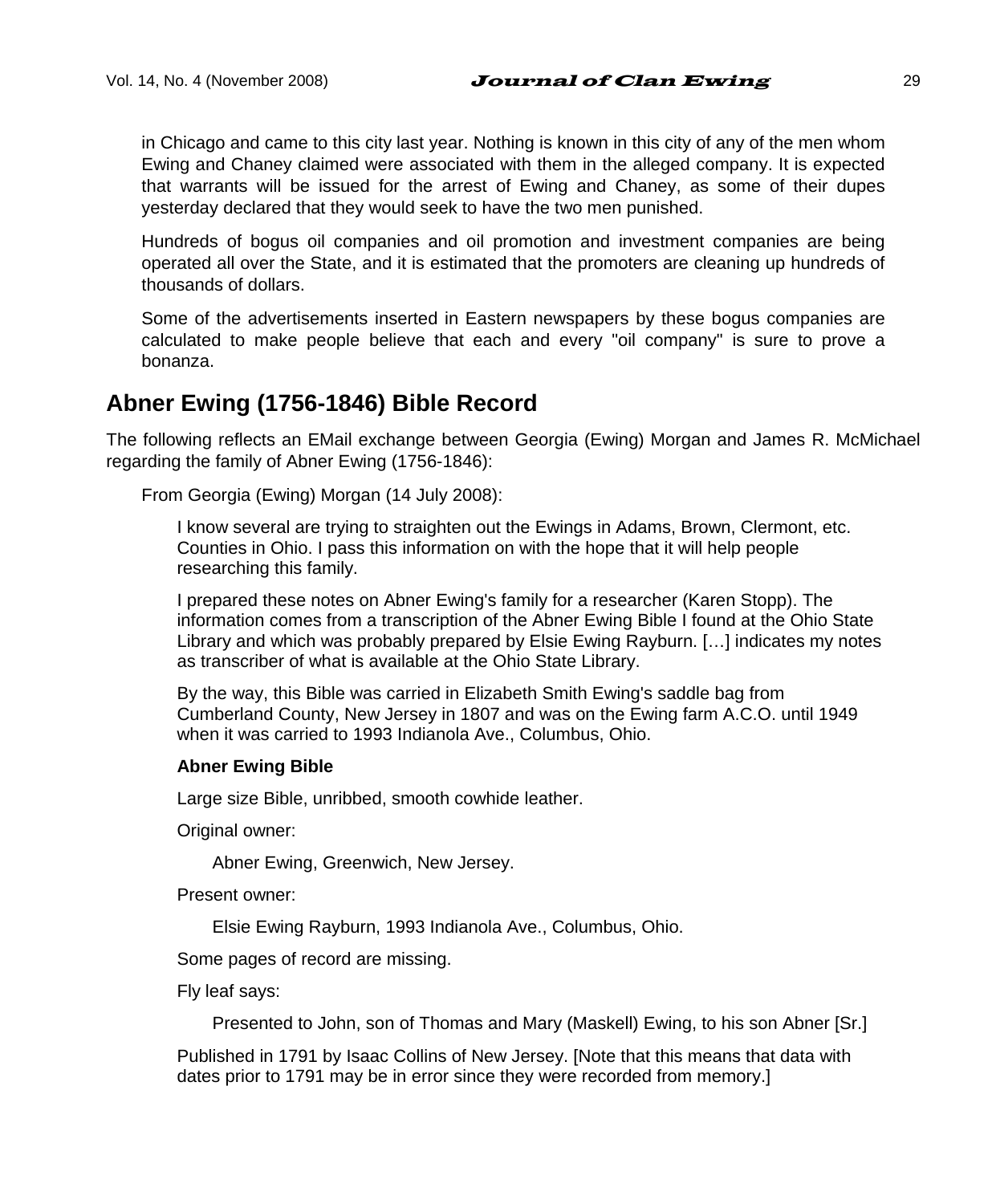Births:

Abner Ewing, son of John, born Apr. 16, 1756

[Abner Jr. is not mentioned.]

Deliverance Stathem, wife of Abner, born June 5, 1760 Lydia, dau. of Abner and Deliverance, born Apr. 7, 1781 Rebecca, dau. of Abner and Elizabeth, born Dec. 26, 1797 John, son of Abner and Elizabeth, \_ [torn] 1799 Enoch, son of Abner and Elizabeth, born Mar. 8, 1802 Enos, son of Abner and Elizabeth, born Apr. 3, 1805 Thomas Waithman, son of Abner, Jr. & Harriet A. Jarvis Ewing, born Aug. 22, 1846

Deaths/Marriages:

Deliverance died Feb. 1, 1791 Abner and Harriett Amanda Jarvis were mar. Nov. 27, 1845

[Rest of record is missing.]

**Sandy Springs Cemetery** (Recorded October 29, 1950, by Elsie Ewing Rayburn. Adams County, Ohio Records. Copied at Ohio State Library, Columbus, September 3, 1971, by Georgia (Ewing) Morgan)

These are graves of Lewis Countians who were buried in the Sandy Springs Presbyterian Graveyard, near Buena Vista, Adams Co., Ohio.

Abner Ewing, died May 10, 1846, age 90 yrs., and 24 days Elizabeth, wife of Abner Ewing, died Apr. 5, 1835, age 69 John, son of Abner and Elizabeth Ewing, died Oct. 28, 1826, age 27 Rebecca, dtr. of Abner and Elizabeth Ewing, died Nov. 21, 1828, age 31 John H. Ewing, 1861-1919, Kathereine [sic] H. Ewing, 1872-1944 Roy, son of John and Katherine Ewing, born Sept. 15, 1890, died Aug. 19, 1892 Mary F. Ewing 1850-1927 Abner Ewing Jr., born Apr. 24, 1807, died Jan. 11, 1883 Harriette [sic] A. Ewing, 1826-1913; Thos. W. Ewing 1846-1887 Ella, dtr. of A. and H.A. Ewing, 1866-1887

Additional information from Georgia (Ewing) Morgan (15 July 2008):

I should give some additional information on the Sandy Springs Cemetery inscriptions. These were the Ewings included in an article in *Northeastern Kentucky Papers*, by William M. Talley, published in 1971 by American Reference Publishers, Fort Worth, Texas 76114. He states: "These are graves of Lewis [Kentucky] Countians who were buried in the Sandy Springs Presbyterian Graveyard, near Buena Vista, Adams Co., Ohio."

John, father of Abner, appears to be the John Ewing, born June 7, 1732, who was married on May 13, 1755, to Hannah Bacon in New Jersey. This John was a son of Thomas and Mary (Maskell) Ewing. This Thomas was a son of Finley (immigrated 1718) of Ireland from Scotland (?).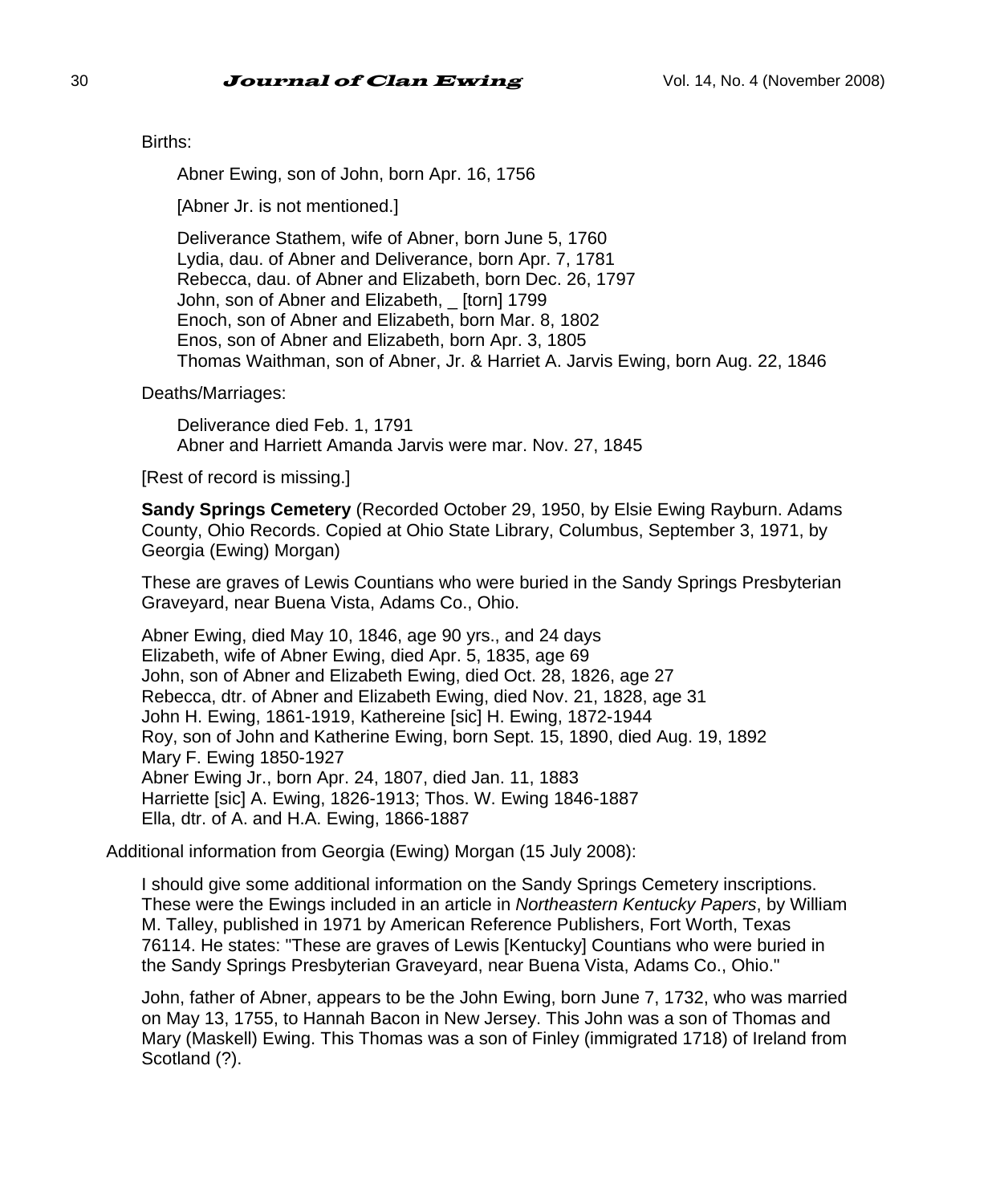Comments from James R. McMichael (16 July 2008):

Based on the statement: "This Bible was carried in Elizabeth Smith Ewing's saddle bag from ...," it appears we can make a couple of assumptions: 1) The second wife of Abner Ewing was Elizabeth Smith. I would not state that as a fact, but that appears to be the case; and 2) The trip was made after April 1807. Abner Jr. was born April 24, 1807 (according to the cemetery information). Based on weather conditions, I doubt that the trip was made in the period January through April, especially with the expectant mother being five-to-eight months pregnant. The 1860 census indicates Abner was born in New Jersey.

With respect to: "Rest of record is missing.." The chances are good that this is a page that may have contained the information about the children of Abner Jr. I did a quick look at the census and found Abner listed on the 1860 and 1880 records.

Additional information from Georgia (Ewing) Morgan (27 October 2008):

Supplementing the Bible information: On Family History Library Microfilm #873789 – Item 3, Cumberland County, New Jersey Genealogical Data, I found the following marriage record: "Ewing, Abner, Greenwich, freeholder, 1796-98; m. Elizabeth Smith March 6, 1797."

### **Clara Hermann**

#### **Found by James R. McMichael (***JimMcMcl at gmail dot com***) in Joseph Lyons Ewing.** *Sketches of the Families of …***, 1910, p. 80.**

Clara Hermann, when a child of about seven years of age in the Protestant Orphan Asylum, of Cleveland Ohio, was taken into the family of James Henry Ewing and Eleanor Rhea Ewing, in December, 1878. By common consent she was given the family name, was known as "Clara H. Ewing," and was reared in every respect as one of the family. No steps of legal adoption, however, were ever taken for her. She was born August 1<sup>st</sup>, 1871. Upon reaching young womanhood she learned the tailoring trade. As a settled lifework, however, she became a professional nurse. She was for several years employed in this capacity in connection with the Presbyterian Hospital of Pittsburg. She now resides in Pittsburg, and is very successful in her vocation.

#### **James Stephen Ewing and Ewing's Sarcoma Contributed by William E. Riddle (***riddle at WmERiddle dot com***)**

I was recently an observer in an EMail exchange between David Neal Ewing (*DavidEwing93 at gmail dot com*) and Mary Ewing Gosline (*Mary at Gosline dot net*) regarding the Ewing Family of (Cancer) Tumors. I pass along the following information harvested from various Internet sites which they cited in their messages:

From *Wikipedia - The Free Encyclopedia* (see *http://en.wikipedia.org/wiki/James\_Ewing* which has numerous links to many of the topics mentioned in the following):

James Stephen Ewing (December 25, 1866, Pittsburgh — May 16, 1943, New York City) was an American pathologist. He was the first Professor of pathology at Cornell University and became famous with the discovery of a form of malignant bone tumor that later became known as Ewing's sarcoma.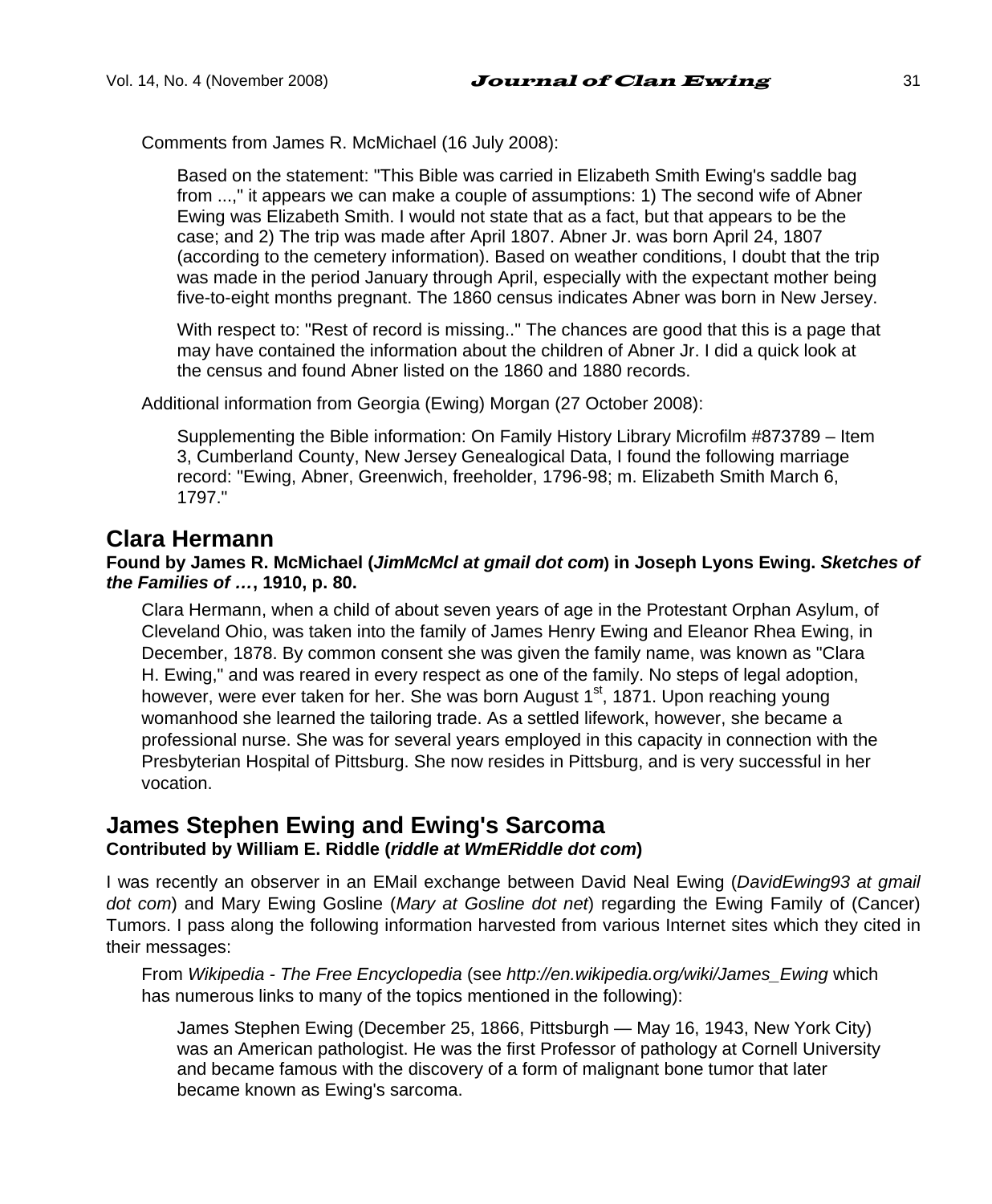James Ewing, was born in 1866 to a prominent family of Pittsburgh. He first completed his M.A. in 1888 [New International Encyclopedia] at Amherst College and then studied medicine at the College of Physicians and Surgeons of New York, from 1888 to 1891. While a student, he was tutored by Francis Delafield (1841-1915), Theophil Mitchell Prudden (1849-1924) and Alexander Kolisko (1857-1918), and developed a strong interest in pathology. He returned to the College of Physicians and Surgeons as instructor in histology (1893-1897), and clinical pathology (1897-1898). After a brief stint as a surgeon with the US Army, Ewing was appointed in 1899 the first professor of clinical pathology at the Medical College of Cornell University in New York. His research activities on experimental cancer were mostly pursued at the Loomis Laboratory for Research in Experimental Pathology, together with the New York Memorial Hospital. In 1902, Dr. Ewing helped to establish one of the first funds for cancer research, endowed by P. Huntington. With his discoveries, Ewing became the most important experimental oncologist and helped to found, in 1907, the American Association for Cancer Research, and in 1913, the American Society for the Control of Cancer, now the American Cancer Society. In 1931 Ewing was elected to the presidency of the Medical Board of the General Memorial Hospital for the Treatment of Cancer and Allied Diseases, and became also its director or research. He was also responsible for the creation of present-day Memorial Sloan-Kettering Cancer Center in New York City, one of the most important multidisciplinary centers devoted to oncology in the world. He worked at the Memorial until his retirement, in 1939. In 1908 he was president of the Harvey Society.

James Ewing died from bladder cancer at the age of 76.

From the *Dictionary of Cancer Terms* section of the National Cancer Institute's web site at *www.cancer.gov*:

Ewing (YOO-ing) Family of Tumors: A group of cancers that includes Ewing tumor of bone (ETB or Ewing sarcoma of bone), extraosseous Ewing (EOE) tumors, primitive neuroectodermal tumors (PNET or peripheral neuroepithelioma), and Askin tumors (PNET of the chest wall). These tumors all come from the same type of stem cell. Also called EFTs.

#### Also from *Wikipedia - The Free Encyclopedia* (see *http://en.wikipedia.org/wiki/Ewing's\_sarcoma*):

Ewing's sarcoma is a malignant round-cell tumor. It is a rare disease in which cancer cells are found in the bone or in soft tissue. The most common areas in which it occurs are the pelvis, the femur, the humerus, and the ribs.

Because a common genetic locus is responsible for a large percentage of Ewing sarcoma and primitive neuroectodermal tumors, these are sometimes grouped together in a category known as the Ewing family of tumors. The diseases are, however, considered to be different: peripheral primitive neuroectodermal tumors are generally not associated with bones, while Ewing sarcomas are most commonly related to bone.

Ewing sarcoma occurs most frequently in male[s], with a male/female ratio of 1.6:1.

Although usually classified as a bone tumor, Ewing sarcoma can have characteristics of both mesodermal and ectodermal origin, making it difficult to classify.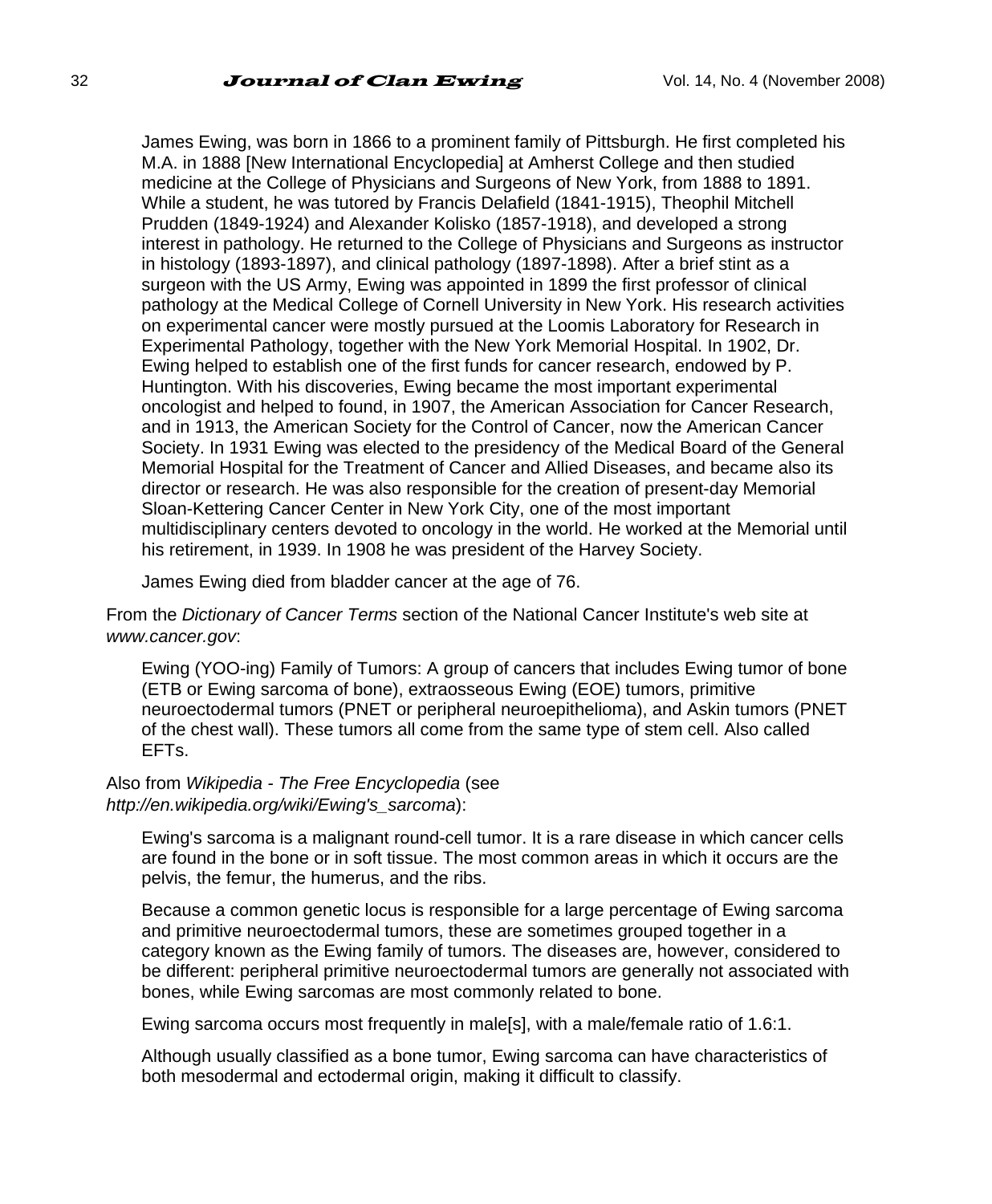# **Maurice 'Doc' Ewing**

#### **Contributed by William E. Riddle (***riddle at WmERiddle dot com***)**

William Maurice Ewing — known to his colleagues as 'Doc' Ewing — was a distinguished, pioneering geophysicist who worked on a wide variety of oceanographic phenomena. Information about him, his life, his career and his considerable accomplishments appears below. Additional information may be found at:

- *http://gsahist.org/gsat/gt00oct28\_29.pdf*,
- *www.mssu.edu/seg-vm/bio\_w\_\_maurice\_ewing.html* and
- *www.garenewing.co.uk/family/ewingother.html.*

From *Wikipedia - The Free Encyclopedia* (see *http://en.wikipedia.org/wiki/Maurice\_Ewing* which has numerous links to many of the topics mentioned in the following):

William Maurice "Doc" Ewing (May 12, 1906 – May 4, 1974) was an American geophysicist and oceanographer.

Ewing has been described as a pioneering geophysicist who worked on the research of seismic reflection and refraction in ocean basins, ocean bottom photography, submarine sound transmission (including the SOFAR channel), deep sea coring of the ocean bottom, theory and observation of earthquake surface waves, fluidity of the earth's core, generation and propagation of microseisms, submarine explosion seismology, marine gravity surveys, bathymetry and sedimentation, natural radio-activity of ocean waters and sediments, study of abyssal plains and submarine canyons.

**Maurice Ewing in 1948**  Courtesy: Columbia University

He was born in Lockney, Texas, where he was the eldest child of a large farm family. He won a scholarship to

attend Rice University, earning a B.A. with honors in 1926. He completing his graduate studies at the same institution, earning a M.A. in 1927 and being awarded his Ph.D. in 1931. In 1928 he was married to Avarilla Hildenbrand, and the couple had a son.

He moved to Columbia University, becoming a professor of geology in 1947. In 1959 he was named the Higgins Professor of Geology at Columbia. Dr. Ewing (often simply called 'Doc' by those who worked with him) was the founder (established in 1949) and first director of Lamont Geological Observatory (now known as Lamont-Doherty Earth Observatory (LDEO) in Palisades, New York) where he worked with J. Lamar Worzel (gravity specialist), Dr. Frank Press (seismologist), Jack Nafe, and Jack Oliver. The former LDEO research vessel *R/V Maurice Ewing* was named in his honor.

He divorced a second time, and married Harriet Greene Bassett in 1965. In 1972 he joined the University of Texas Medical Branch at Galveston, and was named the head of the Division of Earth and Planetary Sciences of the Marine Biomedical Institute.

During his career he published over 340 scientific papers. He served as president of the American Geophysical Union and the Seismological Society of America. He led over 50 oceanic expeditions. He made many contributions to oceanography, including the discovery of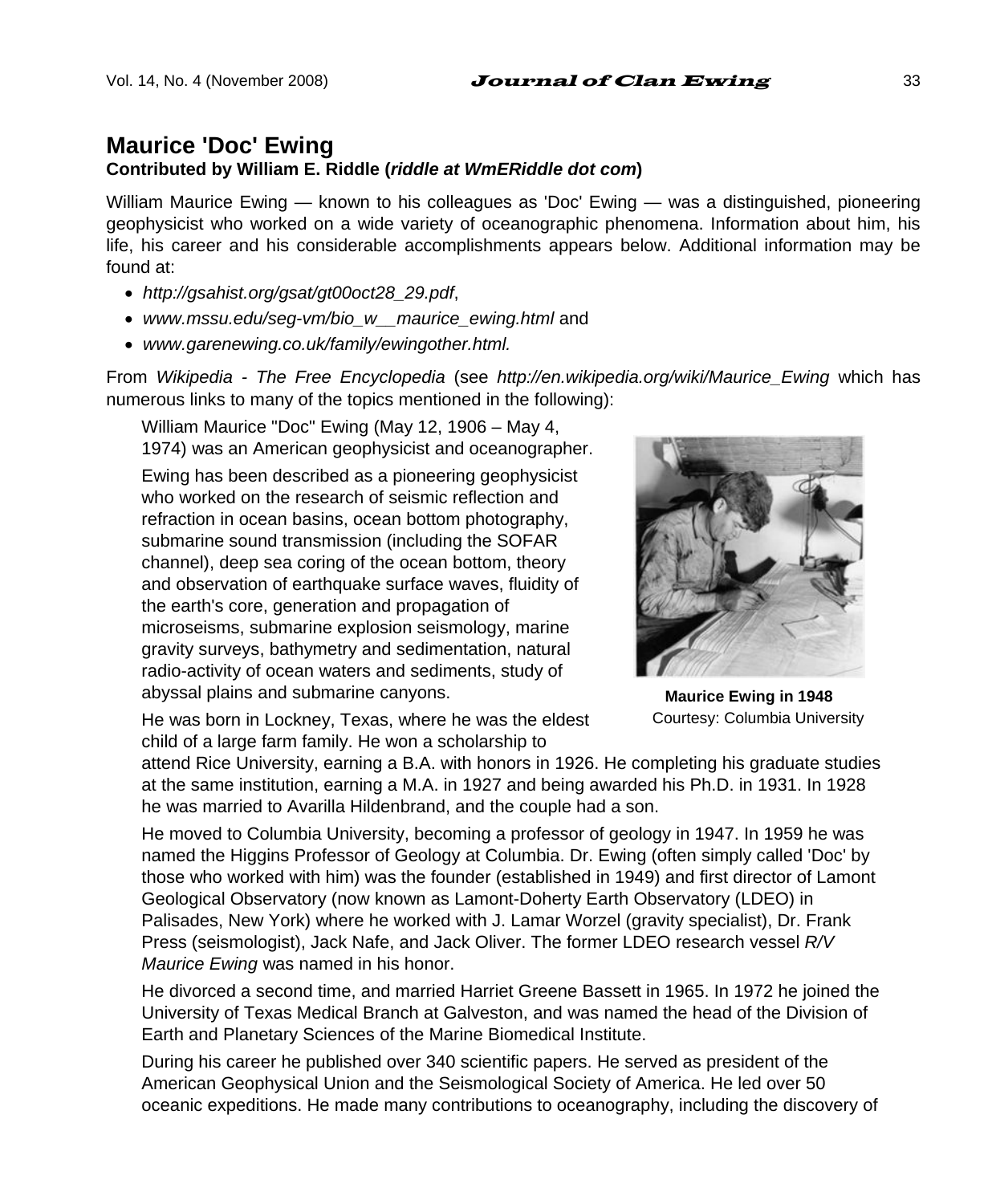the SOFAR Channel, and did much work fundamental on plate tectonics. He was the chief scientist on board the Glomar Challenger. He came up with the idea behind Project Mogul.

#### From www.agu.org/inside/awards/ewing2.html:

William Maurice Ewing was born in Lockney, Texas, on May 12, 1906; suffered a massive cerebral hemorrhage in Galveston, Texas, on April 28, 1974; and died in John Sealy Hospital in Galveston, Texas, on May 4, 1974. Over 300 colleagues were present at his burial service in Sparkill, New York, on May 8, 1974. Maurice Ewing received his entire academic training from the Rice Institute (later Rice University) of Houston, receiving a B.A. with honors in mathematics and physics (1926) and M.A. (1927) and Ph.D. (1931) degrees in physics.

Ewing was an instructor of physics at the University of Pittsburgh (1929-1930), then an instructor (1930-1936) and a assistant professor (1936-1940) of physics at Lehigh University. At Lehigh he participated in seismic profiling and oceanographic surveys of the continental shelf with William Bowie, Walter Bucher, and Everett De Galyer. In September 1940, Ewing took a leave of absence from Lehigh University and moved his research group to the Woods Hole Oceanographic Institution in Massachusetts. In 1944, he accepted an appointment at Columbia University, where he served as associate professor (1944-1947), professor (1947- 1959), and Higgins Professor of Geology (1959-1972).

Ewing wrote over 340 scientific papers, most with colleagues and students, and trained more than 200 graduate students. He developed seafloor seismic equipment, made the first seismic refraction measurements in the open sea, measured sedimentary velocities in the deep ocean, made pendulum gravity measurements at sea, and made theoretical studies of underwater sound transmission, predicting and discovering the SOFAR channel for long-range sound transmission in the oceans. At Woods Hole, Ewing redesigned the bathythermograph (with A. C. Vine) for use by underway vessels and wrote the definitive manual *Sound Transmission in Sea Water* (with Columbus Iselin and J. Lamar Worzel).

Ewing's research successes convinced the Columbia University trustees to establish a Geological Observatory at the former estate of Thomas W. Lamont in Palisades, New York, in 1949. During Ewing's 25 years as director, Lamont-Doherty oceanographers developed techniques for seagoing studies, built equipment for continuous echo sounding, precision depth recording, seismic reflection and refraction measurements, ocean bottom seismographs, piston coring of seafloor sediment, and gravity and magnetic measurements of the ocean floor. He established the World-Wide Standardized Seismograph Network (with Frank Press), studied glacial-interglacial oscillations and the occurrence of ice ages (with William Donn), and wrote the classic book *Elastic Waves in Layered Media* (with Frank Press and Wenceslas Jardetzky). Ewing and Worzel were co-chief scientists on the first leg of the Deep Sea Drilling Project in 1968.

Ewing was elected to the National Academy of Sciences (1948), the American Academy of Arts and Sciences (1951), and the American Philosophical Society (1959). He was a Guggenheim Fellow in 1938, 1953, and 1955. He was elected to the American Geophysical Union in 1931, named an AGU Fellow in 1962, served as President of AGU (1956-1959), and was awarded the William Bowie Medal (1957) and the Walter H. Bucher Medal (1974). Ewing served as Councilor (1946-1948) and Vice-President (1953-1956) of the Geological Society of America, which awarded him the Arthur L. Day Medal (1949) and the Penrose Medal (1974, posthumously). He was Vice-President (1952-1955) and President (1955-1957) of the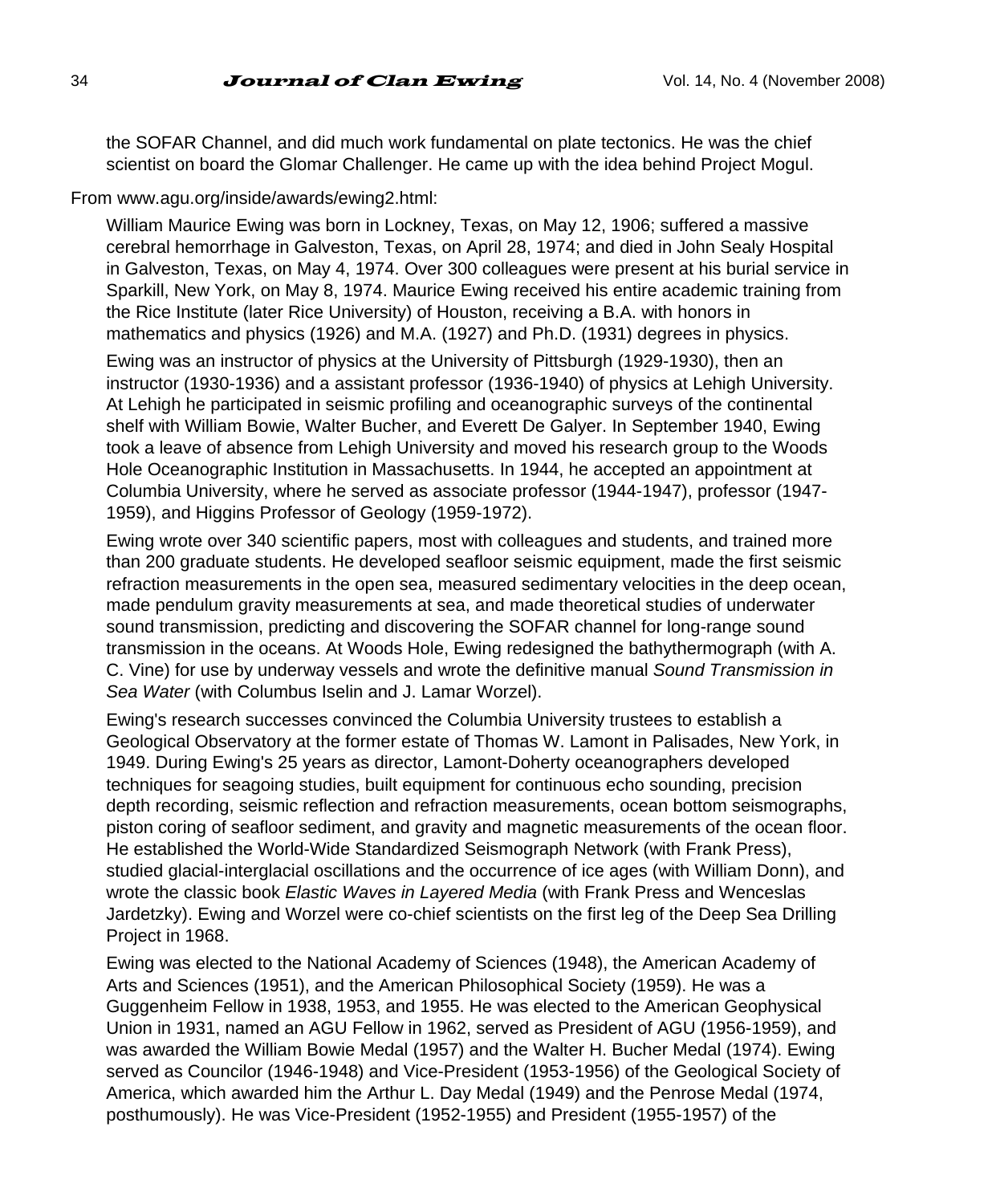Seismological Society of America. He was an Honorary Member of the Society of Exploration Geophysicists (1957), the American Association of Petroleum Geologists (1968), and the Canadian Society of Petroleum Geologists (1973).

Ewing was awarded the Distinguished Public Service Award of the U.S. Navy (1955), the Sidney Powers Memorial Medal of the American Association of Petroleum Geologists (1968), the Robert Earl McConnell Award of the American Institute of Mining, Metallurgical and Petroleum Engineers (1973), the Agassiz Medal (1955) and the John J. Carty Medal (1963) of the National Academy of Sciences, and the National Medal of Science (1973). He was named a Foreign Member of the Geological Society of London (1964) and the Royal Society of London (1972) and was awarded the Gold Medal of the Royal Astronomical Society (London) and the Vega Medal of the Swedish Society for Anthropology and Geography.

In 1976 the American Geophysical Union and the U.S. Navy jointly established the Maurice Ewing Medal "for significant original contributions to understanding physical, geophysical, and geological processes in the ocean; and/or significant original contributions to scientific ocean engineering, technology, and instrumentation; and/or outstanding service to marine sciences."

Dean A. Dunn, University of Southern Mississippi, Hattiesburg, Mississippi



"Those were the days, eh, Grandpa?"

Contributed by David N. Ewing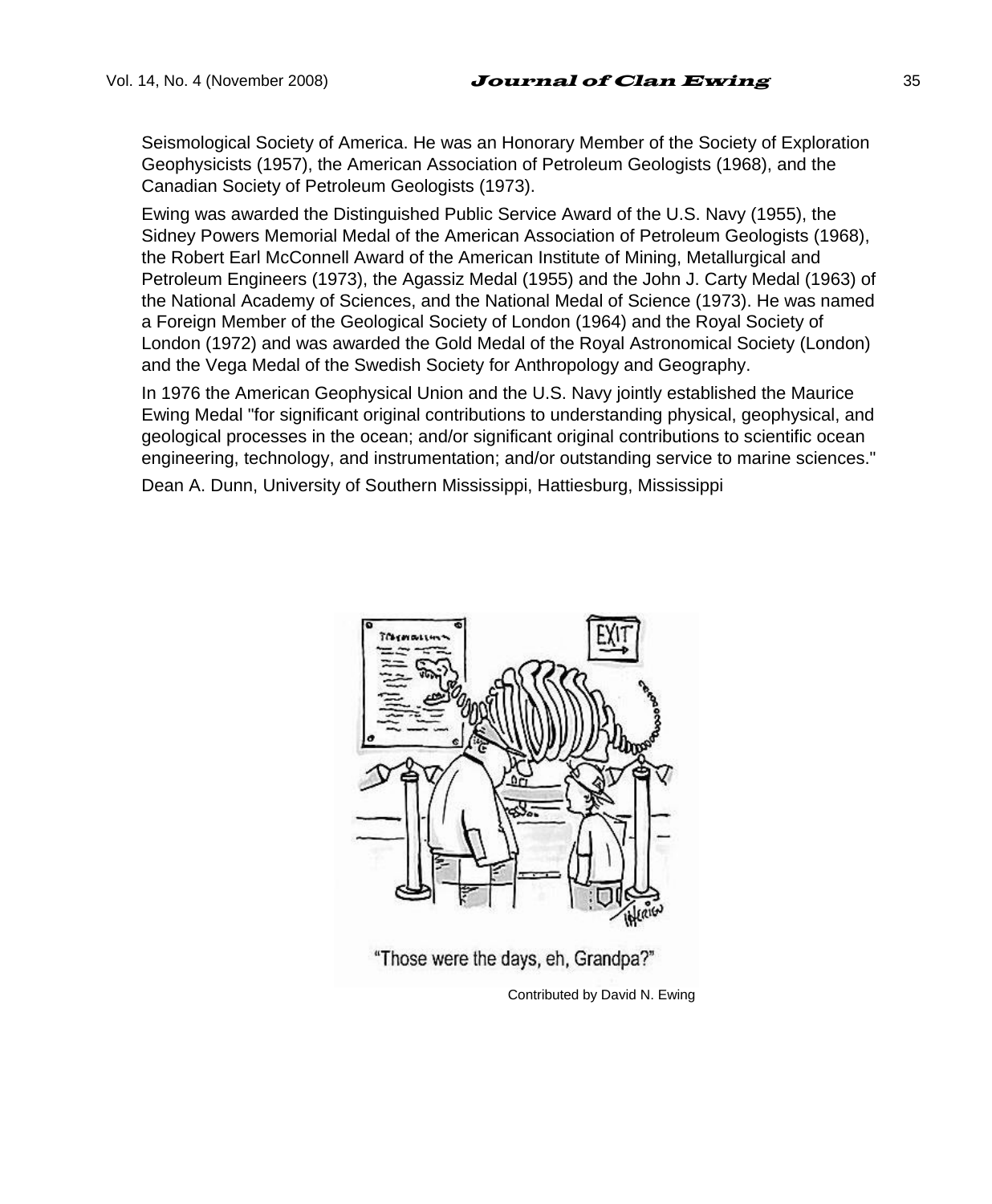# *Chancellor's Message*

**David Neal Ewing, Chancellor (+1 505.764.8704,** *DavidEwing93 at gmail dot com***)** 

# *Echoes of the Shenandoah*

The tenth biennial gathering of *Clan Ewing in America*, which also marked the twentieth anniversary of the founding of *Clan Ewing n America*, was held at Winchester, Virginia, September 18-21, 2008. The gathering was a great success. Mary Gosline, immediate past Chair, organized and led the gathering committee, which consisted of Jim and Evelyn Ewing, Bill and Jeannette Ewing, Ray and Mary Ewing and Catherine Lovett. The gathering committee did a fantastic job of planning the gathering and everything ran smoothly. The indefatigable Barb McGuinness, a professional meeting organizer, again donated her invaluable services, as she has done for gatherings through the years.

John Ewin also assisted the committee. Further, he has taken over handling merchandise for *Clan Ewing* and at this gathering sold nearly triple the merchandise sold at previous gatherings. We are all looking spiffy in our new Ewing golf shirts and ball caps, while sipping coffee from our Ewing mugs.

A number of our members made interesting presentations. Community historians and librarians helped by making presentations and conducting tours. To my mind, the gathering highlight was a trip we made to the small Ewing Family Cemetery outside of Stephens City, where Evelyn Ewing conducted a moving ceremony commemorating a number of the descendants of John Ewing of Carnashannagh (c1648- 1745) buried there. Indeed, Evelyn believes that John Ewing of Carnashannagh himself is buried there. The folks in this cemetery are the lineal ancestors of the members of the organizing committee and of many Ewings across the country.

Shenandoah Valley is beautiful, the weather was wonderful, and it was great to see old friends and meet new cousins.

Sadly, Ray and Mary Ewing were not able to attend the gathering. Mary had made the arrangements with the Stephens City United Methodist Church for our lunch on the day we visited the Ewing Family Cemetery, but her health was poor for many months before the gathering and she was in intensive care while we were in Winchester. She passed away shortly after we had left. Her obituary notice appears on page 42 in this issue of the *Journal*.

# **Jim Ewing Elected Board Chair**

James Earl 'Jim' Ewing Jr. was elected Chair by the new Board of Directors at the gathering in Winchester. His first Chair's Message appears in this issue of the *Journal* and includes a report on the new board and other business that was transacted at the gathering in Winchester. Congratulations, Jim! It is going to be great working with you.

# *Clan Ewing in America* **Becomes the** *Ewing Family Association*

As I suggested in the last issue of the *Journal,* we had a discussion at the General Membership Meeting on Saturday evening, September  $20<sup>th</sup>$ , about whether we should change the name of our organization. Quite a number of the members present spoke to this issue, and after the discussion a motion to change our name to the *Ewing Family Association* passed by a wide margin.

Several of those in favor of the change told of uncomfortable interactions with people who had doubts about our identity and intentions because of our old name. Some spoke of the fact that Clan Ewing is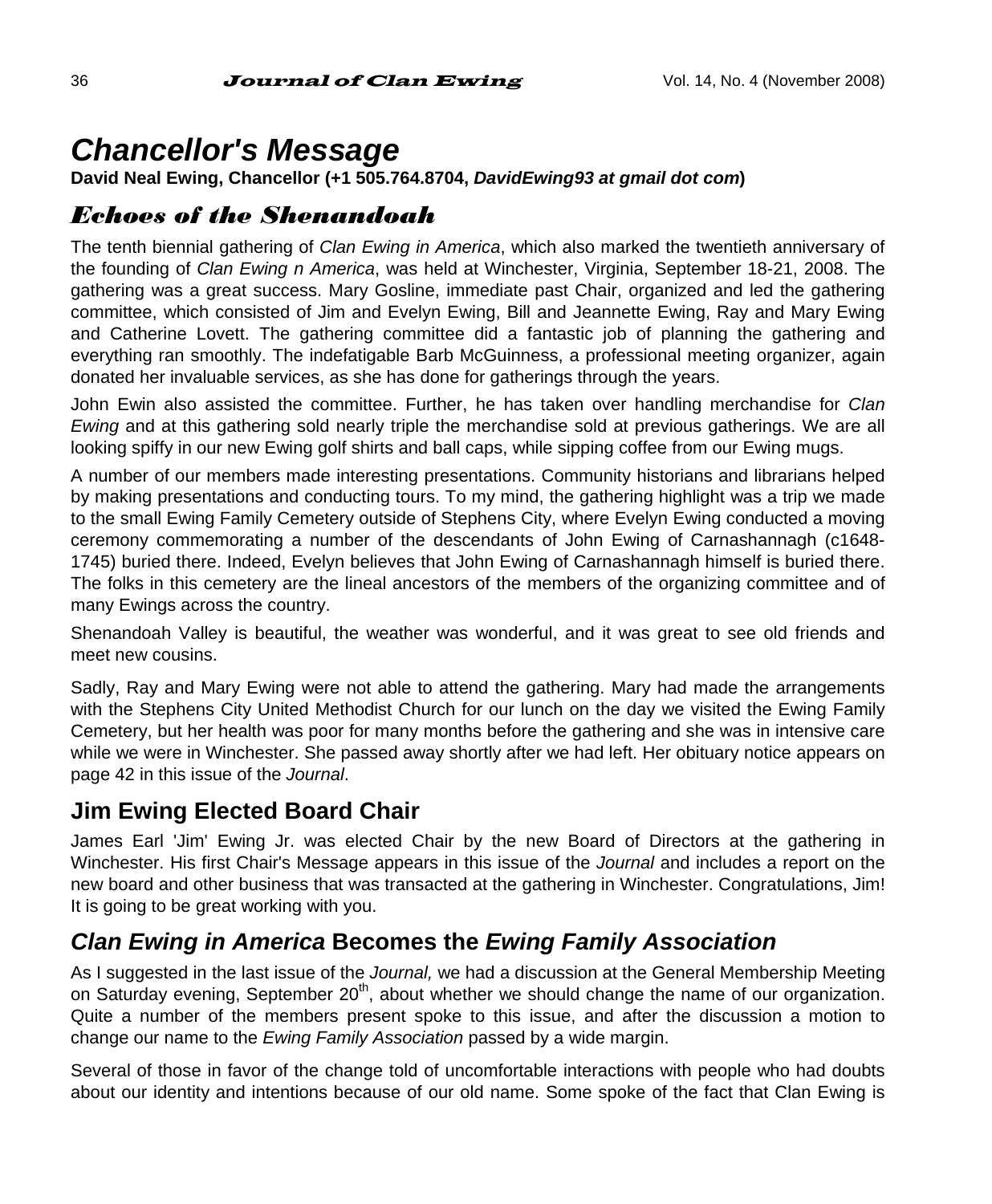not technically a Scottish Clan, and that at least one Scottish Clan Chief in Scotland was quite exercised by his presumption that we were somehow trying to preempt the prerogatives of his Clan.

I expressed my hope that dropping the 'in America' part of our name might encourage more participation by Irish and Scottish Ewings, and could end up helping us get a better idea of exactly where our families originated. We also want to welcome participation by Ewing cousins from wherever else in the world they may have migrated.

Not everyone was in favor of the change. Some correctly argued that there has never been any connection between Scottish Clans and the Ku Klux Klan, and anyone who is offended by the word 'Clan' in our name is simply ill-informed. They also felt that dropping 'Clan' from our name would be caving in to an objectionable sort of political correctness, and that by doing this we would be losing our identity. Others argued that we should not drop the 'in America' part of our name because the organization's main focus has been on the descendants of immigrants to America, and dropping this would dilute our focus and perhaps even open us to arguments that we should sometimes hold gatherings overseas in the name of equal opportunity for members who are not Americans.

I agree with the opponents to the name change that some of the problems we hope to address with the change have their roots in misinformation and misunderstanding. But I disagree that the way to deal with this is to leave it up to anyone who may be offended to educate themselves. I believe that we can express our pride in our heritage equally well or better by choosing a name for our organization that is less subject to misinterpretation and is less likely to result in hurt feelings. My view is that while the founders of *Clan Ewing in America* may have had in mind an organization for the descendants of William Ewing of Stirling, subsequent conventional genealogical research and Y-DNA studies have established conclusively that our members actually come from quite a number of different, genealogically and biologically unrelated Ewing families. The bonds among us do not depend on genealogic, blood or clan relationships, but rather on a shared passion for the genealogy and history of Ewing families that can only be strengthened by being more inclusive. I think our new name, *Ewing Family Association*, aptly captures this understanding and I am proud that we have made the change.

## **2010 Gathering in the Pittsburgh Area**

At the 2006 Gathering in Fort Wayne, Indiana, we chose the Pittsburgh area for the 2010 Gathering. William E. Riddle has already organized a gang of four – the Go4 ('go-for') group – consisting of Bill, Virginia Okie, J. David Ewing and Barb McGuinness, who have accepted the task of organizing the gathering. We can look forward to periodic reports as time goes along. *Echoes of the Shenandoah* has set a high standard and will be a hard act to follow, but the Go4 Group has hit the ground running and I have an idea that the yet-to-be-developed Pittsburgh area gathering will be some serious competition.

## **2012 Gathering in Your Favorite City?**

We have not yet identified a site for the 2012 Gathering. We don't really have to make up our minds until the 2010 Gathering, but it sure would be terrific if folks would start thinking about and discussing this now. We have lots of experience and lots of folks willing to help, but we need someone to step forward and volunteer to spearhead organizing the 2012 Gathering. Surely several of you know of special places with rich history of your branches of the Ewing family that you would you would like to share with us. Give me a no-obligation call or EMail, and we can discuss what is involved.

## *David Neal Ewing*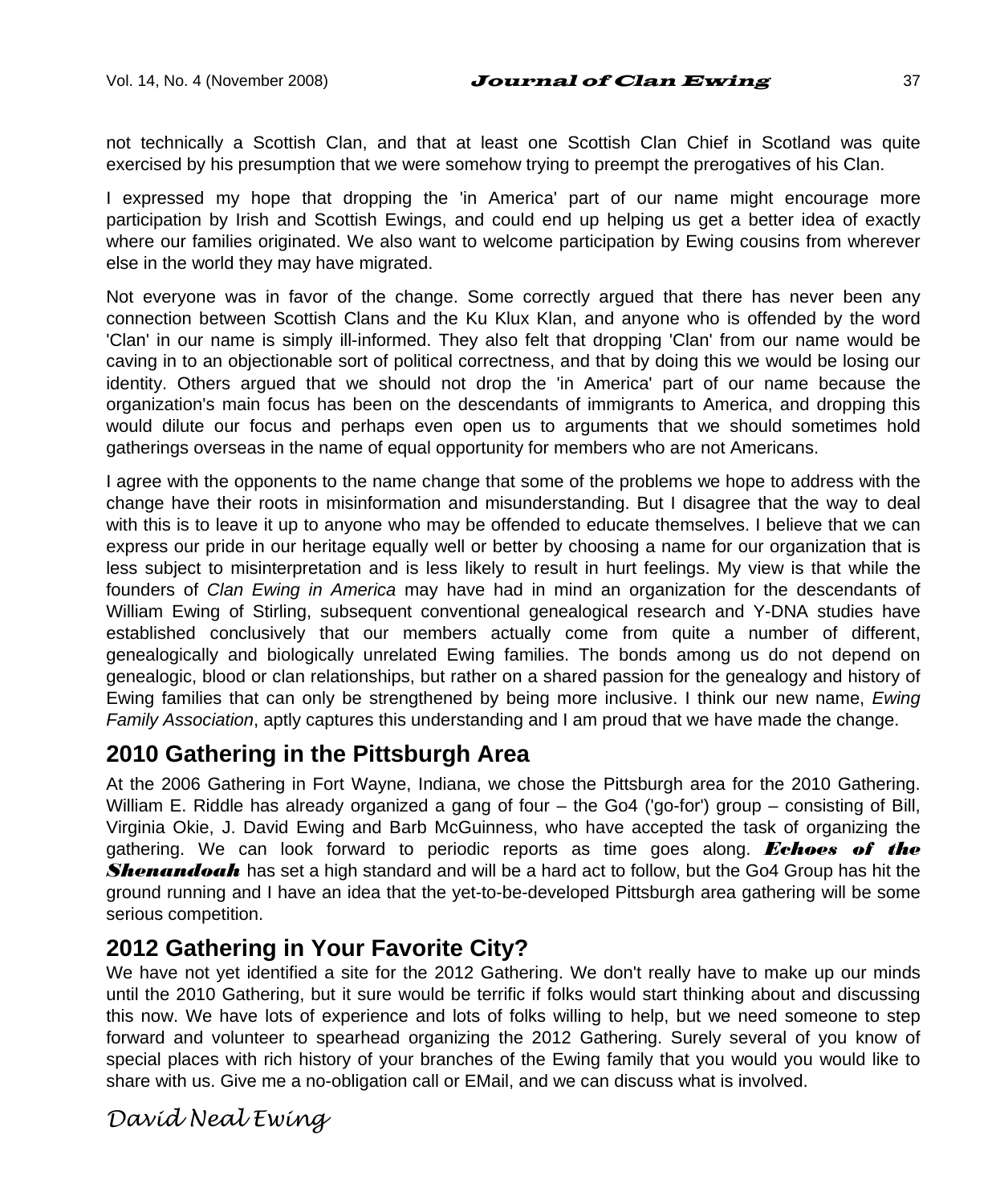# *Cooperation with* **Clan Ewen USA**

**David Neal Ewing, Chancellor (+1 505.764.8704,** *DavidEwing93 at gmail dot com***)** 

I have received an EMail from Rob Ewen of *Clan Ewen USA* seeking closer cooperation between our organizations. This is what he had to say:

We had a *Clan Ewen* meeting at the Stone Mountain Highland games this October. [*Clan Ewen*] is very interested in establishing a closer relationship with *Clan Ewing* and exchanging information about our activities. *Clan Ewing* is very interested in DNA genealogy where as we are more into conventional genealogy. I am sure that we can provide information you can use and vice versa.

I answered Rob immediately, telling him we would be very interested in forming a closer relationship with *Clan Ewen*. I also told him that in fact, most of us were much more interested in conventional rather than Y-DNA genealogy — it is just that there are a few lunatics among us (such as myself) who are very interested in the use of Y-DNA testing and have been doing a lot of work on this.

We need a volunteer or two to begin exploring with Rob or other representatives of *Clan Ewen* what we can do to improve cooperation between our organizations. Please contact me if you are willing to help with this.

*David Neal Ewing* 

# *Chair's Message*

**James Earl 'Jim' Ewing Jr., Chair of** *Clan Ewing's* **Board of Directors (+1 434.634.9227,** *jeej at telpage dot net***)** 

The *Echoes of the Shenandoah* Gathering in Winchester, Virginia, September 18-21, 2008, was an exciting time for local Ewings. We met cousins from all over the United States and enjoyed the activities of the weekend. As Registration Chair, my family and I loved meeting the folks we had registered by mail and some who had phoned for information.

As in the past, organizational matters of *Clan Ewing in America* were discussed during the General Membership Meeting at the gathering. David Neal Ewing was re-elected Chancellor for another two years. A new Board of Directors was elected with Chancellor David and Past Chancellor George William Ewing ex officio members and Joseph Neff Ewing, Jr., James R. McMichael, William Ewing Riddle, Eleanor Ewing Swineford, Beth Ewing Toscos, Karen Avery, Jane Ewing Weippert and myself as members. The new Board elected me as Chair, Eleanor Ewing Swineford as Secretary, and Jane Ewing Weippert as Treasurer. Profiles of the Directors are on the web site: *www.ClanEwing.org*.

The discussion of changing the name of our family organization on its Tenth Biennial Anniversary was lively. *Ewing Family Association* was adopted and Joseph Neff Ewing has been appointed Assistant Secretary by the Board to oversee the change to this new name.

In other business during the gathering, the bylaw changes adopted earlier this year by the Board were approved by the members. The bylaws changes were published in the August issue of the *Journal* on page 60.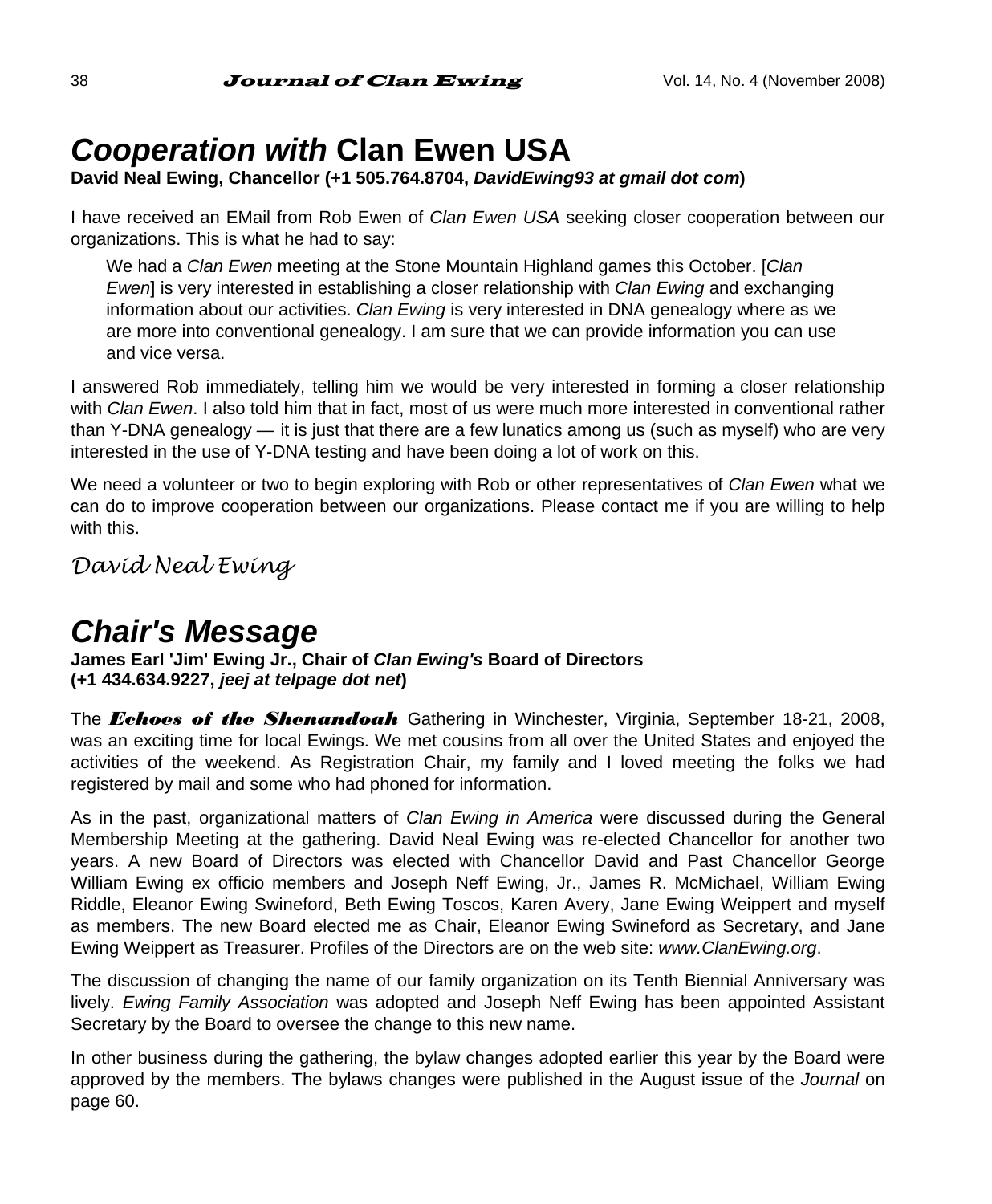The Board decided to keep our annual membership dues at \$25. However, the charge for sponsoring a Library Membership will increase to \$20 per year, which more closely approximates our actual cost of providing a library with a subscription to the *Journal*. It was also decided to more actively seek sponsors for Library Memberships, as this is a valuable resource for Ewing researchers who may not have already found us.

The 2010 Gathering will be in the Pittsburgh, Pennsylvania, area. Anyone interested in organizing or assisting in the organization of the 2012 Gathering is requested to contact any member of the Board. It is helpful for the membership to know the future location of our gatherings and it is a huge benefit for the committee making preliminary plans for the event.

As a member of the *Echoes of the Shenandoah* Gathering committee, I want to thank all of you who traveled long distances — some very long — to join us in Winchester. Your enthusiastic participation on the tours and at the Ewing Cemetery was more than we dreamed. Our family members enjoyed meeting each of you and hope you will return. We especially want to thank Mary Gosline who chaired our committee and traveled to meet with us regularly. Many thanks to all.

*Jim Ewing* 

# *Membership News*

**Jill Ewing Spitler, Membership Coordinator (+1 330.345.6543,** *JEwingSpit at aol dot com***)** 

What a wonderful time we all had at the Winchester gathering. The 2008 Gathering Committee did a great job! Now we look forward to the next one in Pennsylvania.

I have agreed to continue as Membership Coordinator but only with a helper. Karen Avery will be handling new-member interactions, and I will interact with current and prior members.

I have put Ellsworth's records of the original members together with pictures of many of them and hope to create an EMailable file for those who wish to see them. I use this information to help folks get in touch with members from their family groups with the understanding that this information is neither proven nor checked for accuracy. The information reflects family lineages as understood by various members, and my intent is to connect members so they can collaboratively correct and update their information about their ancestors.

Our new-member-get-acquainted tidbits continue all the good work previously done by Jim McMichael to capture the heritage of *Clan Ewing* members. Jim developed a wonderful file that gave 'lineages at a glance' of all our members. However, the information in this file is in printed form, and Bill Riddle — our Web Master — is thinking about a way to make this information available online using current-day technology. Please, if I do not already have your lineage, send it to me so it can be included. Pictures are most welcome!

Are you looking for new-and-unusual gifts to give this coming holiday season? If you know someone who might enjoy our family group, think about a Gift Membership. Go to:

*www.ClanEwing.org/index\_Membership.html#gift*  to arrange this gift.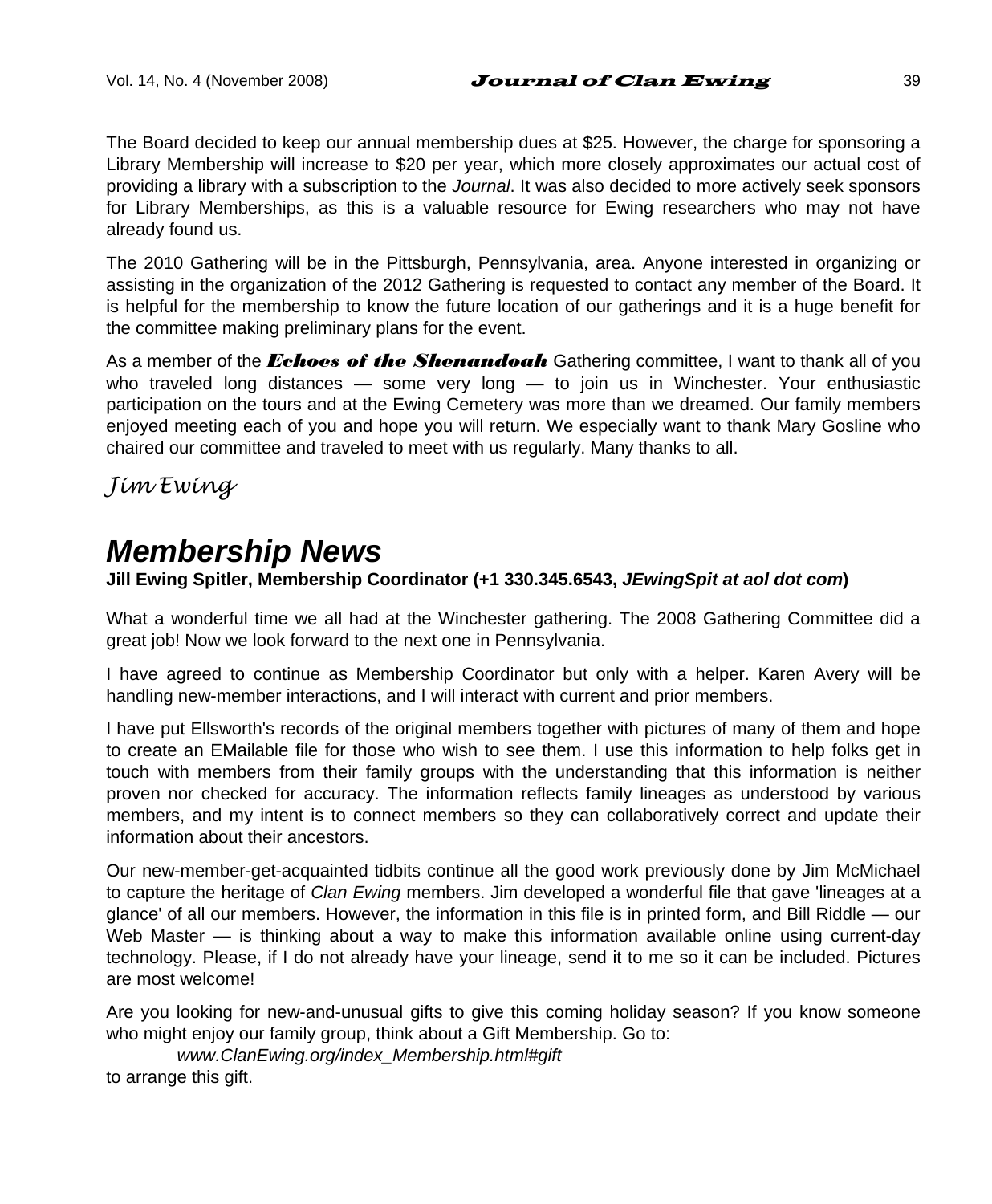Alternatively, coffee cups, sweatshirts or sport shirts with Ewing logos might make a good holiday gift. And Tote Bags, again with a Ewing logo, always make great gifts. For gift opportunities along these lines, go to:

*www.ClanEwing.org/documents/MerchandiseMaterial\_EFA/Merchandise.html*.

For another alternative, you might consider a Ewing House Ornament available from the Williamsburg Marketplace (go to *www.WilliamsburgMarketplace.com* and look under *Sale* and then under *Tree*  Houses).<sup>1</sup>

I wish you all-the-best of health and happiness this Holiday Season!

# *Jill Ewing Spitler*

# **Corrections**

l

Apologies to Mary Moore Turner for incorrectly citing her home state and her husband's name in the last issue. She lives in Little Rock, Arkansas, and her husband's name is Emil Turner.

# **Keeping Up With the Ewings**

**Joseph O. Ewing** has a new business: Old School Antiques Mall in Sylva, North Carolina. He invites everyone to 'stop and see me'.

**William Myrl Ewing** – WM in the Ewing Surname Y-DNA Project – passes on the following:

I am very proud of my low member number (166). I think anyone with a number starting with '1' should receive a 20% Membership Fee discount or a free trip to Scotland. I was 83 on the 15<sup>th</sup> of September, and I can still feed myself.

I especially enjoyed the article by my good buddy, James R. McMichael, concerning my fifth greatgrandmother, Eliza Milford. I think the name Milford came down from the Vikings who settled near Oban.

My wife, Norma, and I visited the ruins of Kilchurn Castle on the east end of Loch Awe in 1994, and I could feel the vibrations as we walked through the ruins. I was sure that my ancestors had lived there; it seems to be full of good Ewing vibes. It once belonged to the Campbells of Breadalbane.

**William Myrl and Norma Ewing at the Ruins of Kilchurn Castle** 

I really appreciate the touch of humor that had been added to the *Journal*. To this end I am passing on one of my favorite cartoons (see next page).

I have had much fun with the DNA project and it has been a pleasure to get acquainted with David Neal Ewing. I was originally dispatched to Haplogroup G2 by mistake. This became apparent when my known relatives ended up in Haplogroup I. An additional test showed that I

 $1$  Many thanks to Janet Ewing Deaton for letting me know about this Ewing-related gift.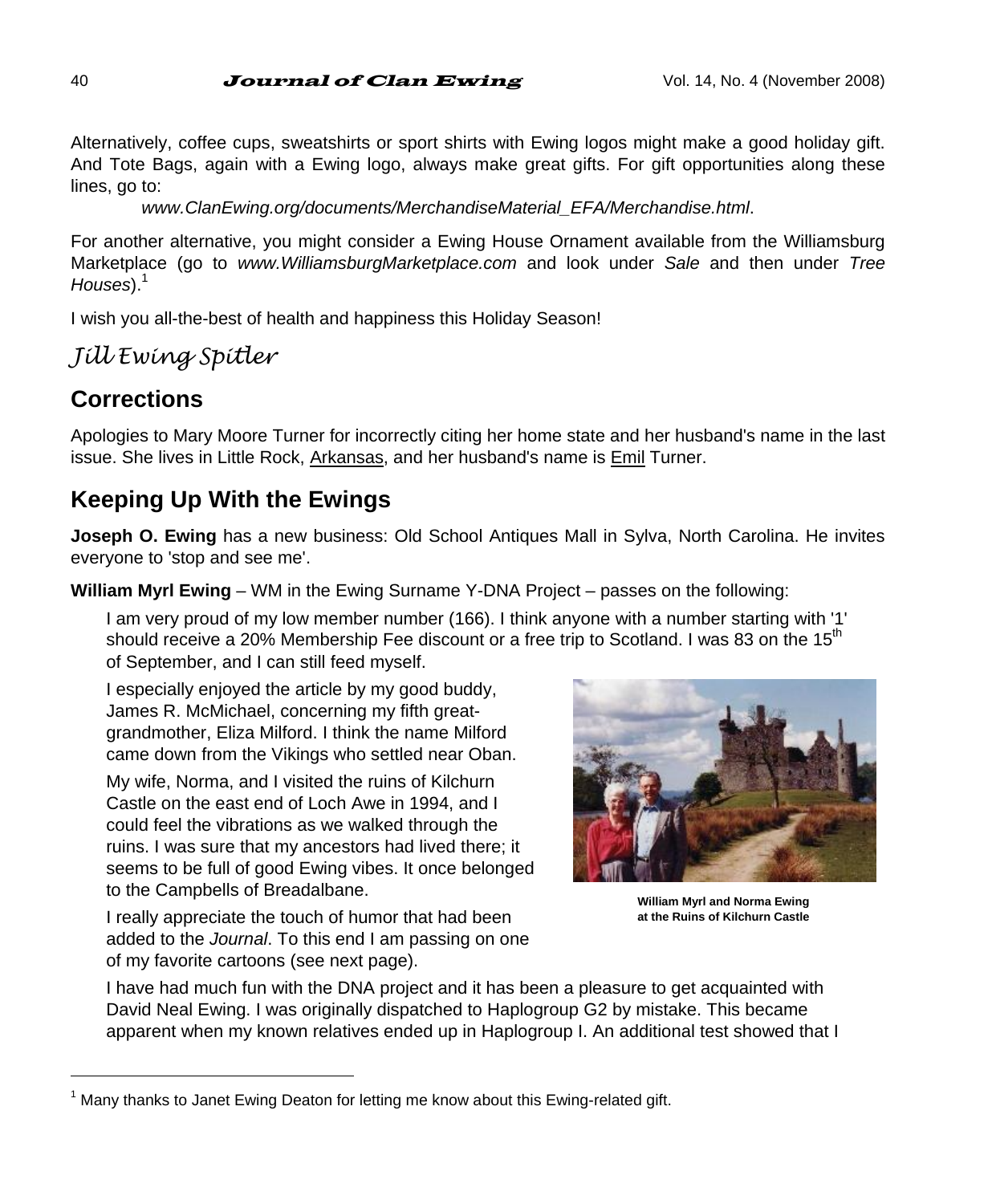was probably in Group I1b2a1 which may have been in Britton long before the Viking raiders and the Anglo-Saxon invaders. David has put us in his Group 9, a small band of hearties who are light-years away from the 'Large Group.'



**Robert Hunter Johnson** (*BDJohn at verizon dot net*) and his wife, **Doralyn Johnson**, were unable to attend the recent 2008 Gathering. He sent the following note which was read to the attendees at the event's opening dinner:

Hi All,

I am not sure that I have the words to describe the satisfaction I feel to see how *Clan Ewing in America* has matured over the years, but I will try.

It probably is true that I have said too many times to too many people that along with the development of a quality association that *Clan Ewing* should remain a family-oriented organization. I believe that we have. My feelings (based on my grandmother Ewing's example) are that the family has been very strong on family pride and had insisted on education opportunities for its members. Almost all of my Ewing line have been teachers, engineers, lawyers, doctors and military officers. Even those who did not get a degree were leaders in their community. We all have a heritage that we need to live up to.

The Special Fund was originally set up to have sufficient cash flow available to cover any deposits required by gathering service people (for catering, transportation, etc.). However, if we have extra monies, my suggestion would be to have research in Ireland or Scotland done as needed and/or to subsidize Y-DNA testing on family lines that have not been covered so far.

I am proud to have had a part in the birth and growth of this organization.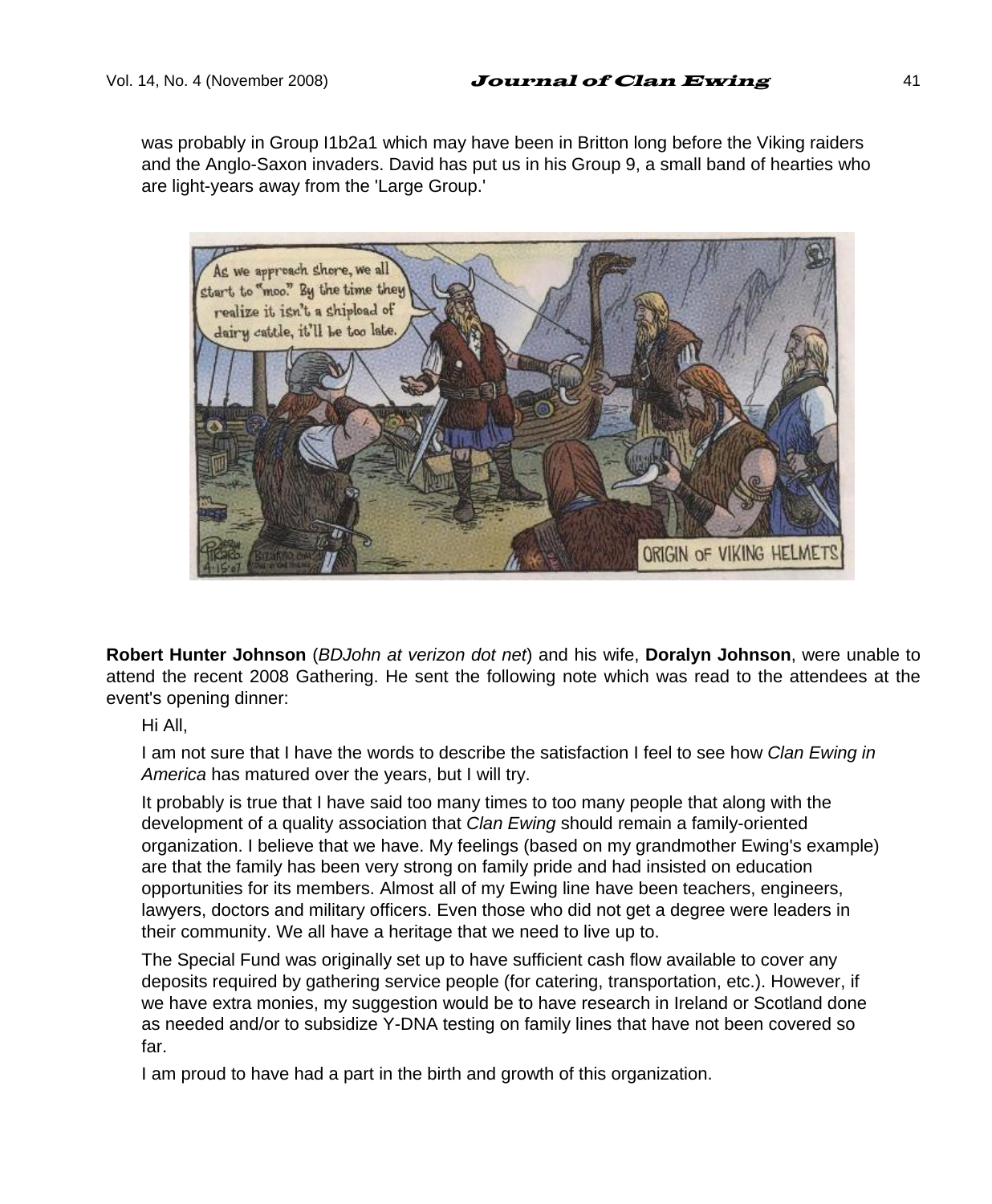After the gathering, Bob followed up with the following note to Jill Spitler:

Hi All.

We have received a copy of the information passed out to the attendees at the Winchester gathering. WOW, from what I see you had a great gathering. My original goal when I first joined *Clan Ewing* was for it to become a high-quality family organization without losing the feel of camaraderie. I believe that we have done it and will continue to make *Clan Ewing* an award-winning endeavor.



**Doralyn and Bob Johnson**  Courtesy: Jane Weippert and Beth Toscos

I believe that family is second only in importance to our Creator and that we should not be ashamed to spend time finding out about who our ancestors were and how their efforts have brought us to what we are today.

I am very proud to be one of you.

**Ramona McNeeley Disney** (*RamonaDisney at yahoo dot com*) writes that she has a new name:

I'm now Ramona M. Disney. I married Fred L. Disney this summer, and we have just returned from a two-and-a-half week vacation. We'd love to attend the Winchester gathering but have been to a Disney Family Reunion in Kansas, a McNeely Reunion in Tennessee and a ten-day stay with Fred's daughter and son-in-law in Florida, and have two houses of 'stuff' we are trying to combine into one. Fortunately my granddaughter and her husband are buying mine, so we have a little lee-way. Hello from us to everyone.

**Roger Settlemire** (*RSettlemire at hotmail dot com*) returned from a Scotland trip just in time to join us at the Winchester Gathering. When asked why he was so quiet, he mentioned jet lag, but he livened up by the end of the weekend. We're all glad he made it!

# **Deaths**

With heartfelt condolences to her family, we note the passing of **Mary Anna (Layman) Ewing** Mary. From her obituary in *The Winchester Star*, Winchester, Virginia, September 26, 2008:



Mary Anna Layman Ewing, 74, of Stephens City, Virginia, died Wednesday, September 24, 2008 in the Medical College of Virginia Hospitals in Richmond, Virginia.

Mrs. Ewing was born January 5, 1934 in Stephens City, Virginia, the daughter of Charles Elmer and Elma Mae Painter Layman.

She was a 1954 graduate of James Wood High School.

She retired as a bookkeeper with Golladay Building Supply in Stephens City.

She was a member of Stephens City United Methodist Church where she was a member of the United Methodist Women and a longtime member of the choir. Previously, she had been a member of the Ladies Auxiliary of the Stephens City Fire & Rescue Company and the Alpha Omega Sorority.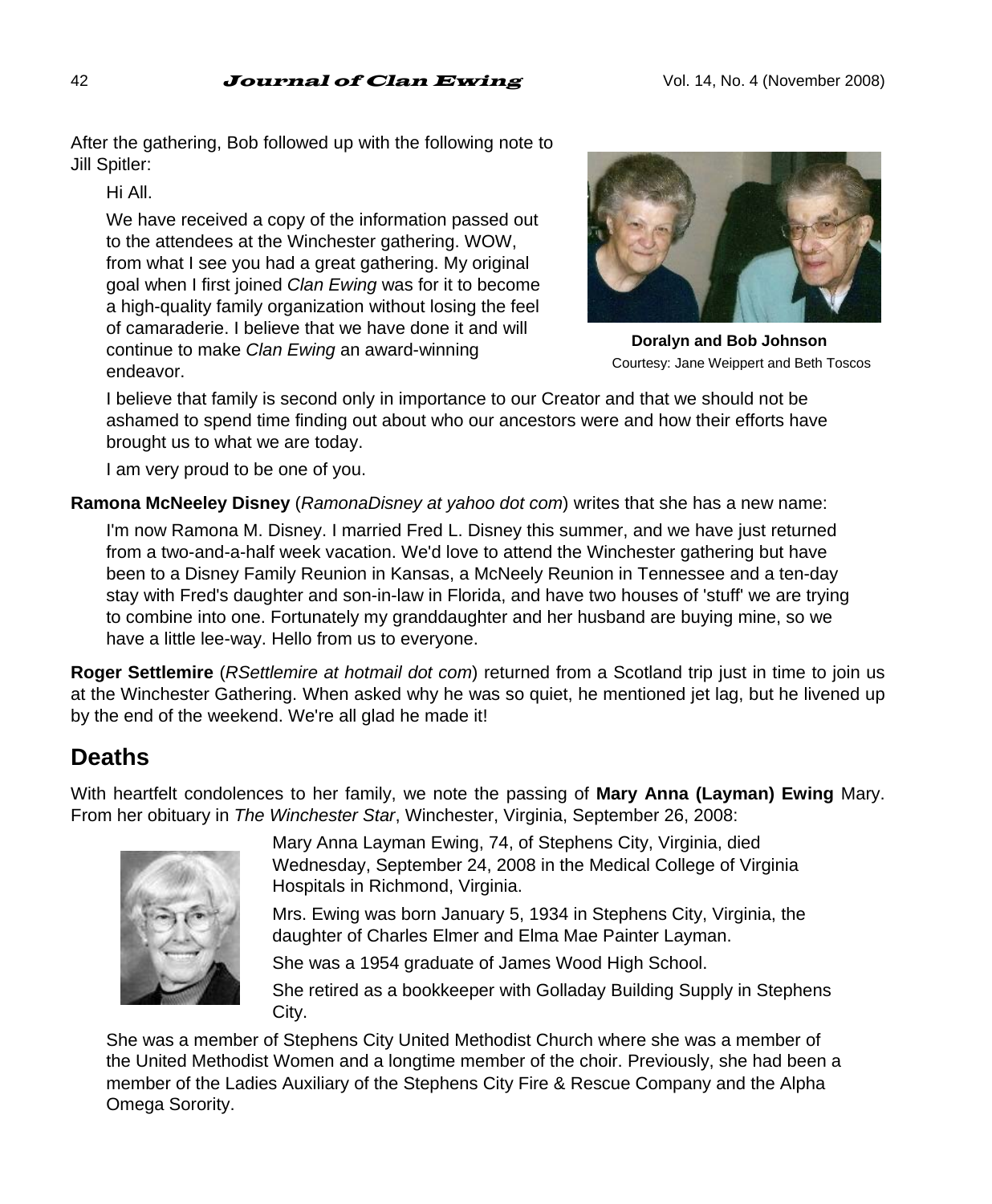She married Ray E. Ewing on August 17, 1958 in Stephens City, Virginia.

Surviving with her husband are a daughter, Pamela Ewing Janney of Richmond, VA; a son, Michael Ray Ewing and his wife, Tierney of Arlington, VA; a grandson, Alexander Ewing of Annapolis, MD; two brothers, Conway 'Jason' Layman of Front Royal, VA and Earl L. Layman and his wife, Janet, of Stephens City, VA; and numerous nieces, nephews, and cousins with whom she was close.

Four brothers, Randol Layman, Kenneth Layman, Charles Layman Jr., and Philip Layman preceded her in death.

Funeral services will be held 3 p.m., Sunday, September 28, 2008, at the Stephens City United Methodist Church with Rev. Jeff Butcher officiating. Burial will be in Green Hill Cemetery, Stephens City.

Pallbearers will be Robert Edwards, Charles Henkle, Jack Turner, Raymond C. Sandy, Allen Barley, and Jim Markley.

## **New Members … Welcome Aboard!**

**James Arlandson** of Southern California may be reached at *JamesMalAndSon at hotmail dot com*.

My Ewing cousin, Eleanor Swineford, gave me a gift membership. My connection is through the Ryland side. Catherine Ewing, born 1794, daughter of John and Anna Maria 'Mary' (Heichold) Ewing married William Ryland and came to Wayne County, Ohio. They had ten children.

**Darrell Francis Ewing** and his wife **Penelope Ewing** of Newport, New Jersey. Darrell's EMail address is *padsattic at aol dot com*.

I need help with where Deacon Joseph Ewing Sr. was born and who were his parents.

According to my records, he was born October 4, 1716, and died in Harpswell, Cumberland County, Maine, on October 4, 1790. He married Elizabeth \_?\_ about 1731 in Harpswell, Cumberland County, Maine. She was born in 1716, died on July 20, 1794, and was buried July 23, 1794, all of these events happening in Harpswell, Cumberland County, Maine.

I believe D. S. Alexander and others have confused several Joseph Ewings. My ancestor is the Joseph Ewing, a Deacon, who is buried in the old burying ground in Harpswell behind the Old Meeting House. He was born in 1716 (as stated on his gravestone), but it is not known where. He is probably the Joseph Ewing who served in the French and Indian War (in Adam Hunter's Company) but probably not the Joseph Ewing who served during the Revolution as he was by then fairly old (in his 60's) and was on several Revolutionary War committees in Harpswell. The Revolutionary War soldier was probably his son Joseph.

Deacon Joseph Sr. and Elizabeth Ewing had a son — Joseph Jr. — who was born in June 1760, who died October 1846, and who was buried in the Old Meeting House Cemetery on October 23, 1846, all in Harpswell, Cumberland County, Maine.

Joseph Ewing Jr. married Sarah Merryman on December 9, 1784, in the Old Meeting House in Harpswell, Cumberland County, Maine. She was born circa 1762, died on July 6, 1849, and was buried in the Old Meeting House Cemetery on July 9, 1849, again all in Harpswell, Cumberland County, Maine.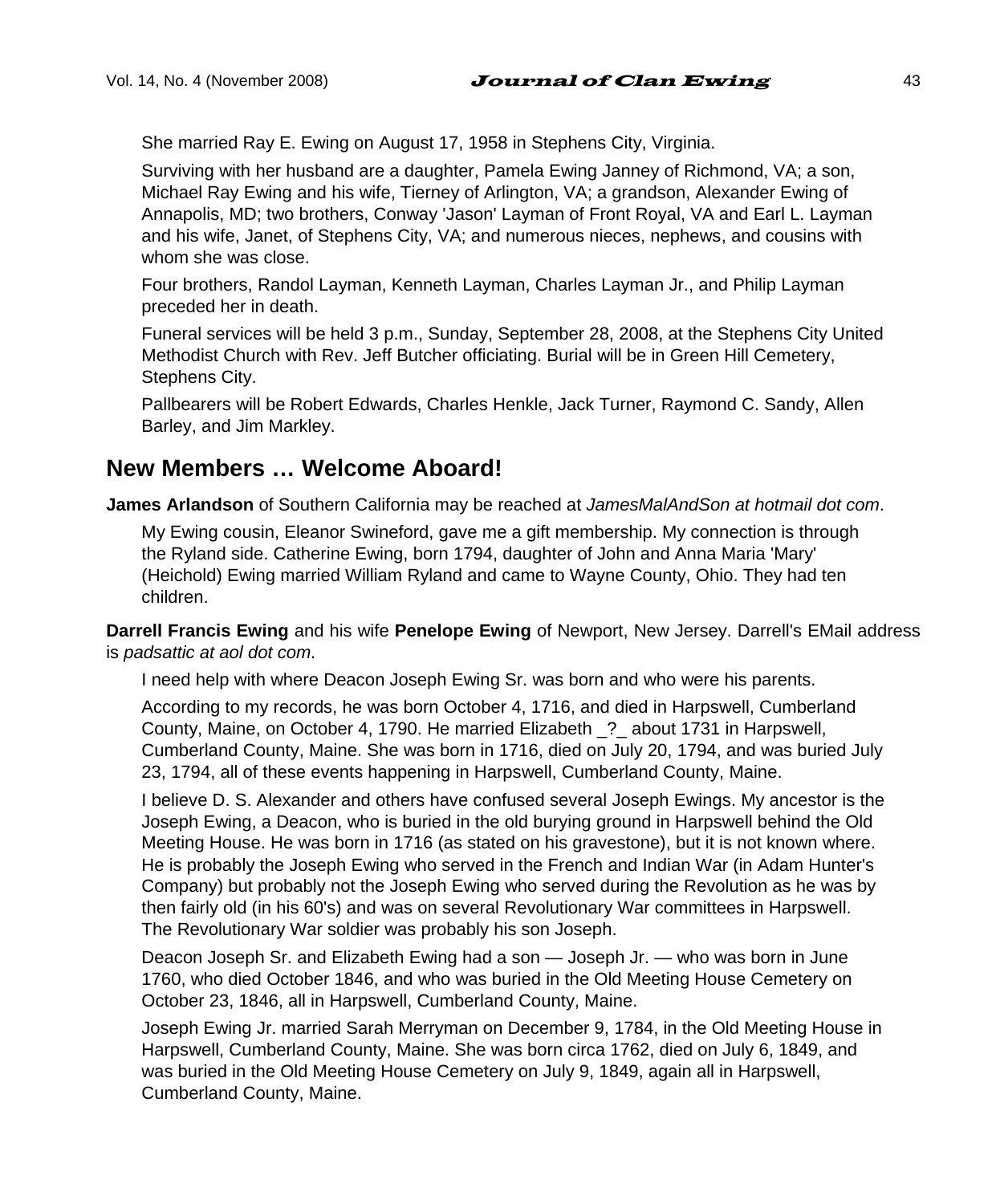Joseph Jr. and Sarah (Merryman) Ewing had a son — William — on January 30, 1787, in Harpswell, Cumberland County, Maine. He died on January 29, 1823, at Bowdoin, Maine. He married Margaret Bishop — a daughter of Mary Orr — on April 2, 1809. Margaret Bishop was born January 17, 1783.

Thomas Ewing — a son of William and Margaret (Bishop) Ewing — was born July 8, 1811, in Bowdoin, Maine, and died on April 21, 1883, in Lowell, Maine. He married Bethany M. Webb who was born in September 1814 (possibly) in Westbrook, Maine, and died on April 16, 1886, in Lowell, Maine.

Thomas Burr Ewing was a son of Thomas and Bethany (Webb) Ewing. He was born in Lowell, Penobscot County, Maine, on July 17, 1849, and he died on February 16, 1930, in Howland, Piscataquis County, Maine.

**DeForest 'Dee' Ewing Jr.** and his wife **Sharon Ewing** of Macomb, Michigan. Dee's EMail address is *DSEwing at comcast dot net*.

We have just started on a Ewing-ancestry tree, so any assistance will be greatly appreciated. Here is what he have so far: Our Ewing Family came to New York from Pennsylvania. The ancestry prior to that is unknown. My great-great-grandfather was Thomas, born 1811. He married Rebecca Burke who was born in 1815. My great-grandfather was Eachariah, born 1847, who married Agnes Cook, his second wife, who was born in 1864. My paternal grandfather was John Ewing, born 1879, who married Emma Warner (born 1884). My father was DeForest Ewing who was born 1922 and who married Margaret Terry (born 1924).

**Dr. James David Ewing Jr.** and his wife **Ilona Ann (Papp) Ewing** of Jacksonville, Florida. Jim may be reached at *EwingJr at webster dot edu*.

It was good talking with you [Jill Spitler] by phone the other day. And many thanks for welcoming me to *Clan Ewing*. I look forward to being part of the organization. As you requested, here is a little information about myself and what I have been able to find out about my ancestors.

I live in Jacksonville, Florida, but am originally from Pittsburgh, Pennsylvania. I recently completed thirty-three years in the airline industry working in many major cities around the United States. I am presently a university professor where I teach geography and marketing. I hold a doctorate in geography and am presently a Dean of Academic Affairs. I have had the opportunity to travel to Scotland and Ireland on numerous occasions and have wandered around the grounds of the McEwen Castle in Kilfinan as well as Otter Ferry.

James David Ewing III — my son — lives in Florida. He was born in 1976 in St. Louis, Missouri. He is a certified Emergency Medical Technician in Florida. His primary occupation is a commercial airline pilot with American Airlines.

My earliest known ancestor is Henry Ewing born 1701 in Ireland. He moved with son James born 1725 in Ireland to Chester Co, Pennsylvania. I am very interested in trying to find relations in the U.S. as well as taking my ancestry further back in history. My lineage back to the early 1700s is:

| parents                          | James David Ewing m. Agnes Mary Jones |
|----------------------------------|---------------------------------------|
| grandparents                     | Earl Ewing m. Bertha Schroder         |
| great-grandparents               | James D. Ewing m. Eliza M. Engle      |
| great <sup>2</sup> -grandparents | James Ewing m. Elizabeth Todd         |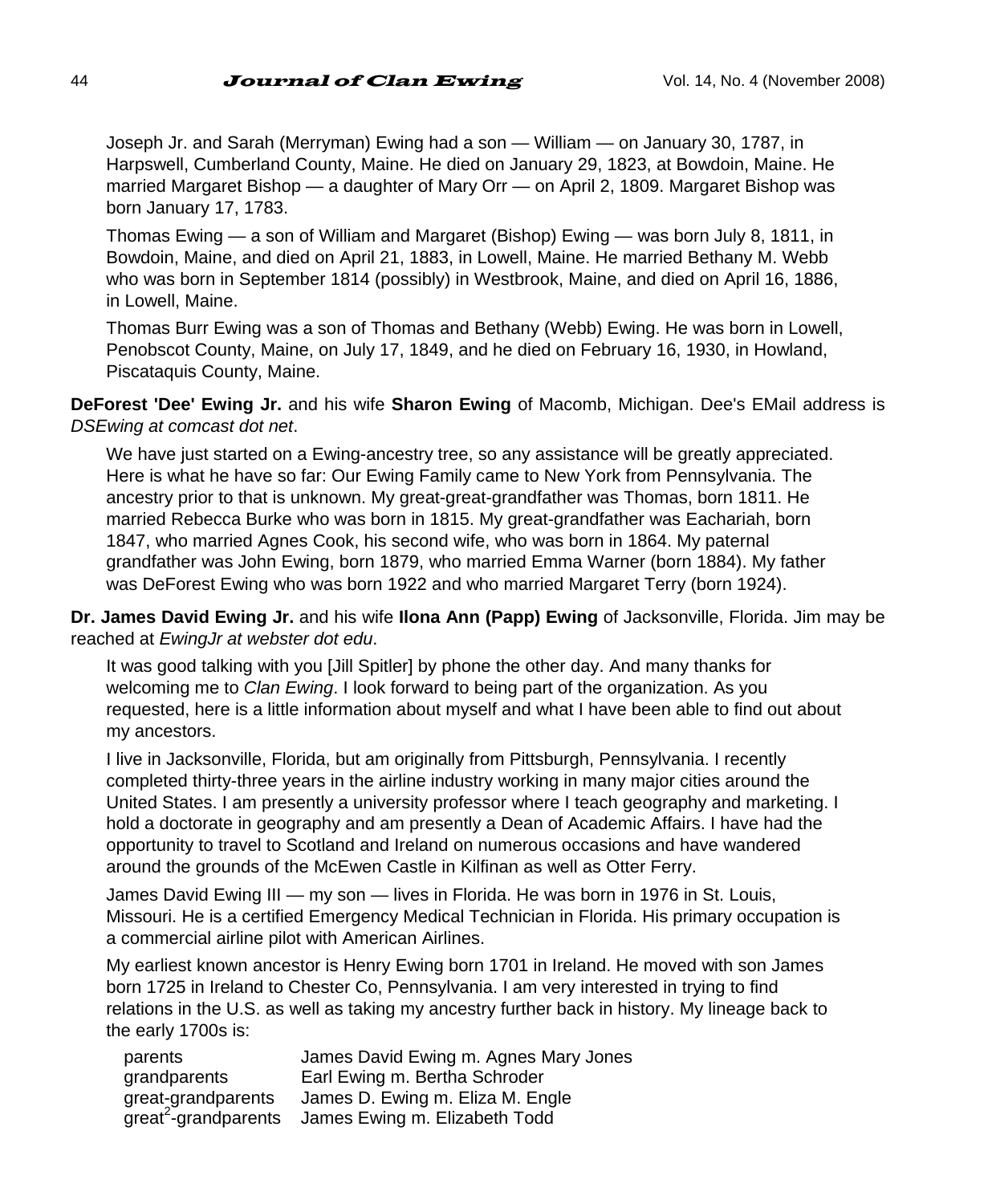l

great<sup>3</sup>-grandparents Alexander Ewing m. Margaret McConnell great<sup>4</sup>-grandparents James Ewing m. Eleanor Auld great<sup>5</sup>-grandparents Henry Ewing m. Jane Allen  $\frac{1}{2}$  great<sup>6</sup>-grandparents James Ewing (of Inch) m. Anne  $\frac{1}{2}$ 

I have information in a little more depth on each of the individuals listed. It would be interesting to me to connect with others inter-related to my ancestry!

In addition: I will be representing Ewings at the Highland Games in North Florida. If anyone can provide any information appropriate for this event, I would appreciate them sending it to me.

**Thomas Frederick Ewing** and his wife **Judy Ewing** of Scarborough, Maine. Tom may be reached at *TEwing1 at Maine dot rr dot com*.

We very much enjoyed the gathering in Winchester, but had way too little time to chat with people and search the research materials. Maybe next time? Anyway we had a great time and met a lot of nice people. Ewings to be sure!

I am participant TF in the Ewing Surname Y-DNA Project and my lineage is posted on the project's web site. $^2$  A short synopsis is:

| parents                          | Warren Elwood Ewing m. Bertha May Newcome       |
|----------------------------------|-------------------------------------------------|
| grandparents                     | Thomas Elwood Ewing m. Clara Adelaide Warren    |
| great-grandparents               | William Penn Ewing m. Margaret Elizabeth Horton |
| great <sup>2</sup> -grandparents | James Ewing m. Jane Brannon                     |

As for myself ... I was in the Air Force for eight years during and after the Korean War. I spent a year in Alaska and two years in Turkey, where daughter number one was born. In 1959, I was recruited by the Federal Aviation Administration (FAA) and sent to an electronics school in Oklahoma City, where daughter number two was born. After becoming an Electronics Engineer, I spent the remainder of my FAA career in management positions around New England and other locations in the U.S.

When I retired from the FAA in 1988, my wife and I bought five-and-a-half acres on the coast of Maine and opened a B&B. We ran the B&B for eight years and then sold it. We just got burned out. (Us, not the B&B. It is still in operation.)

We then moved back to my home town: Scarborough, Maine.

In the twenty-four years that Judy and I have been together we have started, run and sold six successful businesses. So I guess you could say that has been my hobby. We like to travel and have traveled quite a lot in North America. Four or five years ago we drove 13,000 miles across the U.S. and down into central Mexico. We travel quite a lot with Judy's business of Web Page development and the business consulting that I do.

I'm looking for any information on my great-great-grandfather, James Ewing: born April 1793 in Maryland; married March 30, 1815, in Harford, Maryland; and died March 31, 1881, at Port Deposit, Cecil County, Maryland.

In general, my genealogical interests focus on Ewing's, Newcomb's, Warren's and Libby's.

<sup>2</sup> *www.clanewing.org/DNA\_Project/DNA\_ProjectResults/lineages/Y-DNA\_Lineages\_Participant\_TF.html*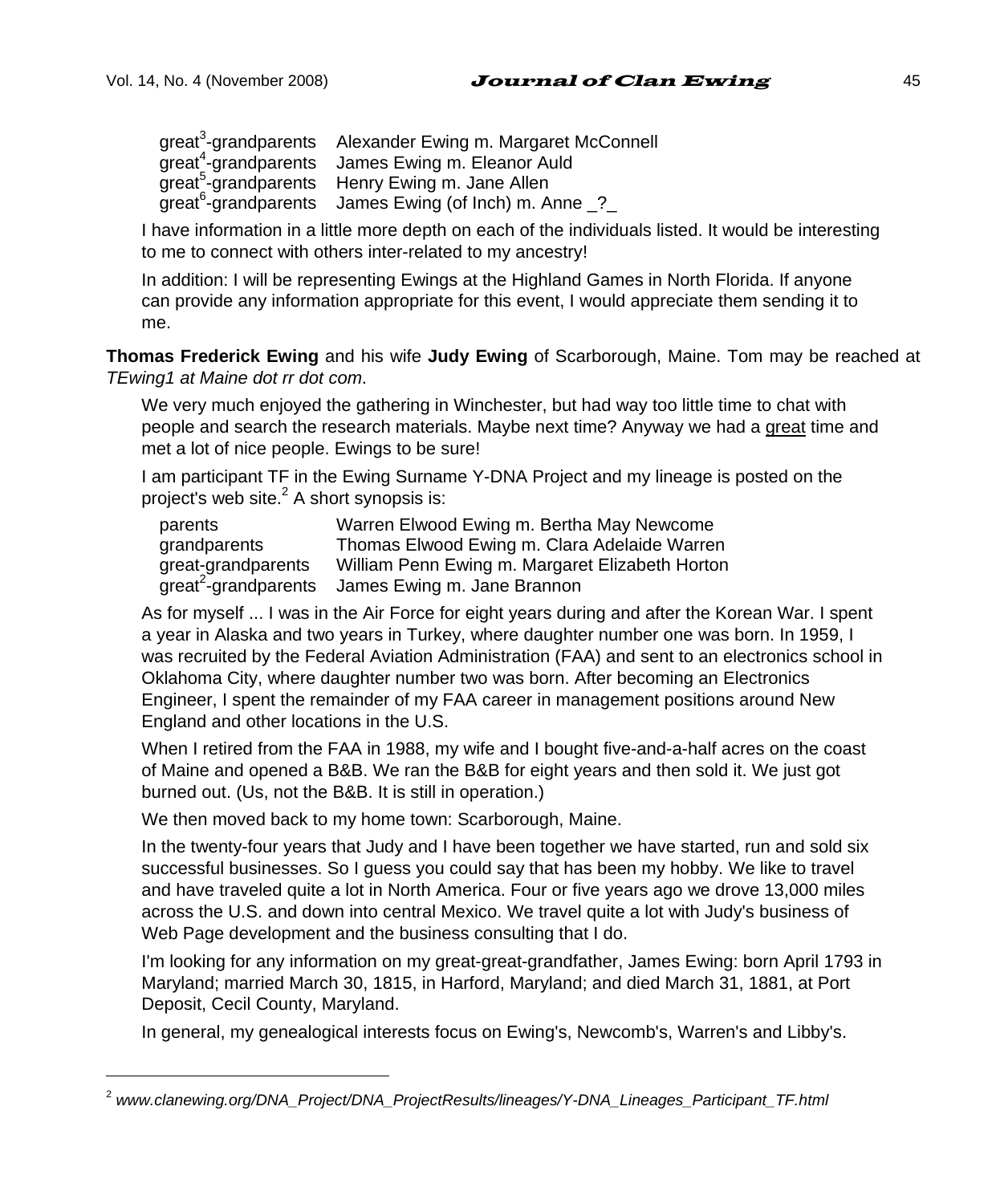**Cheryl Ewing-Jonsson** and her husband **Richard C. Jonsson** of Warrenton, Virginia. They may be reached at *Jonsson1 at EarthLink dot net*.

Cheryl is a Ewing from California with her known heritage in Huntingdon, Bedford and Cumberland Counties in Pennsylvania. Her earliest known ancestors are Samuel and Sarah Ewing who lived in 1768 in Toboyne, Cumberland, Pennsylvania. Her ancestry is described in the previous issue of the *Journal* (Jonsson, Richard C. and Cheryl Lee Ewing-Jonsson**-Jonsson**. Samuel Ewin/Ewen/Ewing: His Life and Descendants, *J. Clan Ewing*, Vol. 14, No. 3, pp. 24-37).

**Rebecca Ewing Fulcher** and her husband **Charles Fulcher Jr.** of Hyattsville, Maryland. She may be contacted at *Fulcher.Becky at gmail dot com*.

I'm happy to be a second-generation member of *Clan Ewing in America*. I was introduced to the group by my grandpa, Daniel Ewing of Fort Wayne, Indiana, who's the current family historian. I look forward to learning more about the research other Ewings are doing and some day extending the excellent research my Granddad has already conducted.

My grandpa Daniel is participant DC2 in the Ewing Surname Y-DNA Project. His lineage and therefore mine  $-$  is posted on that project's web site. $3$  An abbreviated version, quoted with respect to me, is:

| parents                          | Robert Daniel Ewing m. Carla Lynne Schmitt   |
|----------------------------------|----------------------------------------------|
| grandparents                     | Daniel Clyde Ewing m. Lois Carolyn Mishler   |
| great-grandparents               | Lawrence Clyde Ewing m. Carmen Ruth Comstock |
| great <sup>2</sup> -grandparents | William Shaw Ewing m. Sarah Jane Coots       |
| great <sup>3</sup> -grandparents | George Alexander Ewing m. Anna Jane Scott    |
| great <sup>4</sup> -grandparents | Samuel Ewing m. Jane Shaw                    |

I live in Hyattsville, Maryland, with my husband of almost six months, Charles Fulcher Jr. As you can imagine, one of my current hobbies is trying to figure out married life! I work for the Federal Citizen Information Center — the people who send publications from Pueblo, Colorado — as a media outreach specialist. When I'm not at work, I spend lots of time at St. Andrew's Episcopal Church in College Park, Maryland, where we're both very involved. We're both musical — I sing in our church's choir as well as play oboe in the Maryland Community Band, and Charles plays French horn in the Community Band and mellophone in the Redskins Marching Band. We love hiking, visiting museums and historical sites (we're both history majors and have museum education master's degrees), and watching movies together.

**Elizabeth K. Heagy** and her husband **John A. Heagy** of Westminster, Maryland. She can be reached at *MomHeagy at aol dot com*.

My aunt was Bathsheba 'Aunt Ba' Kincaid, long time Member # 398. My cousin — Sarah Hummel, Member # 553 — asked me join her at the 2008 Gathering in Winchester, which I enjoyed. Today I am working on finding my John and William Ewing from Powel Valley, Virginia, or Lee County, Virginia.

<sup>3</sup> *www.clanewing.org/DNA\_Project/DNA\_ProjectResults/lineages/Y-DNA\_Lineages\_Participant\_DC2.html*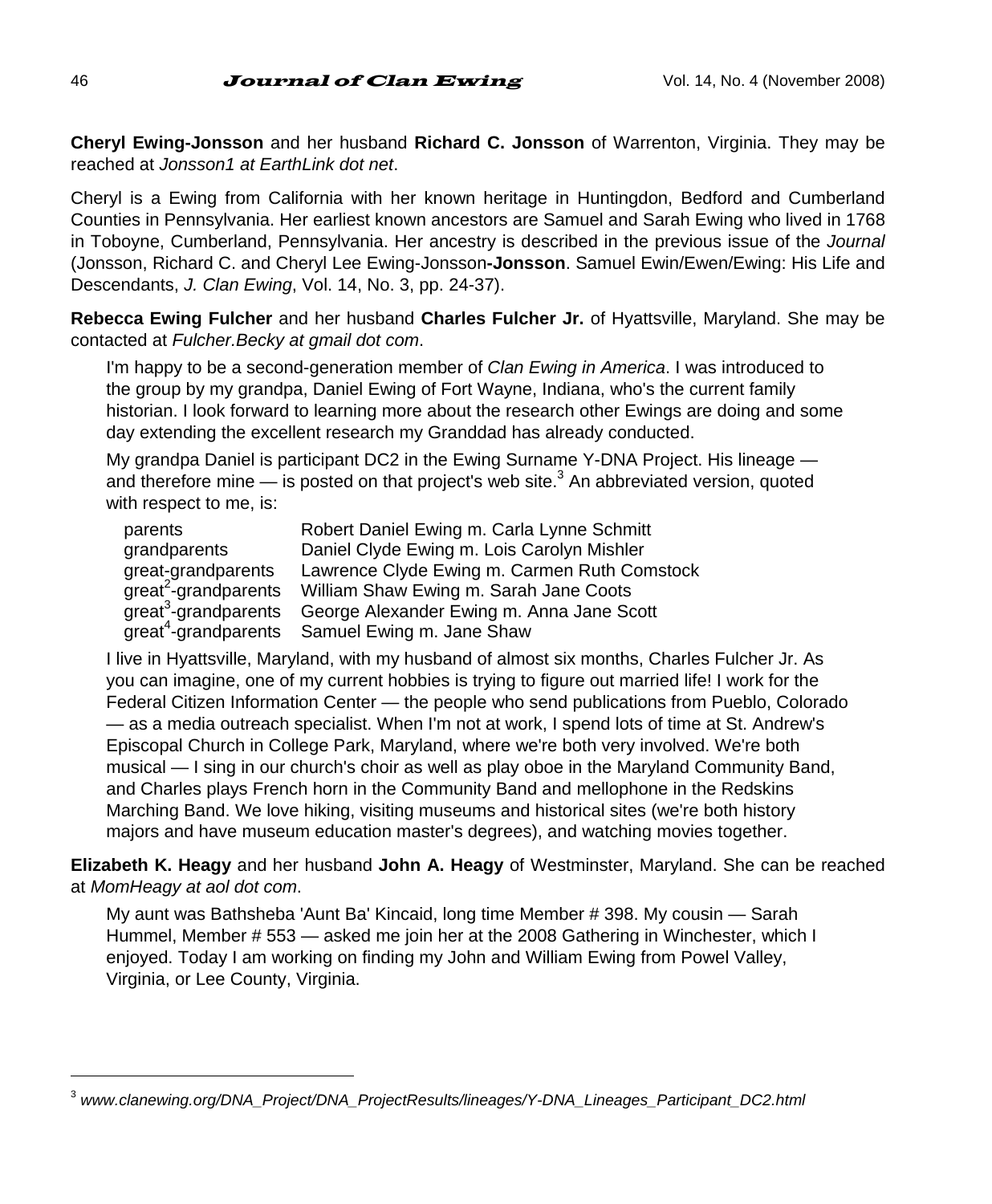**Elise Wilson** – and her husband **Rick Wilson** – of Tulsa, Oklahoma, may be reached at *Elise.Wilson at cox dot net*.

James Ewing of Inch is my earliest ancestor. I have been researching my ancestry for almost two years now. I went from thinking I had no living relatives to finding a whole group alive and well. That has been awesome.

# *Web Site News*

l

#### **William Ewing Riddle, Web Master (+1 505.988.1092,** *Riddle at WmERiddle dot com***)**

Several sections of the *Journal* — the Ewing Digital Library section and the Information Available and Sought section — support collaboration. The information in these sections will soon be posted to the web site so they are electronically indexed and searchable.

But the information in these sections is updated only every three months, coincident with publication of the *Journal's* issues. This leads to rather slow interactions among collaborators, akin to writing letters and having them delivered by ox-cart.

A form of collaboration that is also akin to writing letters but which allows must faster interaction is that supported by 'structured discussions'.<sup>1</sup> The *Clan Ewing* web site cites two other sites which support structured discussions but which have not been utilized by visitors. Within the Ewing Reading Room, there is a *Forums* page under the category *Other Web Sites*. The *Forums* page cites two blogs:

- Ewing Family Genealogy Forum (*http://genforum.genealogy.com/ewing*)
- Clan Ewing Forum (http://pub22.bravenet.com/forum/show.php?usernum=1871351447&cpv=1)<sup>2</sup>

Contributions to these forums have been steady but very minimal. The first gets about two contributions a month and the second gets only about one contribution a month. Check out these web sites. You might find items that relate to your research and, through these items, get in touch with other researchers.

These two forums are un-restricted and un-monitored; anyone can view them and add information. This is good in at least one way: It allows interactions with any and all people having an interest in Ewings. But it is bad is that this openness can lead to meaningless queries — "I'm looking for information about James Ewing born in the mid-17<sup>th</sup> century somewhere in the world." —as well as dilute the focus of the various discussions. It's been suggested that we have a monitored forum, and Martin Ewing has volunteered to set up and monitor this forum. Martin and I will be working to make this happen in the next few months.

<sup>&</sup>lt;sup>1</sup> Structured discussions are like blogs. Blogs allow people to add comments to some item but the comments appear in a reverse time-order reflecting when they have been added, most recent first. Blog entries respond to entries that were added some time in the past. There is no explicit indication of which previous entry a blog entry refers to. Structured discussions, on the other hand, organize the entries to reflect the comment-response nature of a 'conversation'.

 $2$  This site has been polluted with offensive material. I'll work to get this material removed.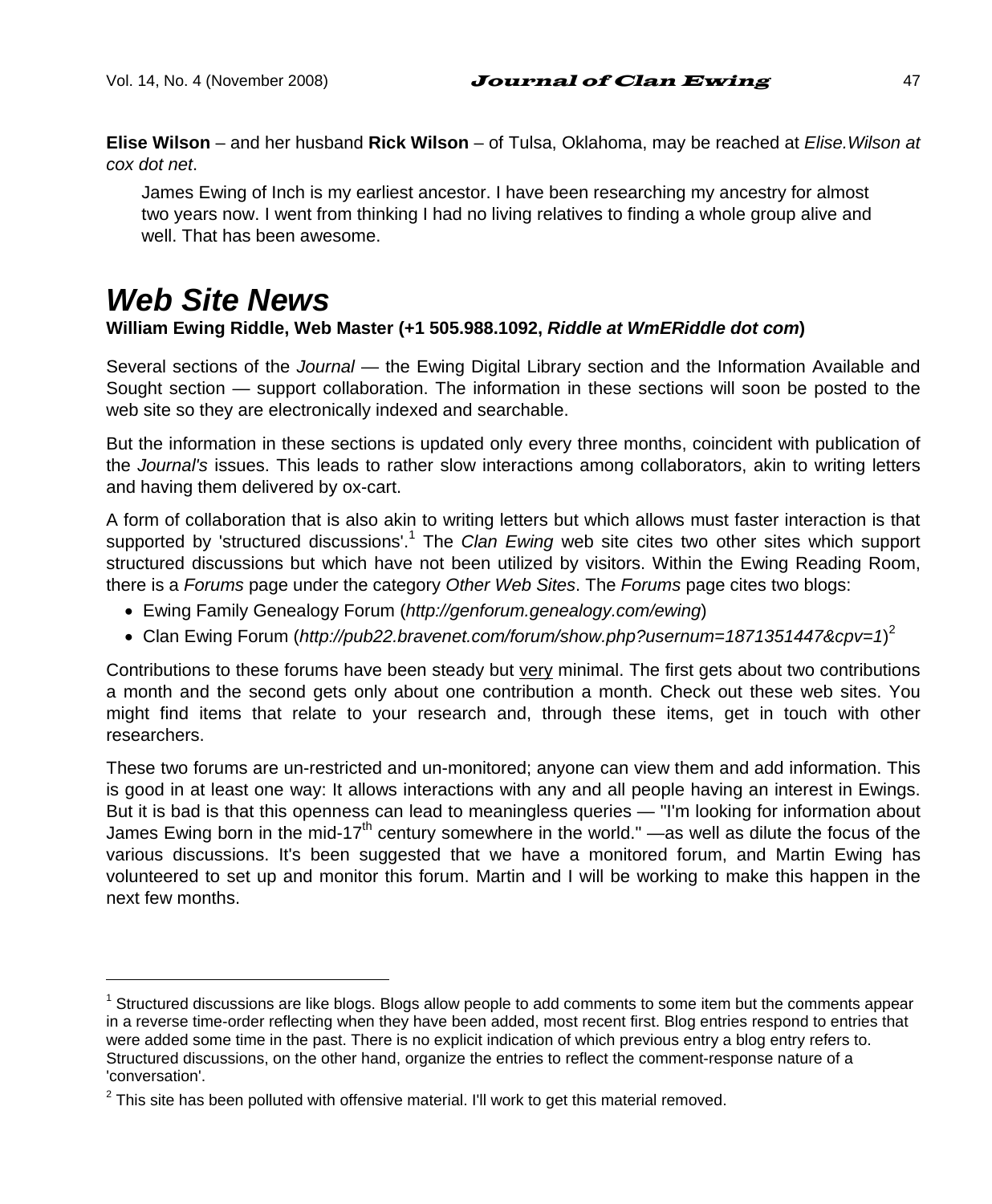# *Information Available and Sought*

#### **Rescued Ewing/Chapman Photo Posted to RootsWeb.com by Kathy Barnes (***DigginRoots at yahoo dot com***)**

As a hobby, I rescue old photos that have identification on them. I have one – probably taken in the 1940s or 50s – of a bride in Hammond, Indiana. Written on the back is: 'Wedding picture (Dorothy Jane Chapman) married Bob Ewing in Hammond, Indiana.' It was taken by Excel Studio of Hammond. This lovely 8x10 is black-and-white and in nice shape. I'd like to locate family to send it to. Please contact me for further details.

#### **Ewings in Ashland County, Ohio Posted to RootsWeb.com by Peggy Price (***PAPrice3993 at aol dot com***)**

I am researching the Ewing, Cameron, and Kopp families in Ashland, Ohio. My son's grandparents are/were William and Beulah (Kopp) Martin. Beulah's parents were Earl and Pansy Mae (Ewing) Kopp. Pansy's parents were Milton and Eliza Jane (Cameron) Ewing. I would like to share information. Many thanks!

### *Thomas Ewing Jr., Frontier Lawyer and Civil War General* **by Ronald D. Smith**

The University of Missouri Press published Ronald D. Smith's book on the life of Thomas Ewing Jr. at the end of October. Thomas Ewing Jr. was a pivotal figure in the early history of Kansas and of the Civil War. A blurb about the book may be found at *http://press.umsystem.edu/fall2008/smith.htm*. An article based on some of the information in the book was previously published in the *Journal*. 1

#### *The Great Wagon Road* **by Dorothy A. Boyd-Bragg,** *NGS NewsMagazine***, Vol. 34, No. 3 (July-September 2008), pp. 21-25**

This article complements Jean McClure's *Great Philadelphia Wagon Road* article which appeared in a previous issue of the *Journal.<sup>2</sup>* The National Genealogical Society (NGS) provided the following related information in a mailing to its members:

#### **Building a Nation: Trails South and West**

Most of us grew up learning about the Wilderness Trail to Kentucky. Our history books had pictures of Daniel Boone in his coonskin cap leading pioneers through the Cumberland Gap to Kentucky. In reality, the Wilderness Trail was only one of a number of trails to Kentucky. Many of our ancestors trekked north to what is now Pittsburgh where they boarded boats and floated down the Ohio to Kentucky. Others followed the Great Wagon Road to Staunton and then crossed the mountains to White Sulphur Springs and on to the Kanawha River and finally the Ohio, still others traveled north following the New River to the Kanawha and then into Kentucky.

<sup>1</sup> Smith, Ronald D. Thomas Ewing Jr. and William Tecumseh Sherman, *J. Clan Ewing*, Vol. 14, No. 2 (May 2008), pp. 22-26.

<sup>2</sup> McClure, Jean. Great Philadelphia Wagon Road, *J. Clan Ewing*, Vol. 13, No. 3 (August 2007), pp. 15-20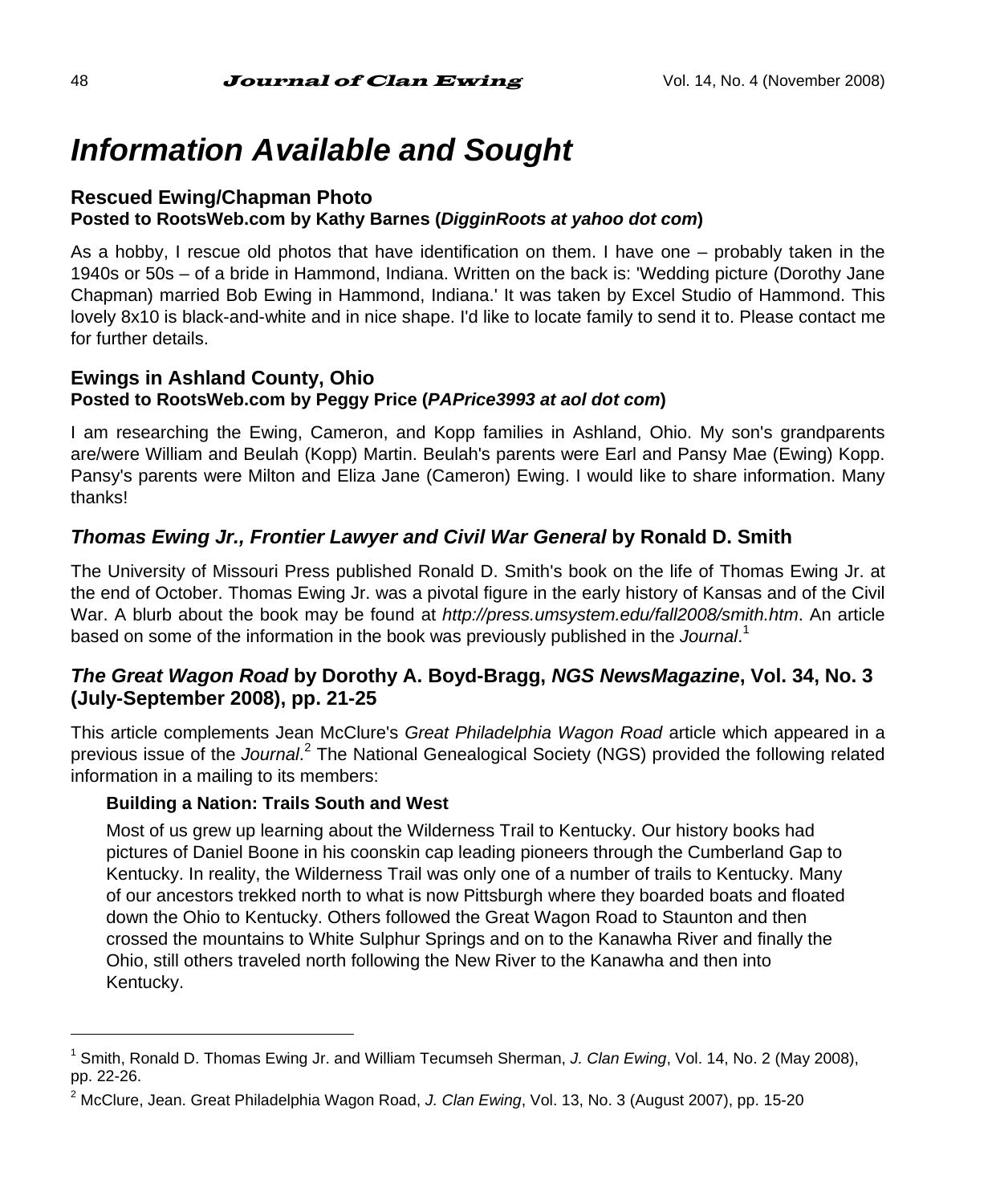These were people trekking south and west. Others moved into the Carolinas east of the Blue Ridge over the Carolina or Rogue's Road which led to Salisbury and eventually, if you followed it far enough, to Georgia . Still others followed the Great Wagon Road to Big Lick (Roanoke) where they passed through the Staunton River Gap to connect to the Carolina Road at Danville.

Our ancestors followed a variety of trails in their travels; some moved south then west, some moved directly west. Most moved in increments. A family might begin in New Jersey, Pennsylvania or Maryland, move to northern Virginia, and then to Southside Virginia. Members might choose to move to Carolina and on to Georgia then back up to Tennessee and into Kentucky. Others would move directly to Kentucky. Some would stay a few years, others a generation. Young, old and in between—rich and poor–they followed the siren call. Following them is not easy. As Lynda Suffridge notes in her article in the latest NGS Newsletter "Migration is, nevertheless, quite complex encompassing a myriad of questions about economics, demographics, geography, agriculture, religion, politics, family dynamics, slavery, race, class and gender."

We frequently fail to track our ancestors because we make unwarranted assumptions about why they moved, what trail they followed, what stops they made, even where they could go in a given time period. An ancestor living in Kentucky in 1850 who was born in Virginia may well have spent time in North Carolina and/or Tennessee before arriving in Kentucky. Although he or she may appear to have arrived alone he could have moved with in-laws or collaterals or even married female siblings. Many migrants traveled with a religious or ethnic group. While some moved because of economic reasons, others moved because of Indian attacks, or war. Whether we are tracking 17th century or 20th century migrations, we need to learn all we can about who they were and what it was like both where they were and where they went if we are to be successful in tracking them.

#### **Links for Various State Vital Records**

With the help of a colleague, Georgia (Ewing) Morgan, Karen Avery has discovered a valuable online resource for vital records. It has been developed by Tim Gruber for People for Better Pennsylvania Historical Records (PaHR-Access). Links to vital records for Arizona, Georgia, Kentucky, Missouri, Ohio. Pennsylvania (Philadelphia only), Tennessee (Shelby County only), Texas, Utah, West Virginia and Washington may be found at *http://users.rcn.com:80/timarg/PaHR-Access-states.htm*. This page also provides links for an online searchable death index for the U.S. and information about where to write for vital records.

#### *Chronicling America* **at the Library of Congress**

David Neal Ewing has found that the Library of Congress provides the ability to search some 100 newspapers published between 1880 and 1910 in California, Washington, D.C., Florida, Kentucky, Minnesota, Nebraska, New York, Texas, Utah and Virginia. Indexing of the material relies upon OCR processing, so search results are often overly voluminous with many 'false positives'. But interesting Ewing-related articles can be found, for example – "Oil Investors Neatly Duped" in *The San Francisco Call*, 9 July 1901 – a story (appearing on page 27 of this issue) concerning a major oil-field fraud perpetrated by one William B. Ewing and his partner, George B. Chaney.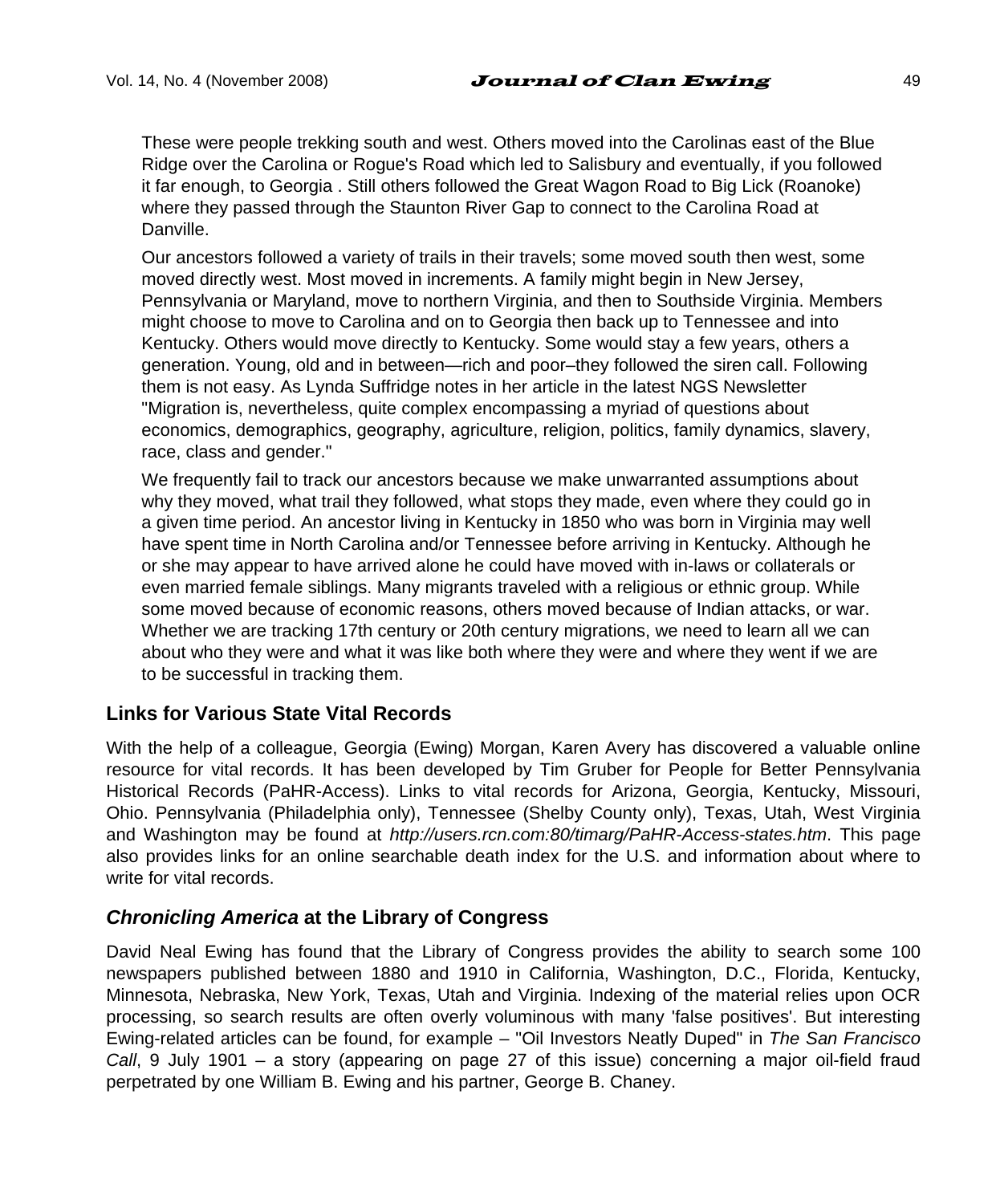#### **George and James V. Ewing of Tennessee**

William Sproul (*Sproul3 at verizon dot net*) recently visited the Tennessee State Library and Archives where he found a will for George Ewing and a set of his descendants' papers. Bill has little personal interest in this family but hopes others might find this information valuable. James R. McMichael, the *Clan Ewing* Genealogist, notes that George was married to Elinor Caldwell and was a son of Samuel Ewing, a half-brother to Nathaniel.

**1803 Will of George Ewing** of Wythe County, Virginia. Wife: Elenor [sic]. Sons: James, Samuel, John and George. Daughters: Elenor [sic], Anne and Mary.

#### **Manuscript Materials on Microfilm : MF. 001 - MF. 099**

Mf. 93 – James V. Ewing Family Papers, 1803-1948. TSLA. 1 reel. 35mm.

The papers focus mainly on James V. Ewing during the period of 1834-1884. Several documents relate to family in Virginia where his grandfather was from, but the collection mainly traces the Ewing family in Tennessee. There are also documents on the Swanson and Ezell families. The materials are comprised of correspondence, wills, receipts, promissory notes, estate papers, Civil War documents, and newspaper clippings. The wills and personal correspondence show family relationships and traces the ownership of the Ewing homestead near Lewisburg, Tennessee.

James V. Ewing owned several farms and was a slave owner. His account book shows that cotton was one of the crops. His correspondence from the Civil War period contains letters from a nephew and his son, J.C.C. Ewing who served as an assistant surgeon in the 17th Tennessee Confederate Army. The diary of Mrs. James V. Ewing is also included.

#### **Harry Marshall Ewing and His Ancestors**

Larry Bryant recently posted the following query to the RootsWeb's Ewing Message Board under the topic Findley Ewing:<sup>3</sup>

I'm trying to connect to the following Ewing line:

Harry Marshall Ewing born about 1890 in Kansas, and son of

William J Ewing born about 1830 in Harford County, Maryland, and son of

William Ewing born about 1796 in Harford Co, Maryland, married Elizabeth, and son of

Joseph Ewing born about 1758 in Baltimore, Maryland, married Mary Gorrell, and son of Alexander Ewing born about 1731 in Pennsylvania or Maryland.

Do any or all of these early Maryland, Pennsylvania and New Jersey Ewings connect back to the Ewing immigrants brothers Thomas, William, Robert and James of Ireland?

I think this line connects with the Cecil County Ewings but not sure where. Can anyone help?

<sup>3</sup> The posting appears at *http://boards.rootsweb.com/surnames.ewing/1245.1/mb.ashx*.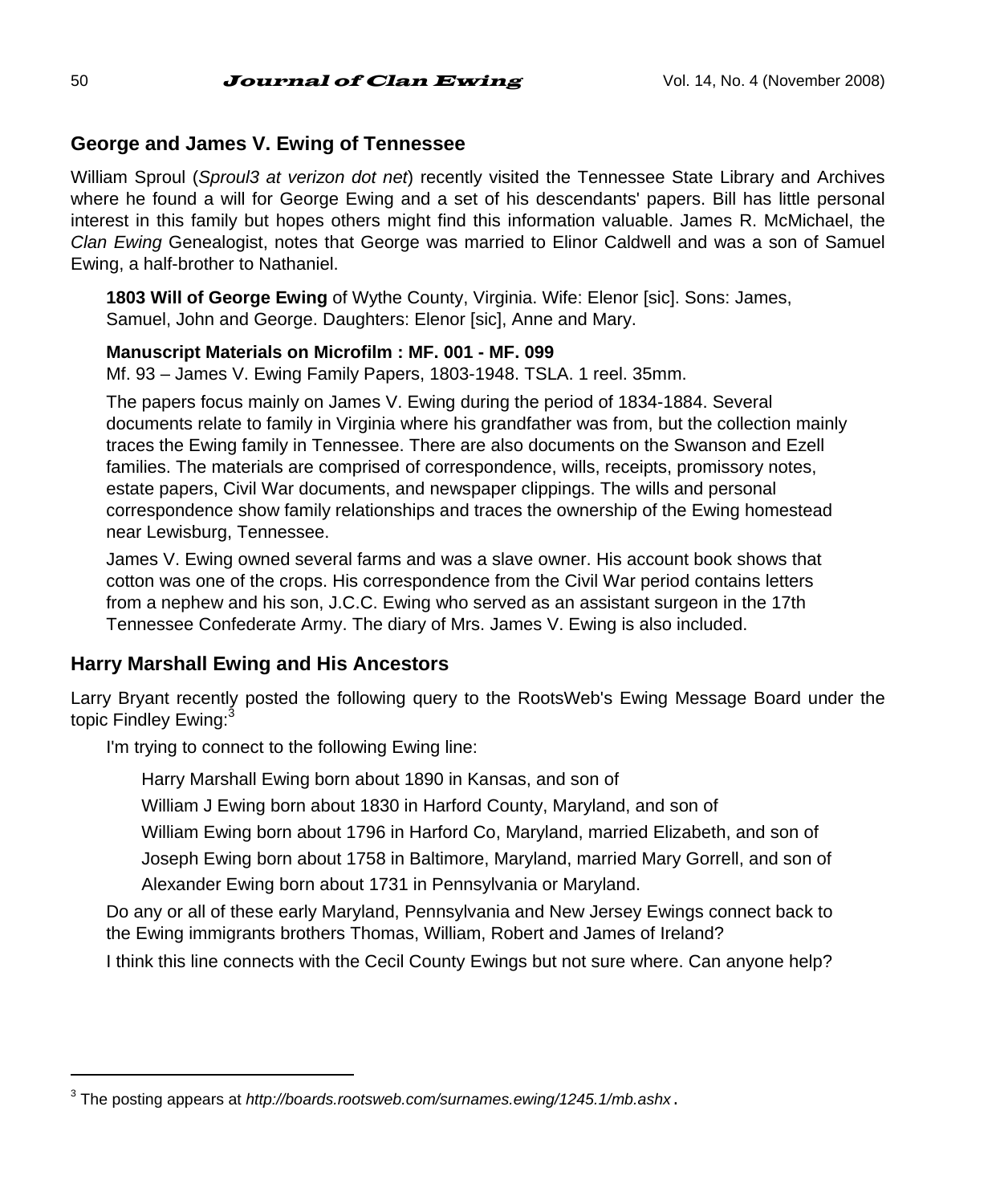#### **County Fermanagh Gravestone Photo and Transcription Project**

Tammy Mitchell (*ancestry at RipAndRevMedia dot ca*) has recently launched the County Fermanagh Gravestone Photo and Transcription Project at *www.TammyMitchell.com/CoFermanagh*. Her description of the project is:

The mission of this project is to capture digital images of our ancestors' gravestones. As decades pass, many stones erode and it is becoming harder, if not impossible, to read the inscriptions they originally contained.

By archiving the images, we can help save these important records to assist current-day and future researchers.

If you have a photo of a gravestone for someone born in County Fermanagh – the westernmost of the six counties that form Northern Ireland – but buried elsewhere in the world, please visit the project's web site and upload your data. Even if you do not have a photo, but only have a transcription, we encourage you to post your valuable information. There is a link on the site to post a default image if you don't have one.

This site will be linked to the Fermanagh-gold mailing list<sup>4</sup> and the County Fermanagh site<sup>5</sup>.

All contributions are most welcome. Anyone can post and view records. This is a free resource, offered and maintained by volunteers.

We have a matching resource for County Tyrone which has been running since February 2008: *http://TammyMitchell.com/CoTyrone*.

If you have any questions, please contact me at *ancestry at RipAndRevMedia dot ca*.

### **Ewing and Related Family Gravestones in Fayette County, Pennsylvania**

Virginia Okie (*VOkie at digital dot net*) has found several sites providing photos of stones in cemeteries in southwestern Pennsylvania. A site related to the Oak Grove Cemetery in Uniontown, Fayette County, Pennsylvania, is *www.graveaddiction.com/oakgrove.html*. Other sites for the Oak Grove Cemetery, as well as other cemeteries in Fayette County, may be reached by links at:

*www.usgennet.org/usa/pa/county/fayette/headstones*.

In addition, the site:

*www.usgennet.org/usa/pa/county/fayette/headstones/conwell/index.html* 

concerns the Conwell Family Cemetery in Luzerne Township, Fayette County, Pennsylvania.

# *Upcoming Events*

**2008 November 12**: Adams County (Pennsylvania) Historical Society Annual Dinner Meeting. S. Roger Keller, *Music of the Civil War Era and Their Stories*. 7:30 PM, Alumni Auditorium, Valentine Hall, Lutheran Theological Seminary Campus at Gettysburg, 61 Seminary Ridge, Gettysburg, Pennsylvania. (+1 717.334.4723, *info at achs-pa dot org*).

<sup>4</sup> *http://lists.rootsweb.ancestry.com/index/intl/NIR/FERMANAGH-GOLD.html*

<sup>5</sup> *www.igp-web.com/fermanagh*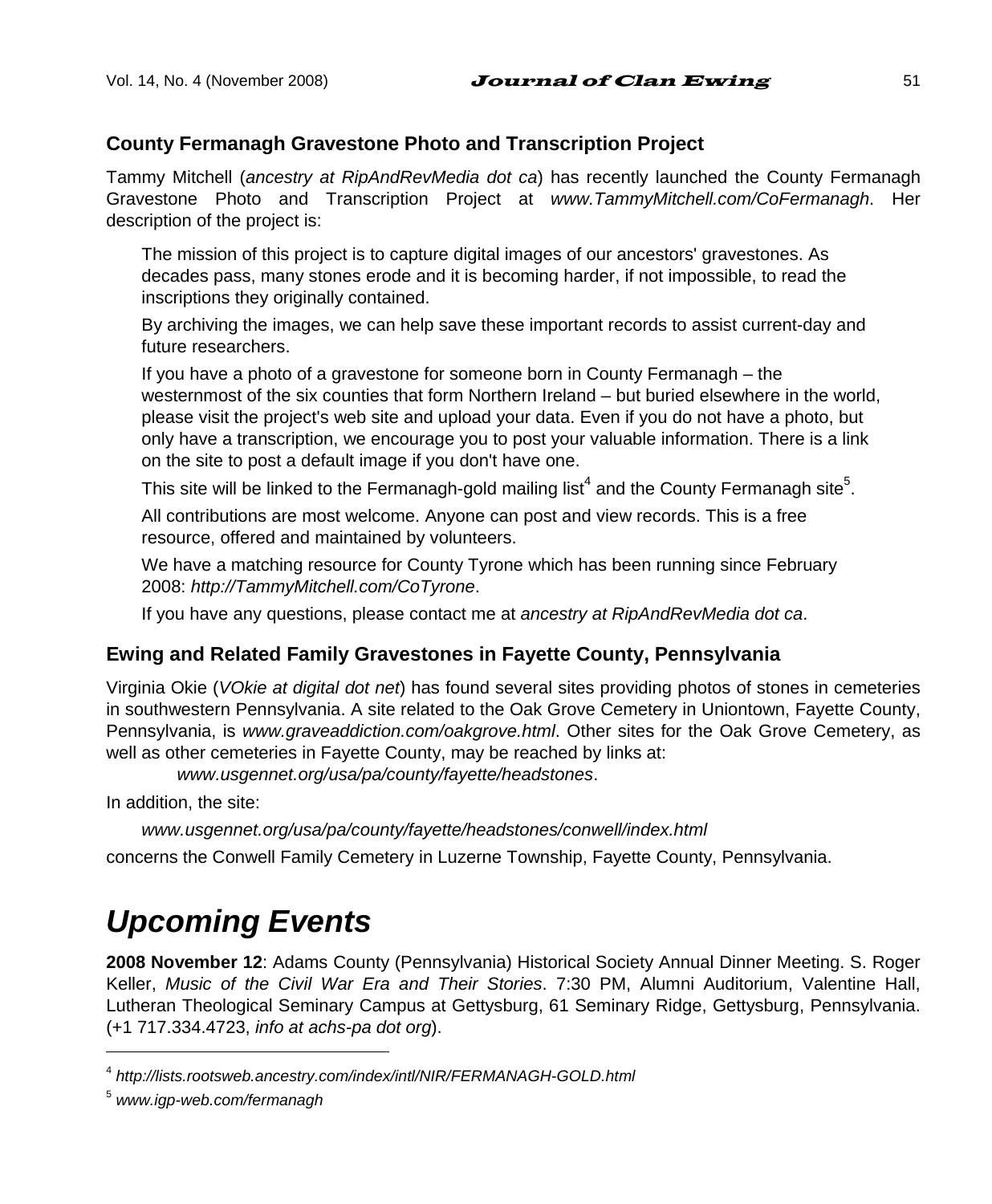52 **Journal of Clan Ewing**  $V$ ol. 14, No. 4 (November 2008)

**2008 November 22**: The Adams County (Pennsylvania) Historical Society's annual fall cupola tour will be held Saturday, November 22, 2008. See what Union General John Buford saw on July 1, 1863. Members may register on the web site or via check. Tickets are \$100.00 for members and \$125.00 for non-members of either the Society or the Seminary Ridge Historical Preservation Foundation. Proceeds from the event befit these two charities.

**2008 December 2**: Adams County (Pennsylvania) Historical Society Monthly Meeting. Jim Thomas, *History and Tour of Prince of Peace Episcopal Church*. 7:00 PM, Prince of Peace Episcopal Church, Gettysburg, Pennsylvania. (+1 717.334.4723, *info at achs-pa dot org*).

**2008 December 6**: Christmas at the White House Tour. Reservations are being taken for the Adams County (Pennsylvania) Historical Society's White House Christmas tour. Unlike all the other tours the Society sponsors, this has many 'conditions.' The schedule for the time for the tour of the White House will not be available until two weeks before the event. Because of Homeland Security and the postelection time frame, the tour could be cancelled even the night before. Register by calling the Society's office at +1 717.334.4723, ext. 201. Deadline to sign up is Friday, November  $14<sup>th</sup>$  or whenever the coach is full.

**2009**: An exciting project known as *Homecoming Scotland* is underway in Scotland, which promises to be a year-long celebration of all things Scottish. Coincidentally, 2009 also is the 250<sup>th</sup> anniversary of the birth of Scotland's beloved bard, Robert Burns, so it is a fitting time. Information about this event may be found at *www.HomeComingScotland.com*.

**2009 May 13-16:** 31<sup>st</sup> National Genealogical Society (NGS) Conference in the States and Family History Fair. Raleigh, North Carolina. The 2009 Conference in the States in Raleigh will take place in the brand new Raleigh Convention Center. Hotel accommodations are in the adjoining new Marriott Hotel, or nearby at the Sheraton hotel. Online registration will open December 1, 2008. From the Society: "The program for the NGS Conference in the States to be held in Raleigh, 13–16 May 2009, has as its theme, Building a Nation: From Roanoke Island to the West. Many of you were in Richmond in 2007 and learned about the movement into Virginia from its beginning at Jamestown to the flood of individuals who moved down the Shenandoah Valley. Others attended Kansas City where many of the speakers provided information on tracking individuals in their move westward. North Carolina is the bridge between the two. You'll learn about the economic forces that drove our ancestors to migrate, sessions will focus specifically on the Germans, Scots, Irish and Scotch-Irish as well as Presbyterians, Moravians and other religious sects. You'll learn about the Carolina and Wagon roads as well as Daniel Boone's Wilderness Road, visit the West Indies and travel with the Cherokees on the Trail of Tears. There will be presentations on the states that people came from and went to, on 19th and 20th century immigration and on new ways to collaborate using Wikis and other resources. New online resources, the latest in DNA and the traditional records and methodology will round out the program. Whether your ancestor arrived in 1720 or 1920, lived in on the coast, in the Appalachians or the city, there will be something for everyone." For more information visit: *http://ngsgenealogy.org/Conferences/2009*.

**2009 September 2-5**: Federation of Genealogical Societies (FGS) Conference, Little Rock, Arkansas. See *www.FGS.org* for more information.

**2010 Fall**: Eleventh Gathering of *Clan Ewing in America*, Pittsburgh Area, Pennsylvania. See *www.ClanEwing.org* for more information.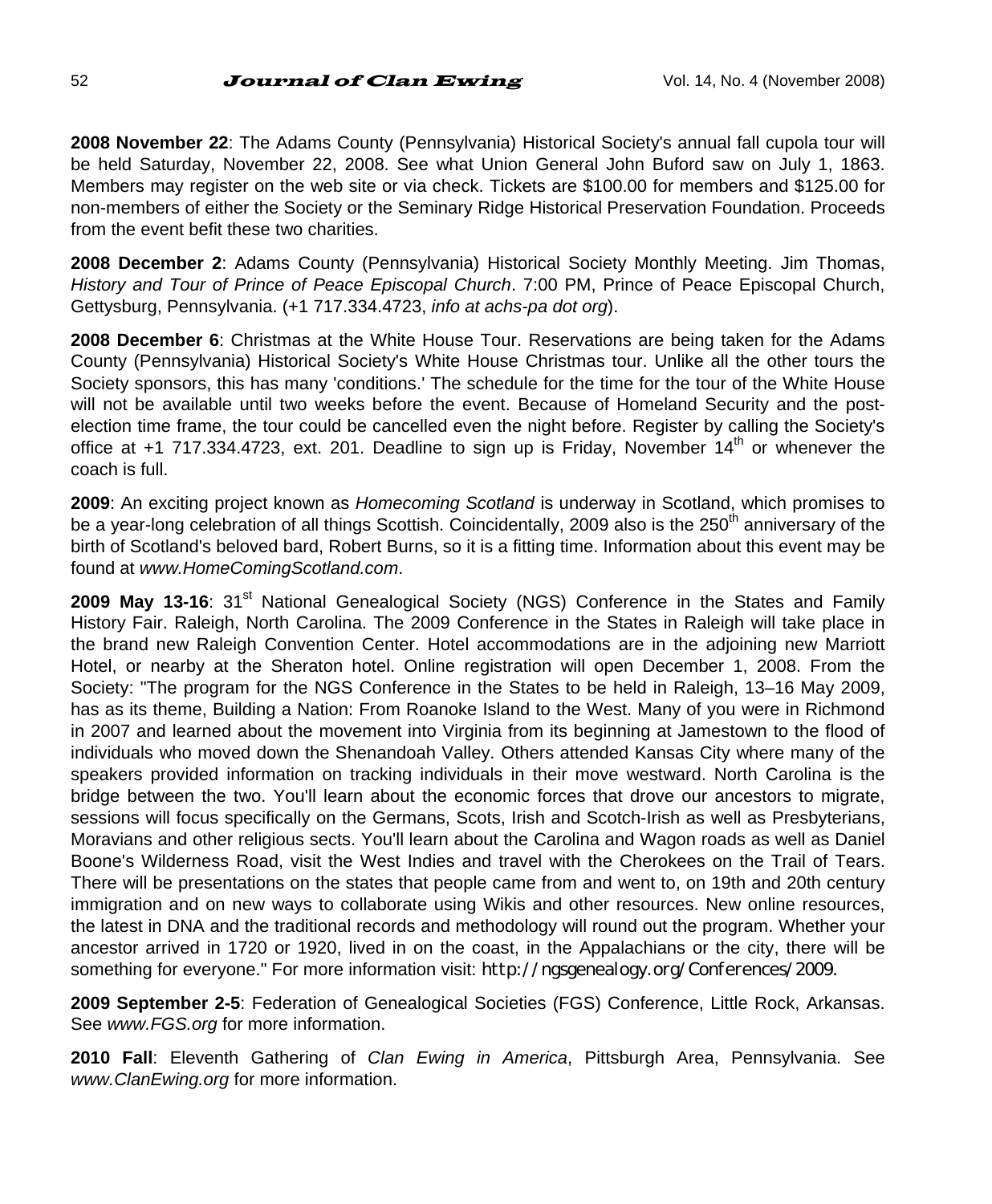# *Index for this Issue*

**Admire**  Ellen Ann 'Ellie' ..................... 14 Jesse ............... 14 Mary Delilah (Ferguson) .... 14 **Alexander**  D. S. ................ 43 **Allen**  Jane ................ 45 **Arlandson**  James ............. 43 **Auld**  Eleanor ........... 45 **Avery**  Karen ................... .......... 6, 19, 26, ......... 38, 39, 49 **Bacon**  Hannah ........... 30 **Barley**  Allen ................ 43 **Barnes**  Kathy .............. 48 **Bassett**  Harriet Greene ..................... 33 **Beaver**  Ruby Dora ...... 14 **Benbow**  Euline .............. 10 **Bishop**  Margaret ......... 44 Mary (Orr) ....... 44 **Bowie**  William ............ 34 **Boyd-Bragg**  Dorothy ........... 48 **Brannon**  Jane ................ 45 **Brown**  Polly (Ewing) ........... 2, 3, 5, 7 **Bryant**  Larry ............... 50 **Bucher**  Walter H. ......... 34 **Buford**  John ................ 52 **Burke**  Rebecca ......... 44

| <b>Butcher</b>                       |
|--------------------------------------|
| Jeff, Rev.  43<br>Caldwell           |
| Elinor  50                           |
| Cameron  48                          |
| Eliza Jane  48<br>Campbell  40       |
| Carbaugh                             |
| Frances (Ewing)                      |
|                                      |
| Robert  1                            |
| Carr<br>John  11                     |
| Carty                                |
| John J.  35                          |
| Chambers                             |
| J. F.  27                            |
| Chaney                               |
| George B.<br>$\ldots$ 27, 28, 29, 49 |
| Chapman  48                          |
| Dorothy Jane                         |
| 48                                   |
| Clark                                |
| Cordelia M.  26<br>Stacey (Lovett)   |
|                                      |
|                                      |
| 4, 5<br>Comstock                     |
| Carmen Ruth  46                      |
| Conwell  51                          |
| Cook                                 |
| Agnes  44                            |
| Coots                                |
| Sarah Jane  46<br><b>DaHarb</b>      |
| Darryl Dene  5                       |
| Dav                                  |
| Arthur L.  34                        |
| De Galyer                            |
| Everett  34<br>Delafield             |
| <b>Elafferd</b><br>Francis  32       |
| Disney                               |
| Fred L.  42                          |
| Ramona                               |
| (McNeeley)                           |
| 42<br>Donn                           |
| William  34                          |
| Dugger                               |
| Beverly (Ewing)<br>$\overline{4}$    |

| Dunn                             |
|----------------------------------|
| Dean A.  35<br>Ebert             |
| Rebecca  2, 6                    |
| Edwards                          |
| Robert  43<br>Sarah  11          |
| Eldred                           |
| Wayne  2                         |
| Eller                            |
| Charlotte J.                     |
| Engle                            |
| Eliza M.<br>44                   |
| 20<br>Ewan<br>Ewen               |
| Rob<br>38                        |
| Samuel<br>46                     |
| Ewin                             |
| John C.<br>1, 4, 8, 36           |
| .<br>Samuel  46                  |
| Ewing                            |
| Abner                            |
| 29, 30, 31<br>Abner, Jr.         |
| $\cdots$ 30,<br>31               |
| Abner, Sr.<br>29<br>Agnes (Cook) |
|                                  |
| Agnes Mary                       |
| (Jones)  44<br>Alexander         |
| $\ldots$ 26, 43, 45, 50          |
| Ann Louisa  4                    |
| Anna Jane (Scott)                |
| Anna Mae                         |
|                                  |
| Anna Maria 'Mary'                |
| (Heichold)  43<br>Anne<br>50     |
| Avarilla                         |
| (Hildenbrand)                    |
| 33<br>Bertha (Schroder)          |
| 44                               |
| Bertha May                       |
| (Newcome)<br>45                  |
| Beth<br>38<br>Bethany M.         |
| 44<br>(Webb)                     |

| Betsy<br>11<br>Betty                                                                                                 |
|----------------------------------------------------------------------------------------------------------------------|
| $\begin{array}{c} 1, 2, 3, 4, 6 \\ \text{Bill } \dots \dots \quad 2, 4, 9, 36 \end{array}$<br>Bob  48<br>Carla Lynne |
| (Schmitt)<br>46<br>$\cdots$<br>Carmen Ruth<br>(Comstock)                                                             |
| 46<br>Catherine                                                                                                      |
| 11, 26,<br>43<br>Charles William                                                                                     |
| 26<br>Cheryl<br>46<br>Clara (Patrick)                                                                                |
| 26<br>Clara Adelaide                                                                                                 |
| (Warren)<br>45<br>Clara H.<br>31                                                                                     |
| Cordelia M.<br>(Clank)<br>26<br>Damiel Ćlyde                                                                         |
| .<br>46<br>Daniel  1,<br>46<br>Darrell Francis                                                                       |
| David Neal                                                                                                           |
| ii, 1, 2, 3, 10,<br>12, 19, 25,27,<br>31, 35, 36,<br>37, 38, 41, 49                                                  |
|                                                                                                                      |
|                                                                                                                      |
| DeForest  44<br>DeForest 'Dee', Jr.<br>44                                                                            |
| 44                                                                                                                   |
| Deliverance<br>(Stathem)<br>30                                                                                       |
| Dorothy<br>12                                                                                                        |
| Dorothy Jane<br>(Chapman)<br>48                                                                                      |
| Eachariah<br>44                                                                                                      |
| Earl<br>44                                                                                                           |
| Eleanor  38,<br>43<br>Eleanor (Auld)                                                                                 |
| 45<br>.<br>Eleanor (Rhea)                                                                                            |
| 31<br>.<br>50<br>Elinor                                                                                              |
| Elinor (Caldwell)                                                                                                    |
| 50<br>.<br>Eliza Jane                                                                                                |
| (Cameron)<br>48                                                                                                      |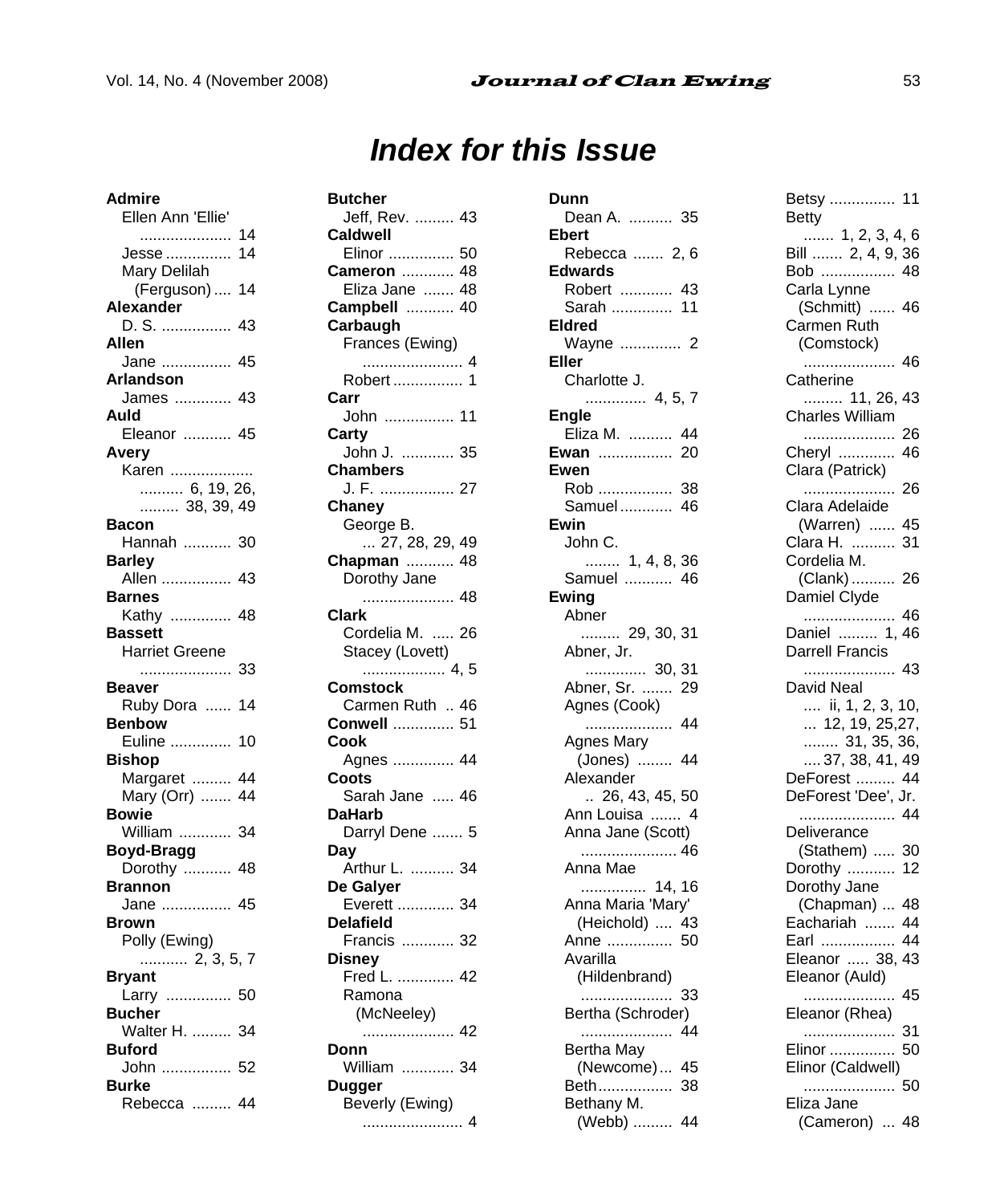#### 54 **Journal of Clan Ewing Clan** Vol. 14, No. 4 (November 2008)

| Eliza M. (Engle)                   |
|------------------------------------|
| 44<br>.                            |
| Elizabeth                          |
| $\frac{1}{2}$ 10, 14, 30,          |
| 43, 50<br>Elizabeth (Smith)        |
|                                    |
| $\cdots$ 29, 31                    |
| Elizabeth (Todd)                   |
| 44<br><br>Elizabeth Ann            |
| (Viers)<br>13                      |
| Ella<br>30                         |
| Ellen Ann 'Ellie'                  |
| (Admire)<br>14                     |
| Ellsworth Samuel,                  |
|                                    |
| Rev.<br>7, 8, 12,<br>39            |
| Elsie  29,<br>30                   |
| Emma<br>26                         |
| Emma (Warner)                      |
| 44<br>.                            |
| Enoch<br>30                        |
| Enos<br>30                         |
| Eunice<br>26                       |
| Evaline Mary                       |
| (Gardner)<br>13<br>                |
| Evaline Mary                       |
| 'Linnie'  14                       |
| Evelyn<br>$\ldots$ 1, 2, 3, 4, 6,  |
| $\cdots$ 7, 8, 9, 36               |
| Evelyn (Jones)                     |
|                                    |
|                                    |
| Finley  30                         |
| Frances  4                         |
| Franklin  26                       |
| George                             |
| 1, 11, 50                          |
| George Alexander                   |
| 46<br><br>George William           |
|                                    |
| 38                                 |
| Georgia<br>$\ldots$ 29, 30, 31, 49 |
| Georgia Ann                        |
| 14                                 |
| Hannah (Bacon)                     |
| 30                                 |
| Harriet A.<br>30                   |
| Harriet Amanda                     |
| (Jarvis)<br>30                     |
| Harriet Greene                     |
| (Bassett)<br>33                    |

Harry Marshall ..................... 50 Henry ........ 44, 45 Henry Lee ....... 14 Ilona Ann (Papp) ...................... 44 J. C. C. ............ 50 J. David ..... 20, 37 Jacob .............. 11 James ........ 10, 11, 22, ......... 44, 45, 50 James D. ......... 44 James David ... 44 James David, III ..................... 44 James David, Jr. ...................... 44 James Earl 'Jim', Jr. .............. 2, 4, 8, ........... 9, 36, 38 James Henry ... 31 James 'Pocahontas James' ... 10, 11, 22, 23 James Stephen ............... 31, 32 James V. ......... 50 James V., Mrs. ..................... 50 James, of Inch ........... 3, 45, 47 Jane ................ 38 Jane (Allen) ..... 45 Jane (Brannon) ..................... 45 Jane (Shaw) .... 46 **Jeannette**  .......... 1, 2, 4, 5, ......... 6, 7, 8, 36 Jeffrey ............... 4 Jill ...... ii, 1, 10, 12, ........ 19, 22, 39, ......... 40, 42, 44 Jock ............... 7, 8 Joe .................. 12 John ...... 5, 6, 11, 29, ........ 30, 43, 44, ............... 46, 50 John Anderson ..................... 13

John Anderson 'Pat' ........ 14, 16 John H. ........... 30 John Jordon .... 13 John Sullivan .................... 26 John, of Carnashannagh ..... 4, 5, 10, 11, ........ 22, 23, 36 Joseph ...... 43, 50 Joseph Henry ... 4 Joseph Lyons .................... 31 Joseph Neff, Jr. .................... 38 Joseph O. ....... 40 Joseph, Jr. .............. 43, 44 Joseph, Sr. ..... 43 Judy ................ 45 Katherine H. ... 30 Lawrence Clyde .................... 46 Lois Carolyn (Mishler) ...... 46 Lydia ......... 26, 30 Margaret ... 10, 11 Margaret (Bishop) ..................... 44 **Margaret** (McConnell) ..................... 45 Margaret (McMichael) ..................... 10 Margaret (Terry) .................... 44 Margaret Elizabeth (Horton) ....... 45 Marion Francis 'Monk' .......... 14 Martin ............. 47 Mary ......... 1, 4, 5, 6, ......... 7, 11, 31, ........ 36, 39, 50 Mary (Gorrell) .................... 50 Mary (Maskell) .............. 29, 30 Mary Anna (Layman) .......... 1, 36, 42 Mary Evaline ... 14 Mary F. ........... 30 Michael Ray .... 43 Milton .............. 48 'Miss Ellie' ......... 8 Nancy ............... 4 Nancy Hanks ..................... 10 Nathaniel ........ 50 Norma ............. 40 Pamela ........... 43 Pansy Mae ...... 48 Penelope ........ 43 Polly ...... 2, 3, 5, 7 Ray E. .............. 1, 4, 9, ................36, 43 Rebecca ... 30, 46 Rebecca (Burke) ..................... 44 Robert ....... 10, 50 Robert Daniel ..................... 46 Roy ................. 30 Samuel .......... 4, 10, 11, ............... 46, 50 Samuel Howe ..................... 26 Sarah ........ 11, 46 Sarah (Merryman) ............... 43, 44 Sarah Jane (Coots) ......... 46 Sharon ............ 44 Stella ............... 26 Thomas .............. 29, 30, ................44, 50 Thomas Burr ... 44 Thomas Elwood ..................... 45 Thomas Frederick ..................... 45 Thomas W. ..... 30 Thomas Waithman ..................... 30 Thomas, Jr. ..... 48 Tierney ............ 43 Vinita 'Nettie' ... 14 Wally .......... 1,2, 3 Warren Elwood ..................... 45 Whitley T. ........ 20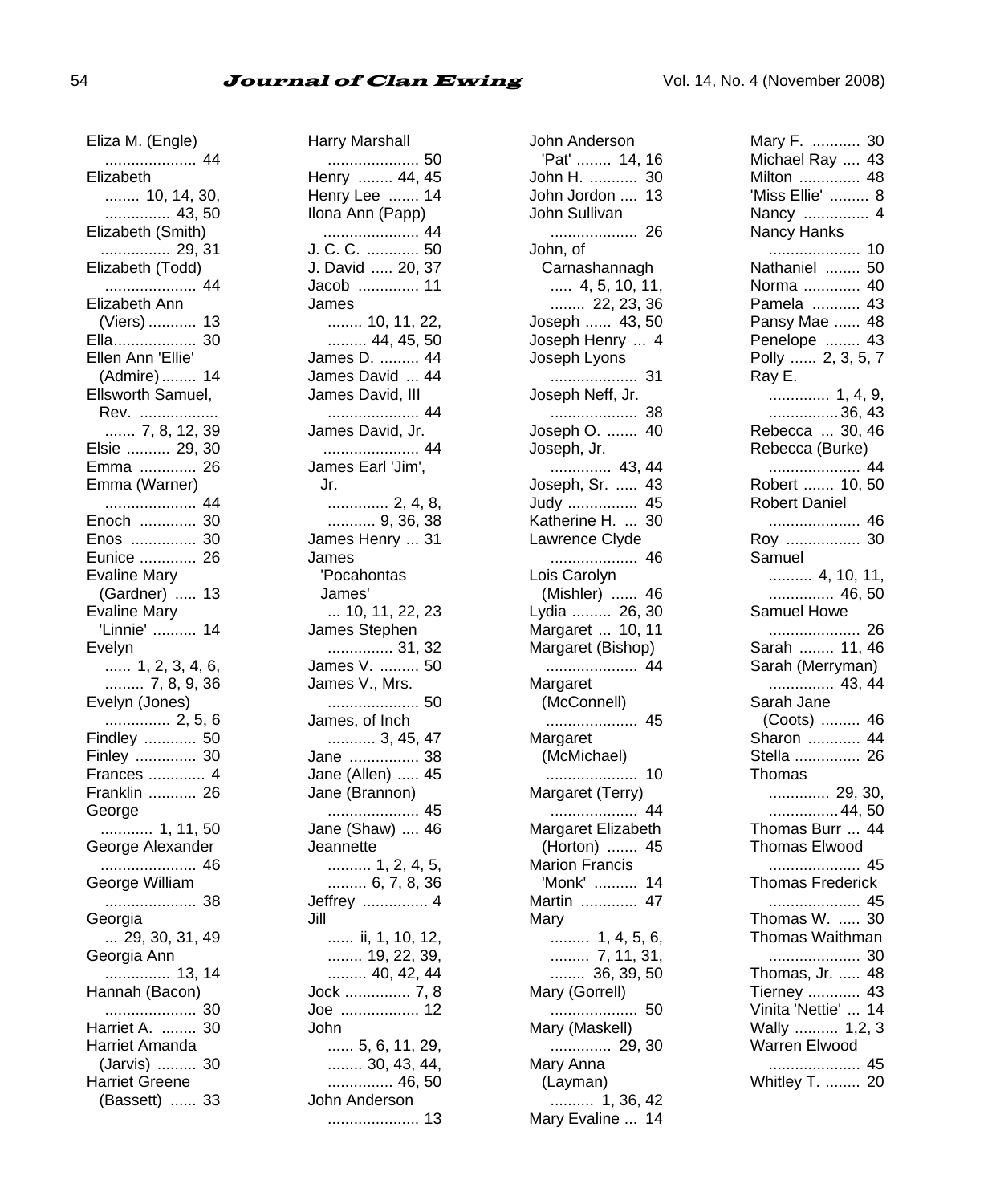### Vol. 14, No. 4 (November 2008) **Journal of Clan Ewing** 55

| William                                    |
|--------------------------------------------|
| 5, 6, 7, 10,<br>11, 20, 21,<br>26, 44, 46, |
|                                            |
|                                            |
| 50                                         |
| William B.                                 |
| 27, 28, 49                                 |
| William Charles                            |
|                                            |
| 11                                         |
| William Elijah                             |
|                                            |
| William Hugh 'Bill'                        |
| 14                                         |
| William J.  50                             |
| <b>William Marion</b>                      |
| 'Will'                                     |
| 13, 14, 15,                                |
|                                            |
| <b>William Maurice</b>                     |
| 'Doc'                                      |
| 33, 34, 35                                 |
| William Myrl  40                           |
| William Penn                               |
|                                            |
| William Shaw                               |
|                                            |
|                                            |
| 46                                         |
| William Whitley                            |
| 20                                         |
| Ewing-Jonsson                              |
| Cheryl  46                                 |
| Ezell 50                                   |
| Ferguson                                   |
| Mary Delilah  14                           |
| Fife                                       |
|                                            |
|                                            |
| Margaret (Ewing)<br>10, 11<br>Foreman      |
|                                            |
| Michael  3, 9                              |
| Fravel                                     |
| Linden 'Butch'                             |
| 2, 5, 7                                    |
| <b>Fulcher</b>                             |
| Charles, Jr.  46                           |
| Rebecca (Ewing)                            |
| 46                                         |
| Gardner                                    |
| Evaline Mary                               |
|                                            |
| Gorrell<br>--- <i>---</i><br>Mary  50      |

| Gosline                                  |
|------------------------------------------|
| Alisa  4                                 |
| Mary (Ewing)<br>1, 4, 5, 6,<br>7, 8, 31, |
|                                          |
|                                          |
| 36, 39.<br>4  Rob                        |
|                                          |
| Robert  4                                |
| Greene                                   |
| Barbara  4                               |
| Gruber                                   |
| Tim  49                                  |
| Heagy                                    |
| Elizabeth K.  46                         |
| John A.  46                              |
| <b>Heichold</b>                          |
| Anna Maria 'Mary'                        |
| 11, 43                                   |
| Henkle                                   |
| Charles  43                              |
| Hermann<br>Clara  31                     |
| Hildenbrand                              |
|                                          |
| Avarilla  33<br>Hite                     |
| 7                                        |
| Jost<br>20                               |
| <b>Hodges</b><br>John<br>20              |
| Rachael<br>20                            |
| Thomas Jefferson                         |
| 20                                       |
| William Brown                            |
|                                          |
| 20<br>Horton                             |
| Margaret Elizabeth                       |
|                                          |
| Hummel                                   |
| Sarah  46                                |
| Iselin                                   |
| Columbus  34                             |
| Jamison                                  |
| Elizabeth (Ewing)                        |
| .<br>10                                  |
| Sally<br>10                              |
| Janney                                   |
| Pamela (Ewing)                           |
|                                          |
| Jardetzky                                |
| Wenceslas  34                            |
| Jarvis                                   |
| Harriet Amanda                           |
| .<br>30                                  |
|                                          |

| Johnson                                    |
|--------------------------------------------|
| Doralyn  41, 42                            |
| Robert Hunter                              |
| 1, 41, 42                                  |
| Jones                                      |
| Evelyn  5, 6                               |
| Mary Agnes<br>44                           |
| Jonsson                                    |
| Cheryl (Ewing)                             |
| 46<br>                                     |
| Richard C.<br>46<br>Keller                 |
| S. Roger  51                               |
| Kincaid                                    |
| Bathsheba 'Aunt                            |
| Ba'<br>46                                  |
| Klemann                                    |
| Ono Ruth<br>10                             |
| Knepp                                      |
|                                            |
| Kolisko                                    |
| Alexander<br>32                            |
| 48<br>Kopp                                 |
| Beulah<br>48                               |
| Earl<br>48                                 |
| Pansy Mae<br>-48                           |
| (Ewing)<br>Laing                           |
|                                            |
|                                            |
| Jackie (White)  4                          |
| Lamont<br>Thomas W.<br>34                  |
| Layman                                     |
| Charles<br>42                              |
| Charles, Jr.<br>43                         |
| Conway 'Jason'                             |
| .<br>43                                    |
| Earl L.<br>43                              |
| Elma Mae                                   |
| (Painter)<br>42                            |
| 43<br>Janet                                |
| Kenneth<br>43                              |
| Mary Anna                                  |
| 42                                         |
| Philip<br>43<br>43                         |
| Randol<br>45                               |
| Libby<br>Lovett                            |
|                                            |
|                                            |
| Catherine<br>1, 4, 7, 8, 36<br>Stacey  4,5 |
| Lummis                                     |
| B. H. …………… 27                             |
| Mahoney<br>Senator<br>28                   |

| Markley                                                       |
|---------------------------------------------------------------|
|                                                               |
| Martin                                                        |
| Beulah (Kopp)                                                 |
|                                                               |
| William  48                                                   |
| Maskell                                                       |
| Mary  29, 30                                                  |
| Mason                                                         |
| Scott  7                                                      |
| Mayes<br>Sarah  11                                            |
|                                                               |
| Mays<br>Sarah  11                                             |
| <b>McClure</b>                                                |
| Jean  5, 11, 48                                               |
| <b>McConnell</b>                                              |
| Margaret  45                                                  |
| McConnell                                                     |
| Robert Earl  35                                               |
| McCorkle                                                      |
| Margrett                                                      |
| ii, 13, 18                                                    |
| <b>McDonald</b>                                               |
| Ann Louisa  4                                                 |
| McEwan  24                                                    |
| McEwen<br>44                                                  |
| <b>McGuinness</b><br>Barbara                                  |
|                                                               |
| 3, 4, 36, 3 <mark>7</mark><br><b>aughlin</b> 24<br>McLaughlin |
|                                                               |
|                                                               |
| <b>McMichael</b>                                              |
| James R.                                                      |
| $\dots$ 1, 11, 29, 31,                                        |
| $\ldots$ 38, 39, 40,                                          |
| Margaret<br>11                                                |
| Merryman                                                      |
| Sarah  43, 44                                                 |
| Milford                                                       |
| Eliza  40                                                     |
| Minor                                                         |
| Liz  2                                                        |
| Mishler                                                       |
| Lois Carolyn  46                                              |
| Mitchell                                                      |
| Greg L.  4<br>51                                              |
| Tammy<br><b>Morehouse</b>                                     |
| Senator  28                                                   |
| Morgan                                                        |
| Georgia (Ewing)                                               |
| $\ldots$ 29, 30, 31, 49                                       |
| <b>Nafe</b><br>Jack  33                                       |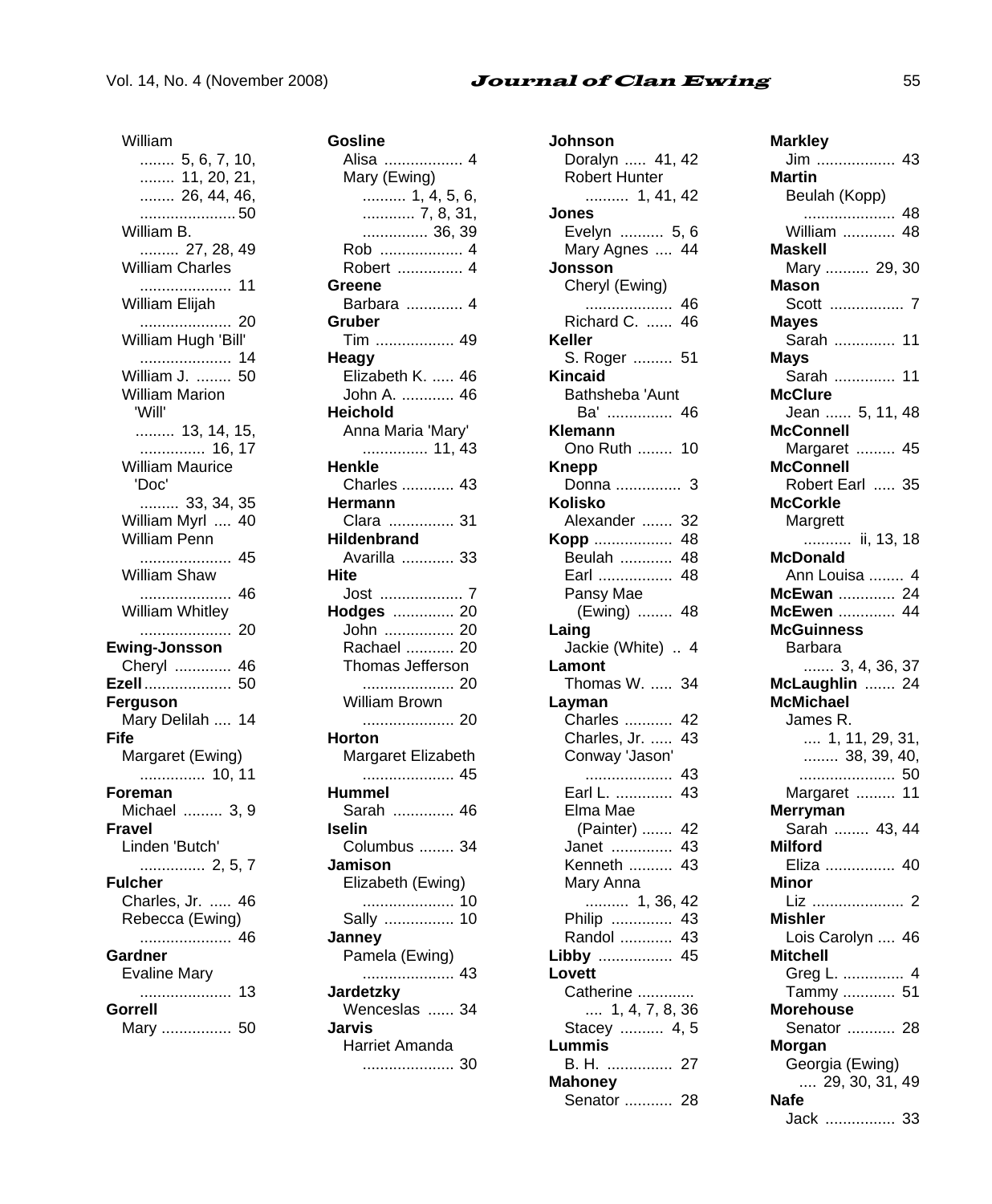#### 56 **Journal of Clan Ewing** Vol. 14, No. 4 (November 2008)

| Newcomb  45              |
|--------------------------|
| Newcome                  |
| Bertha May  45           |
| Nugent                   |
|                          |
| Okie                     |
| Virginia  37, 51         |
| Oliver                   |
| Jack  33<br>Orr          |
|                          |
| Mary  44<br>Painter      |
| Elma Mae  42             |
| Palmer                   |
| Emma (Ewing)             |
| 26                       |
| Papp                     |
| Ilona Ann  44            |
| Patrick                  |
| Clara  26                |
| <b>Phelps</b>            |
| Oliver  26               |
| Powers                   |
| Sidney  35               |
| Press                    |
| Frank, Dr.  33, 34       |
| Price                    |
| Peggy  48                |
| Prudden                  |
| <b>Theophil Mitchell</b> |
| 32                       |
| Rayburn                  |
| Elsie (Ewing)            |
| 29, 30                   |
| Rhea                     |
| Eleanor<br>31            |
| Richardson  14           |
| <b>Evaline Mary</b>      |
| 'Linnie' (Ewing)         |
| 14<br>.                  |
| Garland<br>14            |
| <b>Garland Blaine</b>    |
| 14, 15                   |
| Margrett<br>18           |
| Mary Evaline             |
| (Ewing)  14              |

| Riddle                             |
|------------------------------------|
| William E.                         |
| ii, 1, 2, 3, 4,                    |
| $\ldots$ 18, 31, 33, 37,           |
| 38, 39, 47                         |
| Ridgeway                           |
| Trish  3, 5                        |
| Riley                              |
| John  2                            |
| Robling                            |
| Luther J.  27<br><b>Rutherford</b> |
| Mac  6                             |
| Ryland 43                          |
| Catherine (Ewing)                  |
| 43                                 |
| William<br>43                      |
| <b>Salsbury</b>                    |
| Darley John                        |
| 'Dutch'<br>14                      |
| Georgia Ann                        |
| (Ewing)  13,<br>14                 |
| Henry Don<br>14                    |
| 14<br>John                         |
| 14<br>John Darrell                 |
| Ruby Dora                          |
| (Beaver)  14                       |
| <b>Sandy</b>                       |
| Raymond C.  43                     |
| <b>Schmitt</b>                     |
| Carla Lynne  46                    |
| <b>Schroder</b>                    |
| Bertha  44                         |
| Scott                              |
| Anna Jane  46                      |
| Seaman                             |
| Timothy  2<br>Settlemire           |
| Roger  42                          |
| Shaw                               |
| Jane  46                           |
| Shellenberger                      |
| Maria Sebina  11                   |
| Sherman                            |
| William Tecumseh                   |
| 48                                 |
|                                    |

| Smith                                 |
|---------------------------------------|
| Byron  2                              |
| Elizabeth  29, 31                     |
| Ronald D.  48                         |
| Tennis<br>20                          |
| <b>Spitler</b>                        |
| Jill (Ewing)                          |
| …… ii, 1, 10, 12,<br>…….  19, 22, 39, |
|                                       |
| $\ldots$ 40, 42, 44                   |
| Sproul                                |
| William  50                           |
| Stathem                               |
| Deliverance<br>30                     |
| Stoler                                |
| Jacob<br>11                           |
| Stopp                                 |
| Karen<br>29                           |
| Suffridge                             |
| Lynda<br>49                           |
| Swanson<br>50                         |
| Swineford                             |
| Eleanor (Ewing)                       |
| 38, 43                                |
| <b>Talley</b><br>William M.           |
| 30                                    |
| Terry<br>Margaret<br>44               |
| Thomas                                |
| Jim  52                               |
| Thorne                                |
| Charlie  1, 4                         |
| Todd                                  |
| Elizabeth  44                         |
| Toscos                                |
| Beth (Ewing)<br>38                    |
| Turner                                |
| Emil<br>40                            |
| 43<br>Jack                            |
| Mary Moore<br>40                      |
| Viers                                 |
| Elizabeth Ann                         |
| 13<br>.                               |
| Vine                                  |
| A. C.<br>34                           |
| Warner                                |
| Emma<br>44                            |
| <b>Warren </b><br>45                  |
| Clara Adelaide                        |
| 45<br>.                               |

| Webb                                             |
|--------------------------------------------------|
| Bethany M.  44                                   |
| Weippert                                         |
| Jane (Ewing)  38                                 |
| Weller                                           |
| Nancy (Ewing)<br>$\overline{4}$                  |
| <b>White</b> 11<br>4 Jackie  4<br>$\overline{4}$ |
| Lois  4                                          |
| Whitmer                                          |
| Betty (Ewing)  1                                 |
| Wilson                                           |
| Elise  47                                        |
| Rick  47                                         |
| Wood                                             |
| James  6                                         |
| Worzel<br>J. Lamar  33, 34                       |
| <b>Y-DNA Participant</b>                         |
| BE<br>22                                         |
| DC<br>11<br>                                     |
| DC2<br>46                                        |
| 21<br>DH                                         |
| DL2<br>11                                        |
| DS<br>21                                         |
| EL<br>23,<br>24                                  |
| .<br>EW<br>20                                    |
| Ewan<br>20<br>HM<br>23                           |
| 21<br>HN                                         |
| JD<br>20                                         |
| JL<br>21                                         |
| JT<br>21<br>.                                    |
| PA2<br>11                                        |
| SC<br>11                                         |
| TD<br>23<br>.                                    |
| TF.<br>45<br>.                                   |
| TNS  20.<br>21                                   |
| $\overline{22}$<br>WC  11,<br>WE2<br>21          |
| WK<br>22                                         |
| <b>WM</b><br>21.<br>40                           |
| WW<br>20                                         |
| York                                             |
| Betty (Ewing)                                    |
|                                                  |
|                                                  |
| Young  20                                        |